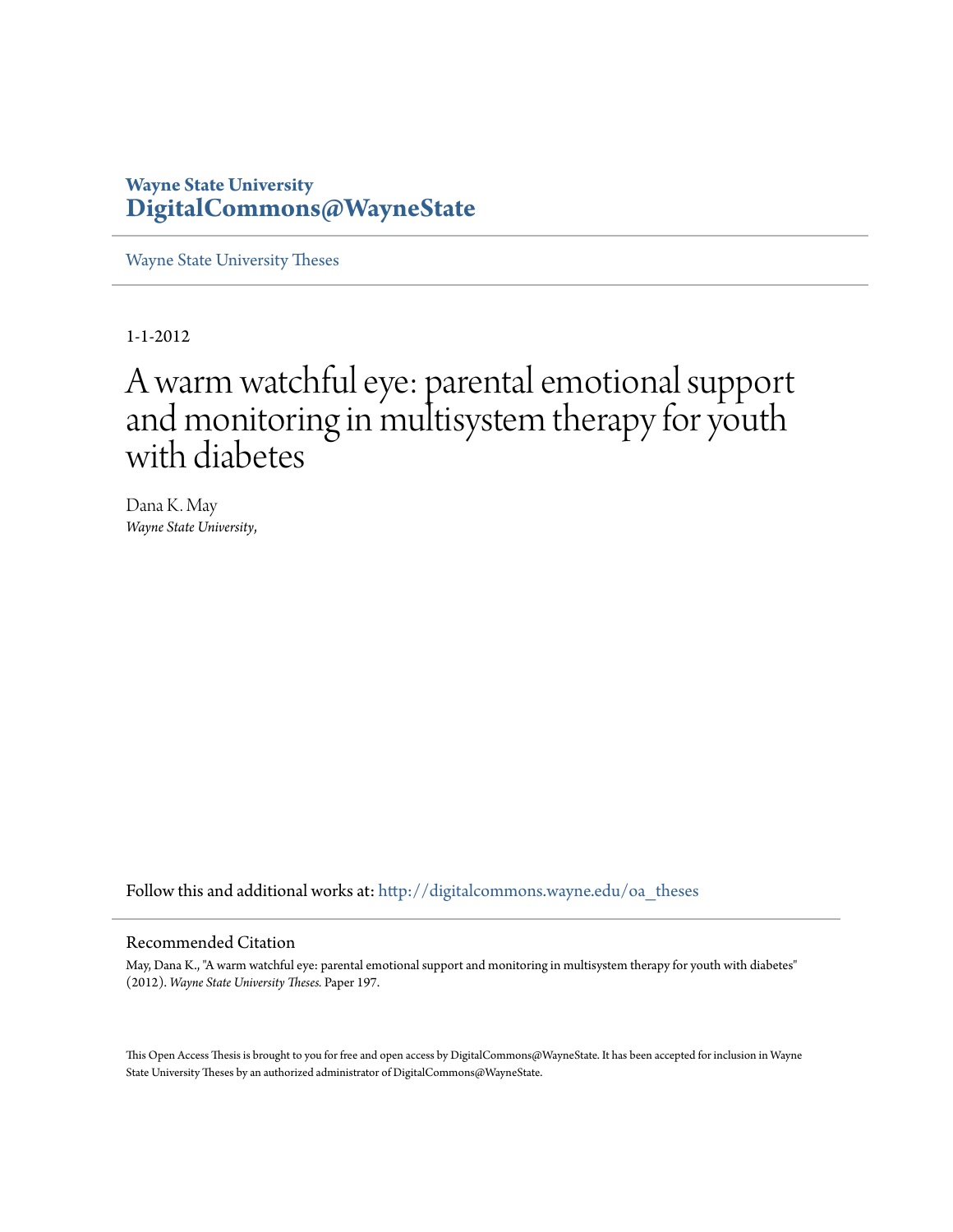# **A WARM WATCHFUL EYE: PARENTAL EMOTIONAL SUPPORT AND MONITORING IN MULTISYSTEM THERAPY FOR YOUTH WITH DIABETES**

by

# **DANA MAY**

#### **THESIS**

Submitted to the Graduate School

of Wayne State University,

Detroit, Michigan

in partial fulfillment of the requirements

for the degree of

# **MASTER OF ARTS**

2012

MAJOR: PSYCHOLOGY (Clinical)

Approved by:

 $\mathcal{L}_\text{max} = \frac{1}{2} \sum_{i=1}^n \frac{1}{2} \sum_{i=1}^n \frac{1}{2} \sum_{i=1}^n \frac{1}{2} \sum_{i=1}^n \frac{1}{2} \sum_{i=1}^n \frac{1}{2} \sum_{i=1}^n \frac{1}{2} \sum_{i=1}^n \frac{1}{2} \sum_{i=1}^n \frac{1}{2} \sum_{i=1}^n \frac{1}{2} \sum_{i=1}^n \frac{1}{2} \sum_{i=1}^n \frac{1}{2} \sum_{i=1}^n \frac{1}{2} \sum_{i=1}^n$ 

Advisor Date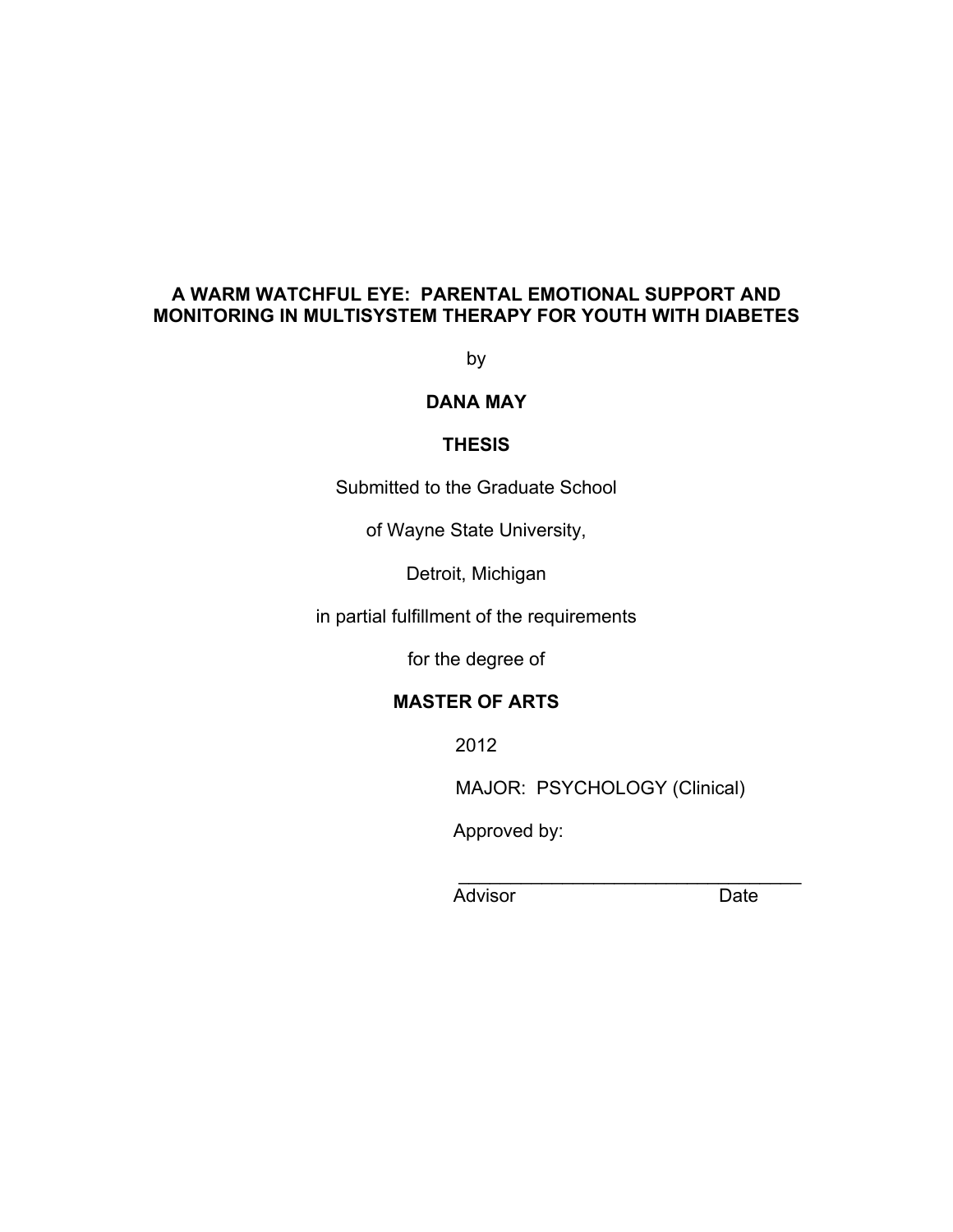#### **ACKNOWLEDGEMENTS**

I would like to acknowledge my supervisor, Dr. Annmarie Cano. Support every step of my project. Throughout this process she encouraged me to follow my professional interests, helped me network with outside professionals, guided me in developing ideas into research questions, aided the conceptualization of my writing and thanklessly edited my grammar. She serves as a professional role model who inspires me to follow my interests and not be afraid to pursue new opportunities when they arise.

Also, I would acknowledge Dr. Deborah Ellis, who generously allowed me to further examine the information gathered from her treatment study. She also spent additional time familiarizing me with the study and the pediatric area of research, offering guidance with my writing and editing. Without her willingness to share and mentor me, this project would not have been possible.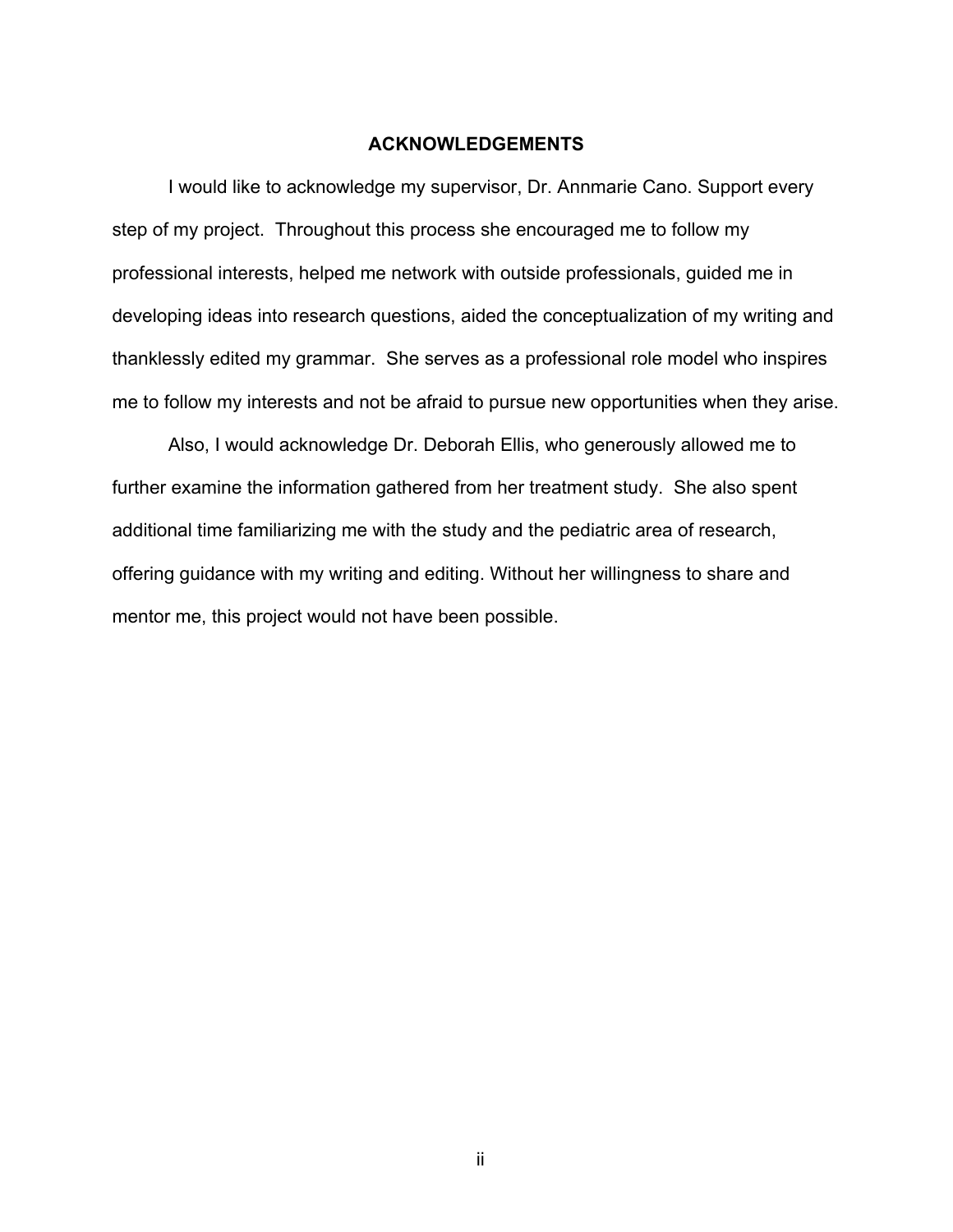| 19 |
|----|
|    |
|    |
|    |
|    |

# **TABLE OF CONTENTS**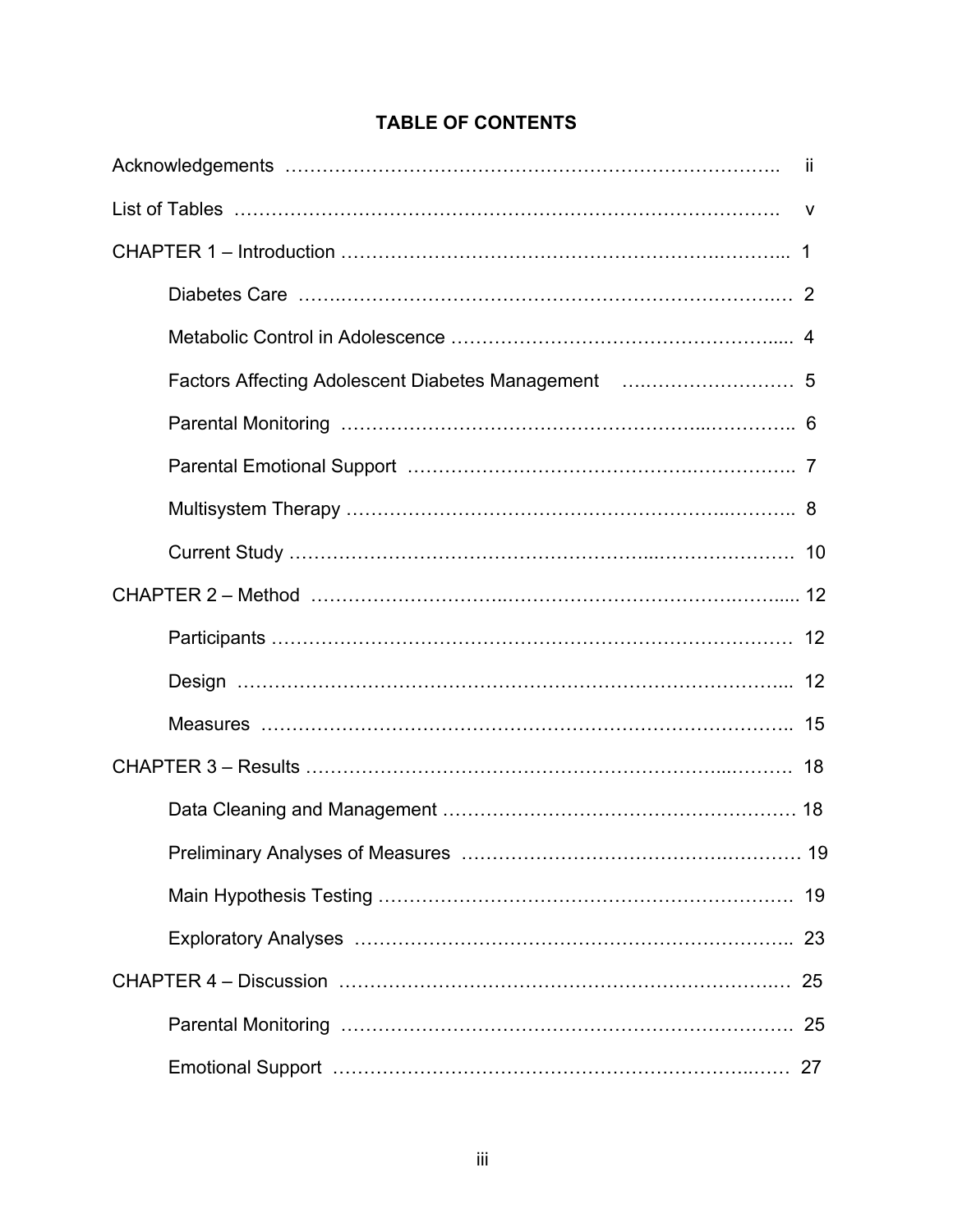| Appendix B - Parental Monitoring of Adolescent Diabetes Care - Parent  43 |  |
|---------------------------------------------------------------------------|--|
| Appendix C - Parental Monitoring of Adolescent Diabetes Care - Teen  46   |  |
|                                                                           |  |
|                                                                           |  |
|                                                                           |  |
|                                                                           |  |
|                                                                           |  |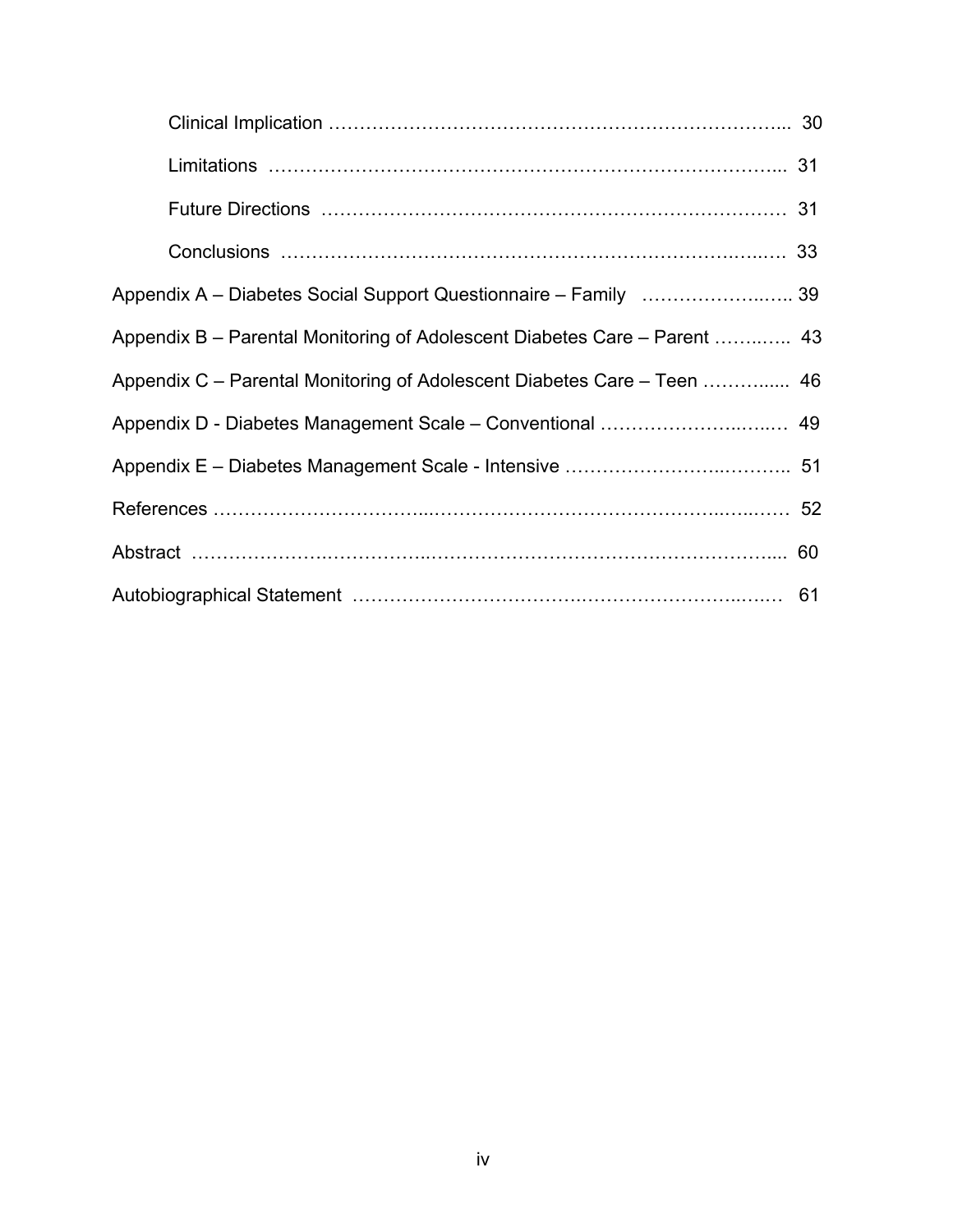# **LIST OF TABLES**

| Table 2: Change score correlations for emotional support between diabetes         |  |
|-----------------------------------------------------------------------------------|--|
| Table 3: Change score correlations for parental monitoring between baseline and   |  |
| Table 4: Change score correlations for parental monitoring between baseline and 6 |  |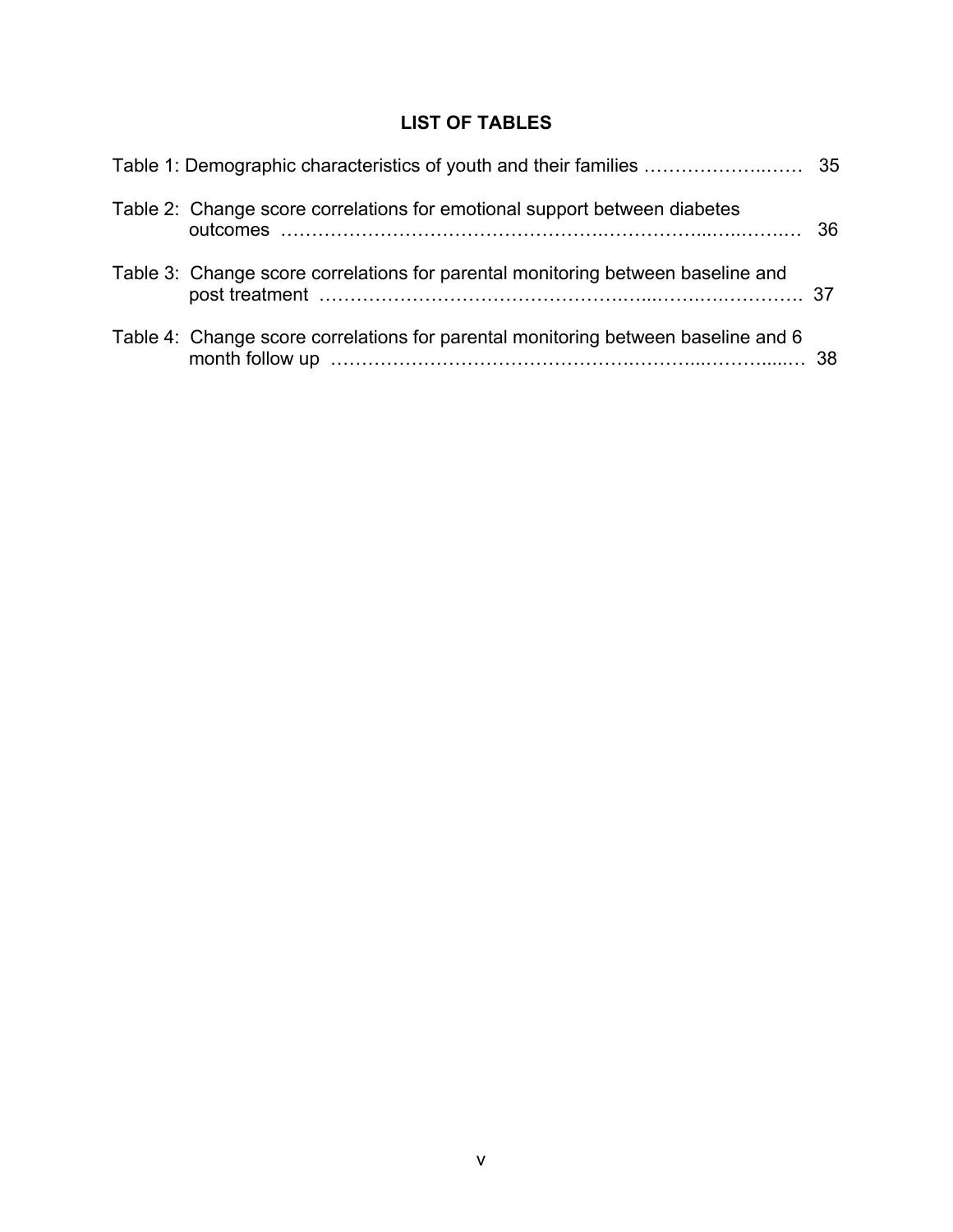#### **CHAPTER 1**

#### **INTRODUCTION**

Diabetes is the fifth leading cause of death for Americans, with 1.5 million people being diagnosed with the disease (ADA, 2011). Of these, 130,000 are children and adolescents who have the disease. Healthcare costs for diabetes related treatment are burdensome, estimated at \$132 billion annually (ADA, 2003). People with diabetes are also at higher risk for heart disease, blindness, kidney failure, extremity amputations, and other chronic conditions.

Living with diabetes requires intensive daily management and treatment, including daily blood glucose testing and insulin management through multiple insulin injections, carbohydrate counting, regular exercise and frequent contact with healthcare providers (ADA, 2011). Insulin regimens require constant individual tailoring to accommodate the developmental level of the child, as well as lifestyle and changing insulin needs (Mortensen et al., 1998). With three-fourths of type 1 diabetes being diagnosed in youth less that 18 years olds, further special accommodations need to be considered for children and adolescents (ADA, 2011).

The purpose of this study is to examine a multisystem psychotherapeutic intervention for youth with type 1 diabetes and their families, aimed at improving the health care status of the youth. Of particular interest is the extent to which changes in parenting behaviors, specifically monitoring diabetes care completion and providing emotional support to the youth, improve health care status. Addressing metabolic control through this type of family therapy is thought to increase parent's social support, thus aiding diabetes care, taking advantage of family resources to improve the health of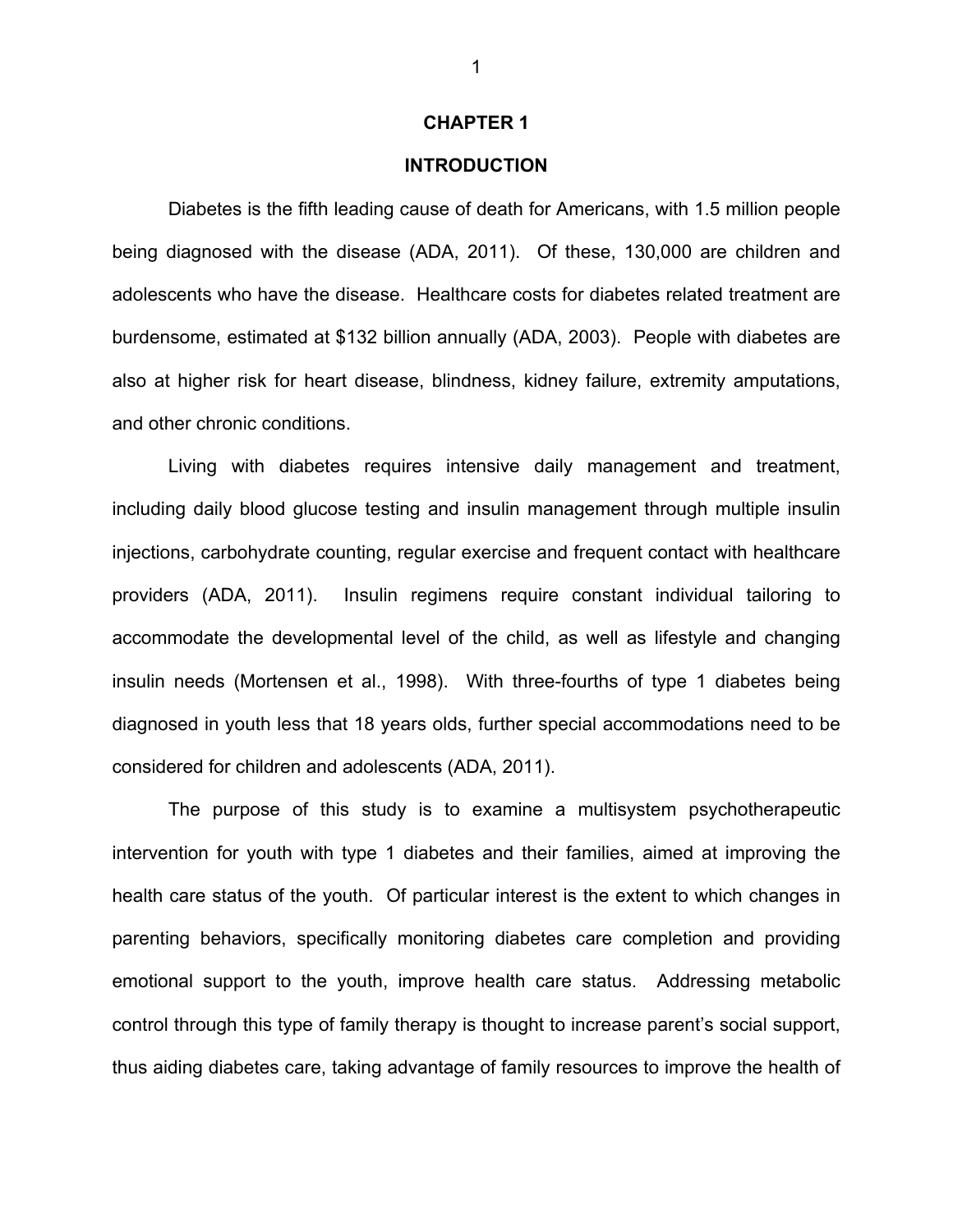their child with diabetes. Parents play a pivotal role in the healthcare and support structure for their children. Therefore, understanding the ways in which parents can optimally help diabetes is a key part of improving the health status of their child.

#### *Diabetes Care*

Optimal diabetes management for children includes performing multiple self-care behaviors throughout the day. First, youth must complete multiple blood glucose tests throughout the day, both to adjust their insulin dose as well as to monitor blood glucose level. Insulin must also be taken several times per day, either by injection or by pump (Silverstein et al., 2005). The type of insulin used varies across individuals and can include rapid-, short-, intermediate-, and/or long-acting insulin. In addition, nutritional intake needs to be closely monitored, particularly intake of carbohydrates, and adjustments made to insulin dosing as needed. Daily activity and exercise also must be monitored for their effects on blood glucose levels. Adolescents have more problems with managing diabetes care than younger children or adults (Hamilton & Daneman, 2002; Miller-Johnson et al., 1994; Wysocki, 1993). Thus, while diabetes care is complex, time consuming, and effortful even for adults, it is even more so for adolescents, who are developing independence and personal responsibility for their own self-care.

Short-term complications of poor diabetes management include hypoglycemia, which could result in neurological abnormalities such as reduction of mental efficiency and seizures. Diabetic ketoacidosis (DKA) is a potential fatal consequence of missed insulin doses that results from hyperglycemia and ketone buildup in the blood. DKA is the leading cause of death in children with diabetes. Long-term complications of poor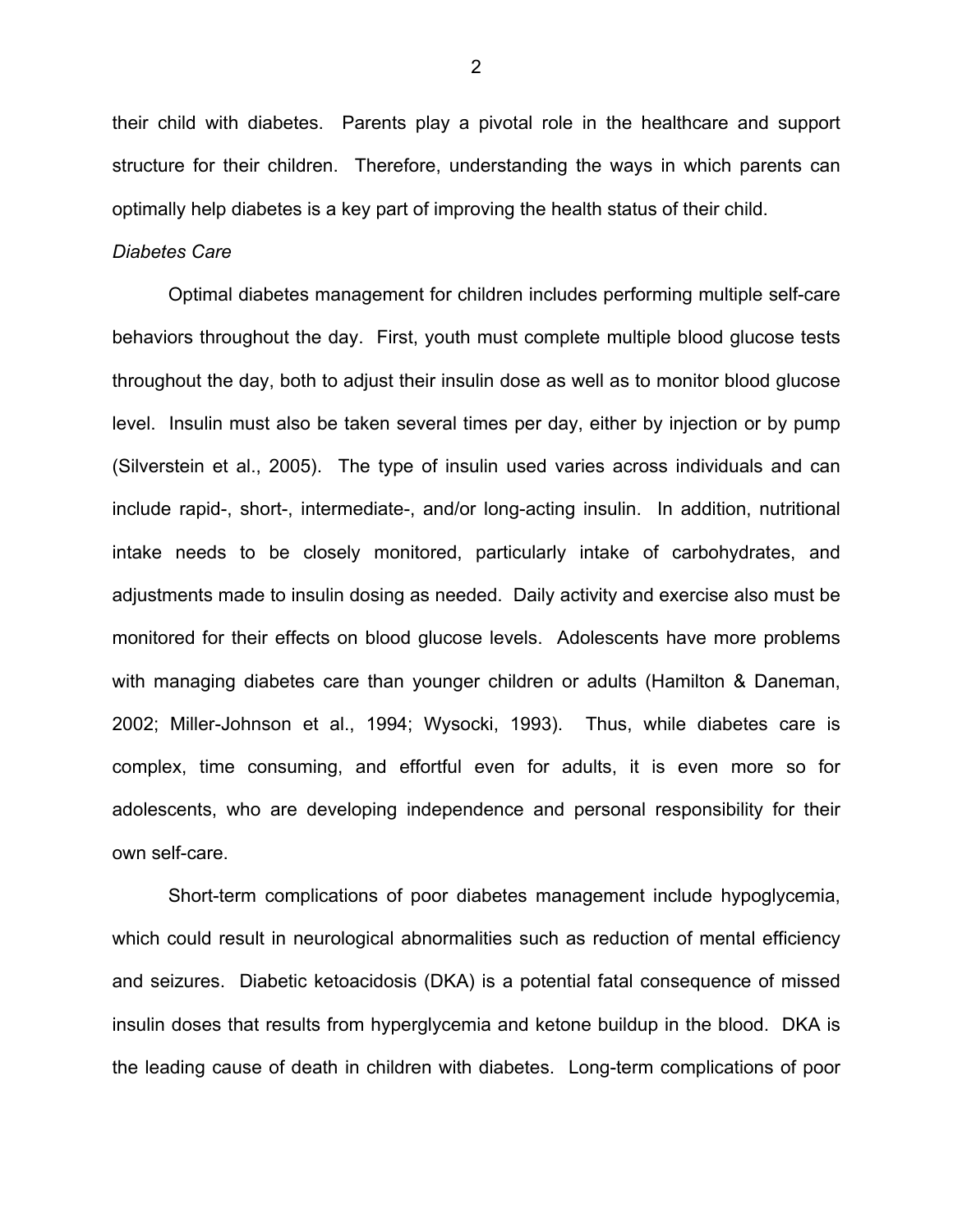diabetes management for children include poor growth, weight loss, and delay in pubertal and skeletal maturation. In addition, poor metabolic control can result in chronic complications due to prolonged damage of the blood vessels, resulting in kidney damage (nephropathy), nerve damage (neuropathy), and retinal damage (etinopathy).

The landmark Diabetes Control and Complications Trial (DDCT, 1993, 1994) showed that diabetes related complications can be reduced through intensive diabetes management. Overall health status in persons with diabetes is assessed by metabolic control, which is routinely measured by hemoglobin A1c (HbA1c), a laboratory test of glycated hemoglobin that indicates average blood glucose control over the previous 2-3 months. In addition to indicating general health status, lower HbA1C is associated with higher quality of life for adolescents (Hoey et al., 2001). Maintaining adequate metabolic control through daily diabetes management is crucial for healthy living for youth with diabetes. The complexities of management and anticipating complications highlight the need for guidance from responsible adults.

Youth share the responsibility of daily care management with healthcare professionals and their parents. The American Diabetes Association (ADA) recommends that a team of healthcare professionals, including physicians, nurse educators, psychologists, dieticians, physical therapists, and podiatrists, monitor the health of youth with diabetes. However, parental involvement in diabetes care is necessary for children and adolescents to maintain adequate metabolic control. Higher levels of shared diabetes care responsibility between youth and their parents are related to better metabolic control (Follansbee, 1989). Younger children require a higher degree of parental involvement in diabetes care. As children develop into adolescents,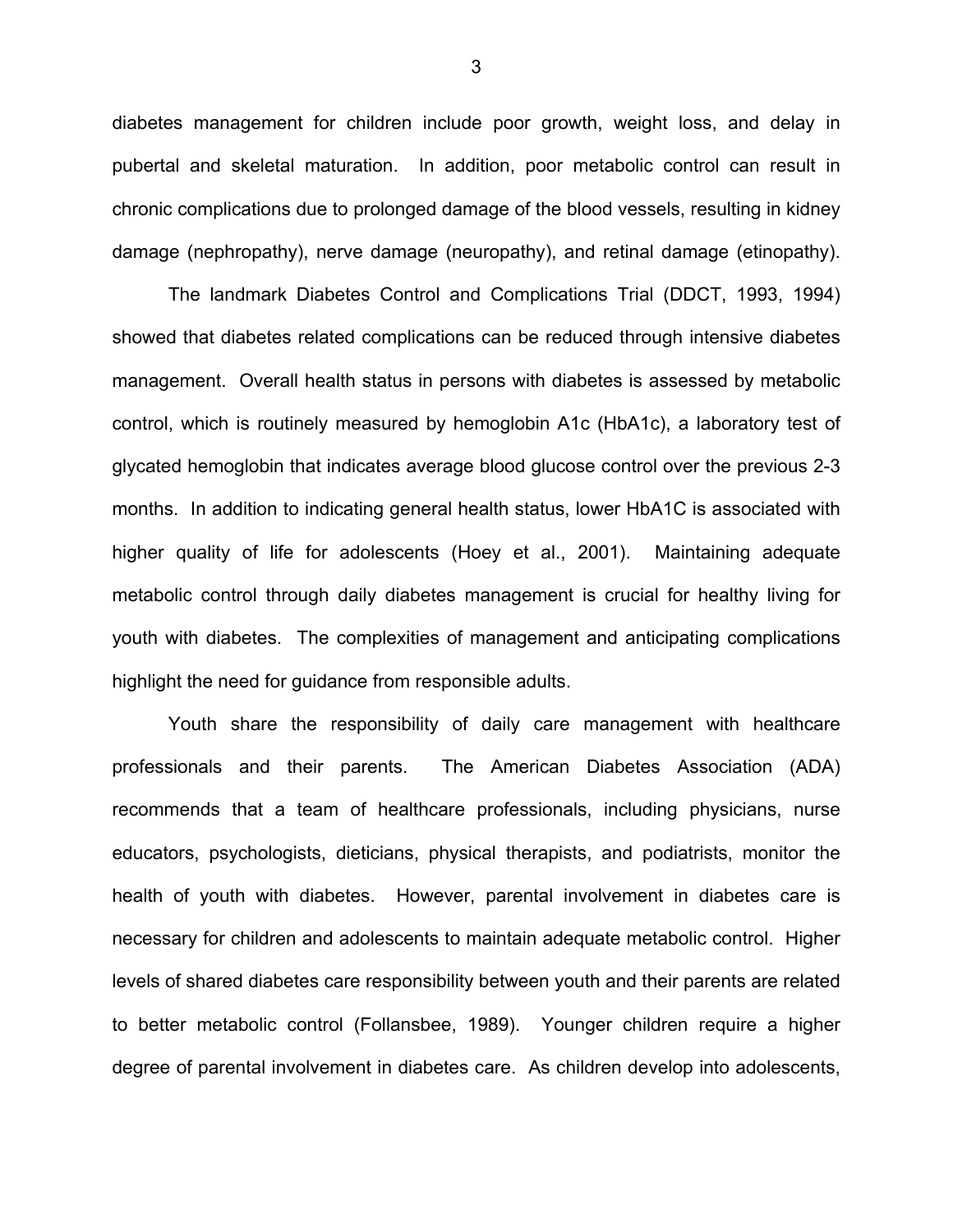they are able to take on more responsibility for their care (Ingersoll, Orr, Herrold, & Golden, 1986). Although increased personal responsibility is appropriate over time, it is recommended that parents still maintain a high level of involvement in the care of adolescents, in particular making insulin adjustments and meal planning (Silverstein et al., 2005; Follansbee, 1989; LaGreca, Follansbee, & Skyler, 1990). A gradual transition to independent self-care is ideal in which adolescents gain responsibility in small increments that match their current ability (Silverstein, 2005; LaGreca, Follansbee, & Skyler, 1990; Palmer et al., 2004). For a successful transition to self-care, it is important to find a division of responsibility that is comfortable for everyone involved (Seiffge-Krenke, 1998).

#### *Metabolic Control in Adolescence*

Adolescents have poorer metabolic control than either children or adults, even with traditional supports that have been successful for adults (Anderson, Ho, Brackett, Finkelstein, & Laffel, 1997, Miller-Johnson et al., 1994; Wysocki, 1993). According to a survey of patients with diabetes worldwide, 29% of adolescents had HbA1c levels that were higher than those recommended (Mortensen et al., 1998).

A variety of factors affect metabolic control in adolescents. Pubertal maturation causes decreased insulin sensitivity, due to hypersensitivity to growth hormones (Bloch Clemons, & Sperling, 1987; Hamilton & Daneman, 2002). In addition, rapid growth can increase the need for insulin dose adjustments. However, a variety of factors are also linked to declines in diabetes management during the adolescent period, including the degree of cognitive maturation (Brewster, 1982, Ingersoll et al., 1986), adolescent risktaking behavior (Anderson et al., 1997, Weissberg et al., 1995), and demographic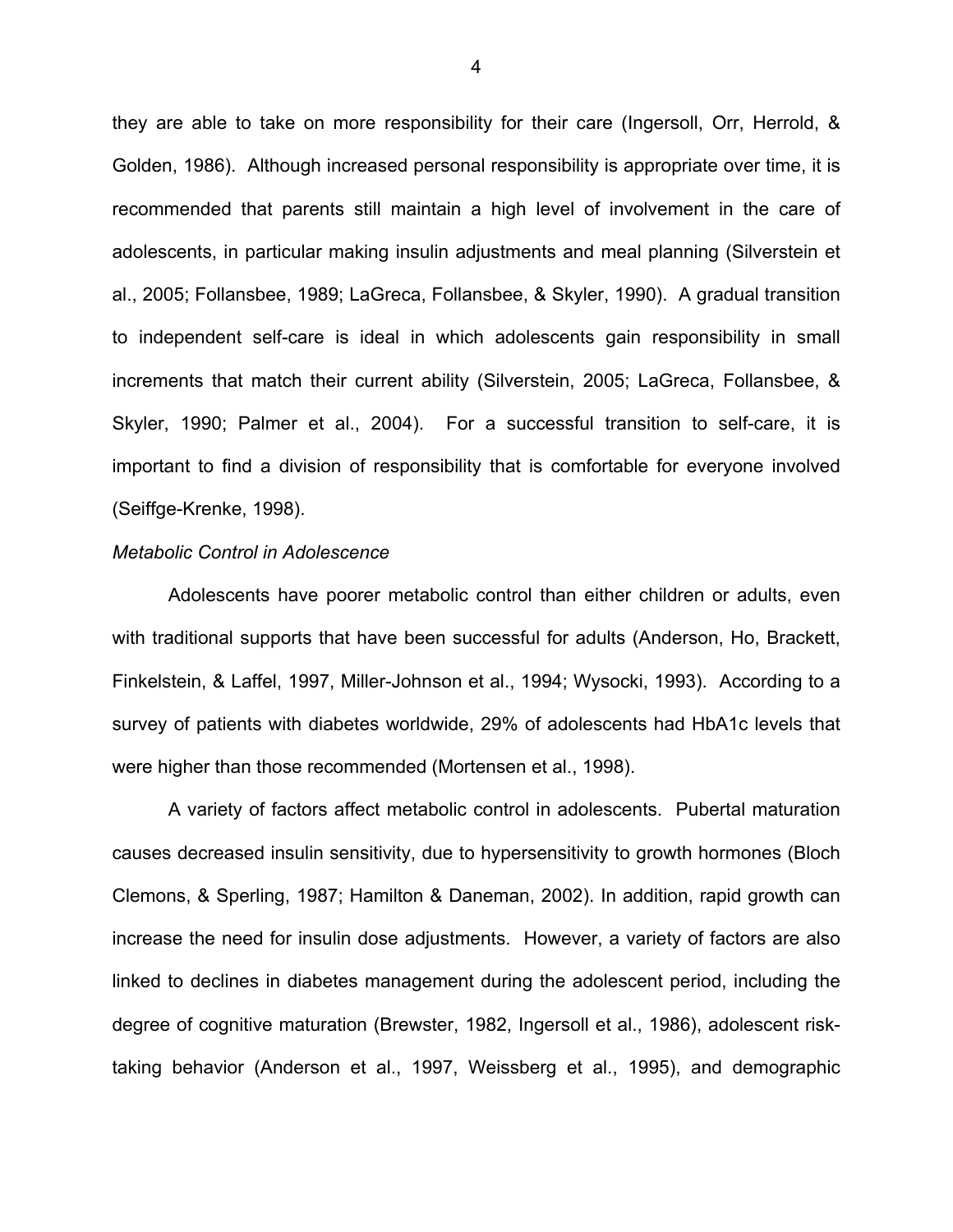factors, such as single parent homes and parent illness (Anderson et al., 1997). This study focuses on another important factor affecting adolescent diabetes management, parenting behavior.

#### *Factors Affecting Adolescent Diabetes Management*

A substantial body of research shows that family relationships are related to diabetes management during adolescence. Positive family communication and conflict resolution skills strongly predicts of better metabolic control (Wysocki, 1993). Youth with diabetes in more cohesive families have better metabolic control and diabetes management than youth in families who are less cohesive (Duke et al., 2008; Hanson, DeGuire, Schinkel, Henggeler, & Burghen, 1992). As previously noted parental involvement is necessary throughout childhood and adolescence to assure appropriate self-management and metabolic control (Follansbee, 1989). It predicts management of diabetes care and metabolic control (Palmer et al., 2010; Wiebe et al., 2005). In addition to other biological and psychological factors, parental involvement and appropriately shared responsibility of parents and youth is highly correlated with metabolic control (Anderson, Holmbeck, Iannotti, McKay, & Lochrie, 2009, Palmer et al., 2004).

In most previous research, "involvement" is operationalized by measuring how much of the diabetes care of the youth is completed by the parent versus the youth (Anderson et al., 1990, Harris, Greco, Wysocki, Elder-Danda, & White 1999). This is helpful in understanding how care responsibility is shifted from parents to youth self care, but it does not provide an understanding of the process by which parents effectively maintain involvement through this transition in care. One potential way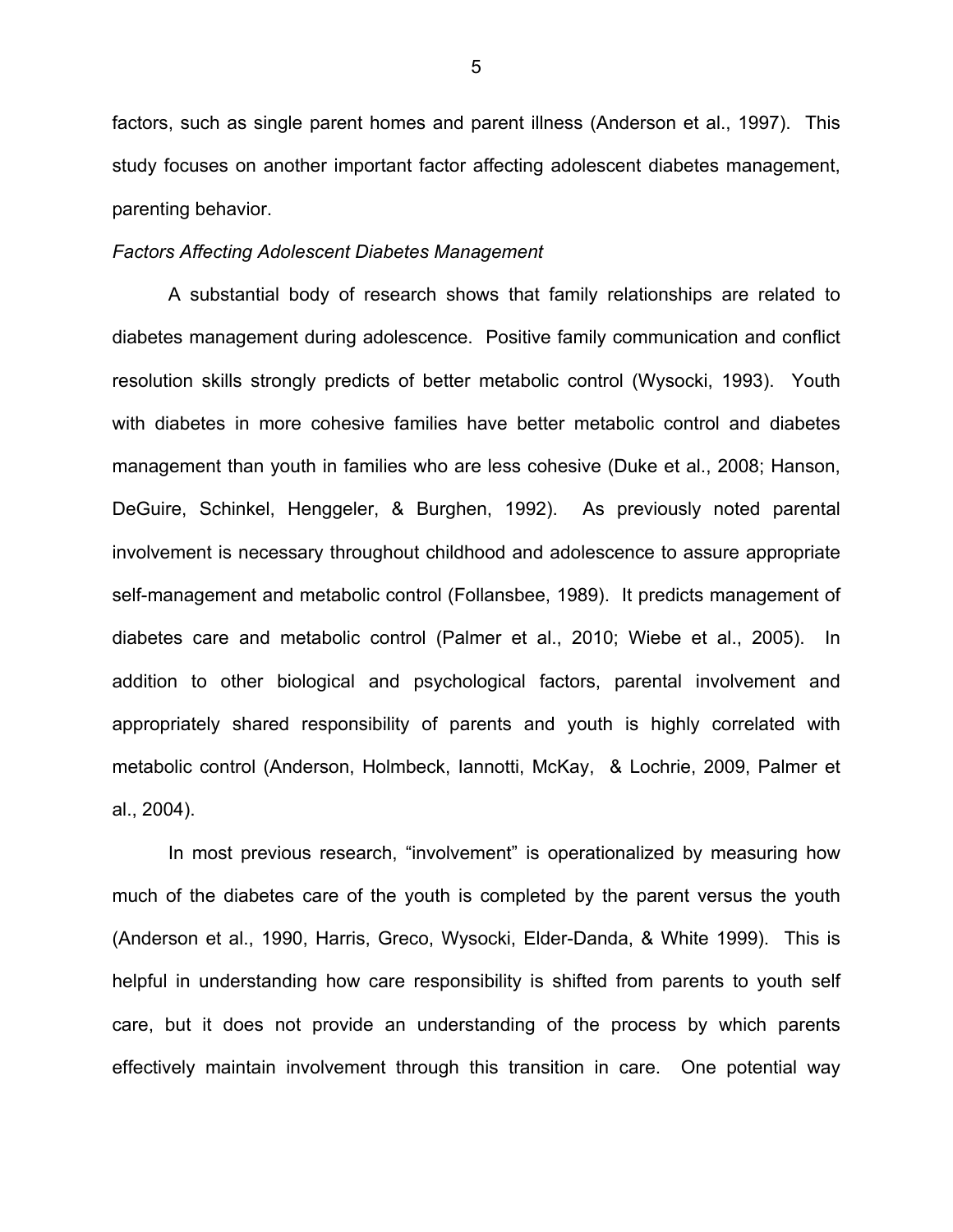parents can remain involved during this shift to youth self-care, is by monitoring their children in the completion of diabetes care, that is, allowing their youth to complete care task independently, but supervising to ensure that all care is completed. Another way can be providing emotional support to encourage their children to manage their diabetes care themselves. The current study evaluates the effects of a family-based treatment on parental involvement with youth's diabetes care. It specifically investigates their monitoring and emotional support, and whether such parenting behaviors are related to their children's improvement in metabolic control.

#### *Parental Monitoring*

Parents can be involved in diabetes care with the youth by monitoring and supervising their care. Parental monitoring includes a set of parenting behaviors involving attention to their children and tracking of their whereabouts, activities, and adaptations (Dishion & McMahon, 1998). It is more than surveillance and could include any activity that facilitates parents' awareness of the activities of their child. In terms of diabetes care, parental monitoring refers to behaviors that involve information-seeking about the daily diabetes care activities of their children as well as supervision and oversight of those activities (Ellis et al., 2007; Horton, Berg, Butner & Wiebe, 2009). It is distinct from knowledge of whether or not their child is doing their required diabetes care, including activities that allow self-care information to be gathered (Ellis et al., 2007). It is different from parental support, in that it does not include emotional aspects of parenting (Ellis et al., 2008).

Parental monitoring of diabetes care has been identified as a key way that parents can be involved in the facilitation of diabetes care (Berg et al., 2008, Palmer et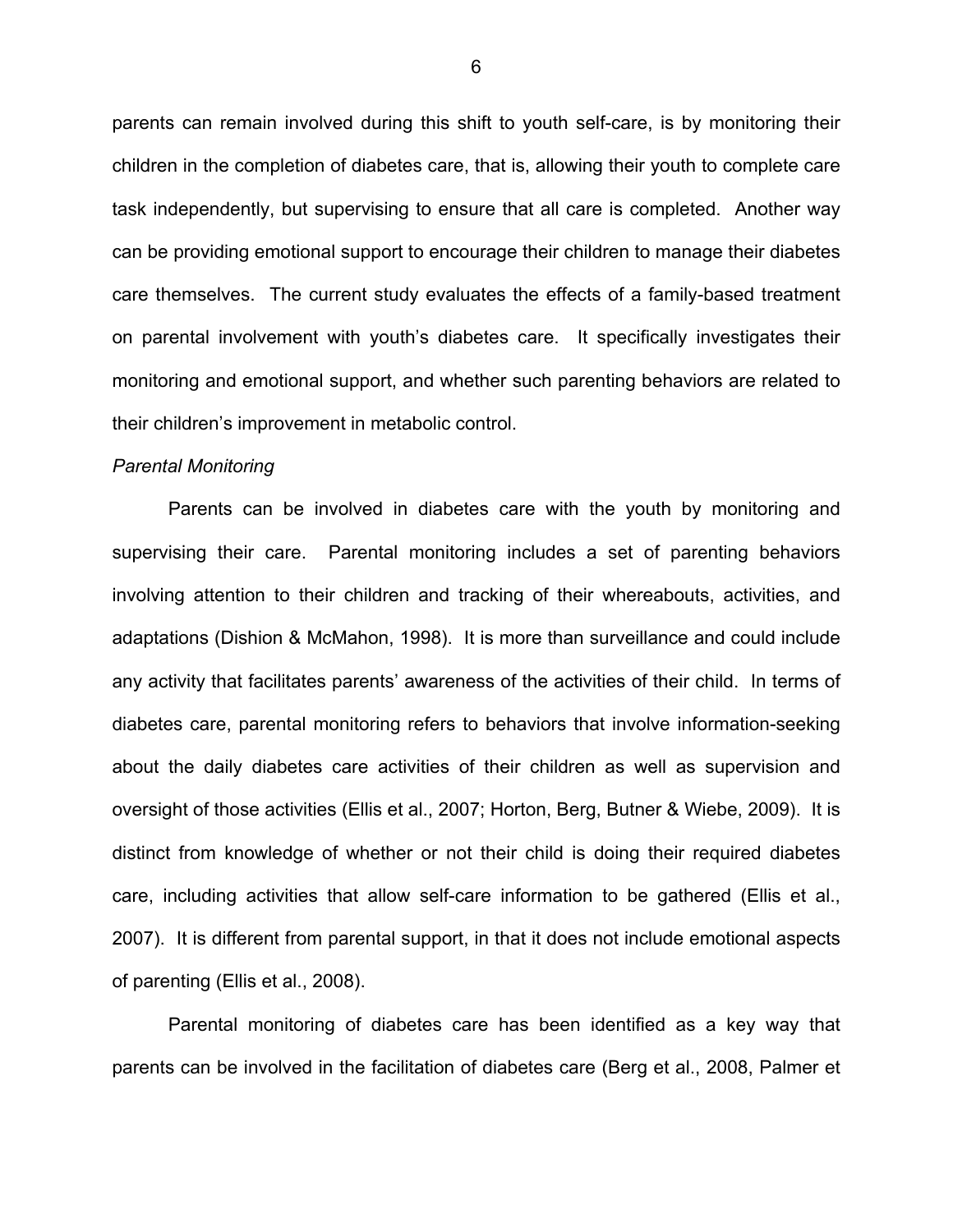al., 2010). Parental monitoring has direct effects upon adolescent diabetes management and through management, has an indirect effect on metabolic control (Ellis et al., 2007, Horton, 2009). Despite the fact that cross-sectional studies show relationships between parental monitoring and diabetes management, no studies indicate that increasing parental monitoring results in improved self-care. The current study is aimed at increasing the understanding of the role of parental monitoring in successful diabetes care for youth.

#### *Parental Emotional Support*

Another way parents can be involved in their youths' diabetes care is by providing emotional support. Parental warmth, including affection and supportive parenting, is related to better management of diabetes care (Davis et al., 2001). When parents understand and listen to their children about diabetes and treatment, improved HbA1c is also seen (Waller et al., 1986). Conversely, negative and unsupportive parental behaviors such as nagging, criticism, coercion, and scolding are associated with poor metabolic control of their children's diabetes (Duke et al., 2008; Schafer, McCaul, & Glasgow, 1986). Youth perceive their family as most supportive of their diabetes and treatment when their parents express emotional support, not simply instrumental support (LaGreca & Bearman, 2002). Additionally, higher youth perceptions of parental warmth and caring related to diabetes care, is associated with decreases in DKA episodes (Geffken et al., 2008, Liss et al., 1998).

The particular components of emotional support have been operationalized differently across various research studies. The range includes affective components of understanding and praise, as well as supportive behaviors such as planning activities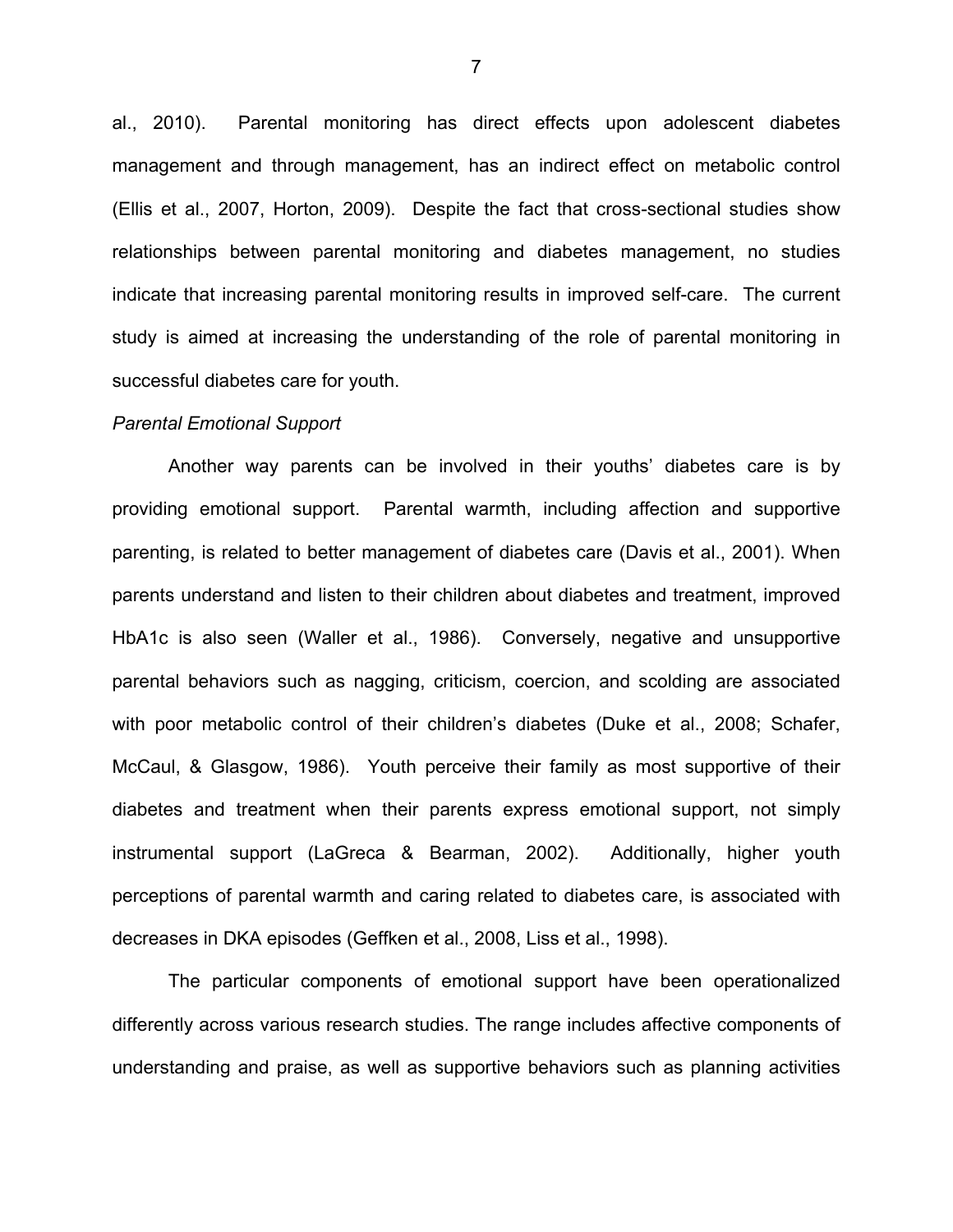that fit with diabetes care goals. The present study examined the affective component of parental support including understanding, listening to their children's concerns, and feeling comfortable expressing feelings to their parents, separate from behavioral aspects of support that can overlap with parental monitoring. Parsing parental involvement into distinct components has not been adequately addressed in the existing literature to date.

Although it is related to parental monitoring, parental emotional support is uniquely important to consider (Dishion & McMahon, 1998; Ellis et al., 2007; Kerr & Stattin, 2000, Palmer et al., 2010). Parental emotional support does not include supervising and overseeing diabetes care as seen in parental monitoring. Rather, it is the affective support of their youth's experience with diabetes. It has been theorized that both support and monitoring allow youth to develop healthy autonomy and therefore acquire and use adaptive coping skills to manage stress.

Parental monitoring and emotional support are identified as distinct and important, therefore the current study sought to understand how a particular intervention affects both components of parental involvement. This includes how the two function independently and together to improve youths' metabolic control. Facilitating optimal parental involvement in diabetes care has become an aim of psychological interventions for youth with diabetes.

#### *MultisystemicTherapy*

There have been a variety of family based treatments aimed at improving illness management in youth with diabetes (Delamater, Johnson, Anderson, & Cox, 2001; Kahana, Drotar, & Frazier, 2007), yet many of these treatments did not directly target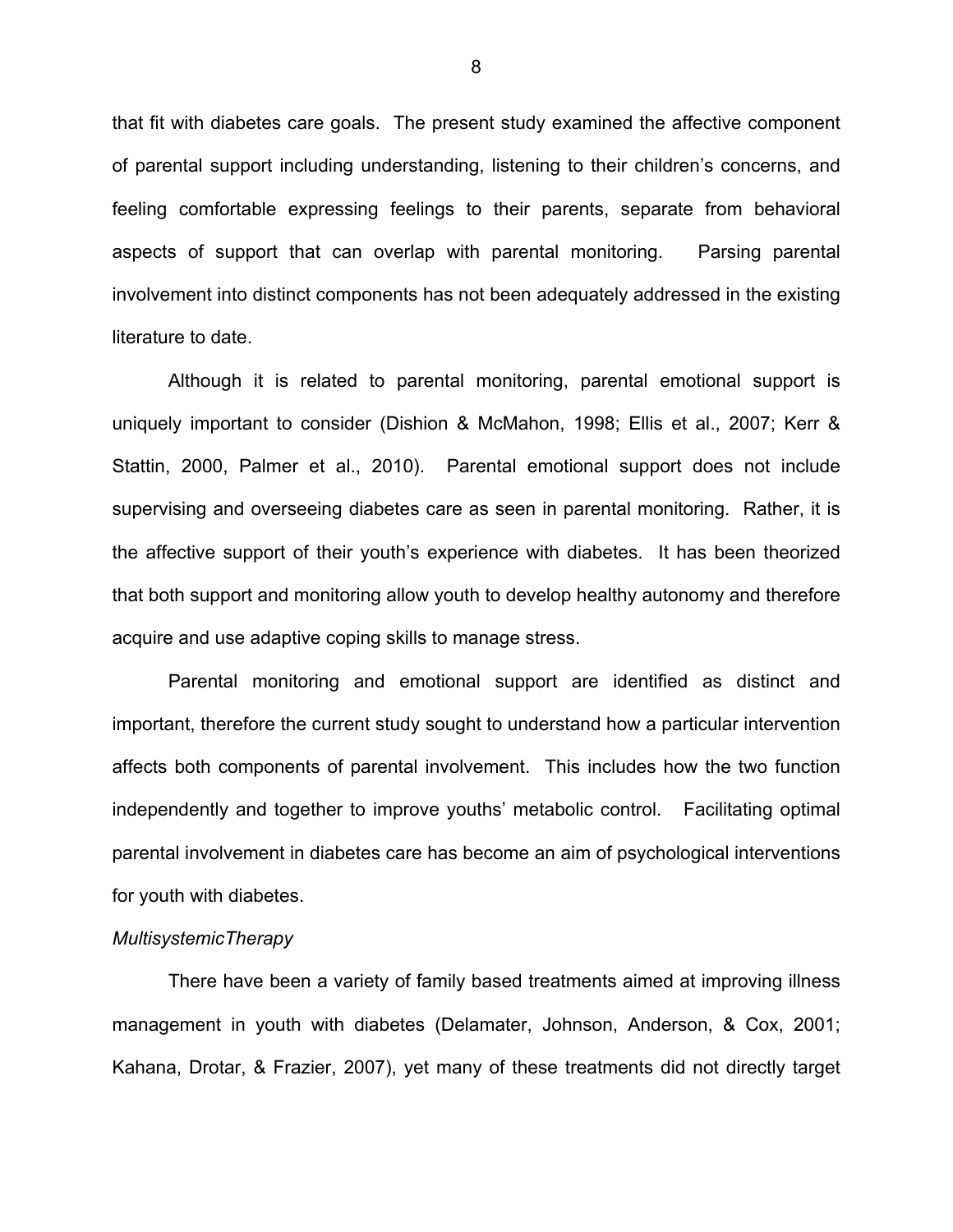parental monitoring or parental emotional support. Although some of these treatments could have increased parental monitoring and/or emotional support from parents, changes in these parenting behaviors have not been measured directly. In contrast, Multisystemic Therapy (MST), adapted for use with youth with diabetes, targets a range of behaviors including parental monitoring and emotional support for their children's diabetes care as a way to improve metabolic control.

Multisystemic Therapy (MST) is an intensive, home- and community-based family therapy originally used with youth who have with serious mental health problems and their families. It primarily focuses on empowering caregivers to provide effective manage many of the challenges presented in keeping their children healthy. It has recently been adapted for use with families that include youth with poorly controlled type 1 diabetes (Ellis et al., 2005). Therapy begins with an assessment of strengths and weaknesses of the family across many systems, e.g. peer groups, school, and health care systems. Then the treatment plan is tailored to best meet the individually identified needs of the family.

The family system is a focus of MST, through various types of interventions. Parental monitoring is targeted by assisting the family in the creation of a regular schedule of diabetes care. This is to be shared between the target youth and his/her parent, increasing direct observations of diabetes management by caregivers, enlisting support from secondary caregivers to observe diabetes care, and setting up other check-in options that fit the family's unique needs. Parental emotional support is addressed by teaching parents more effective parenting techniques that increase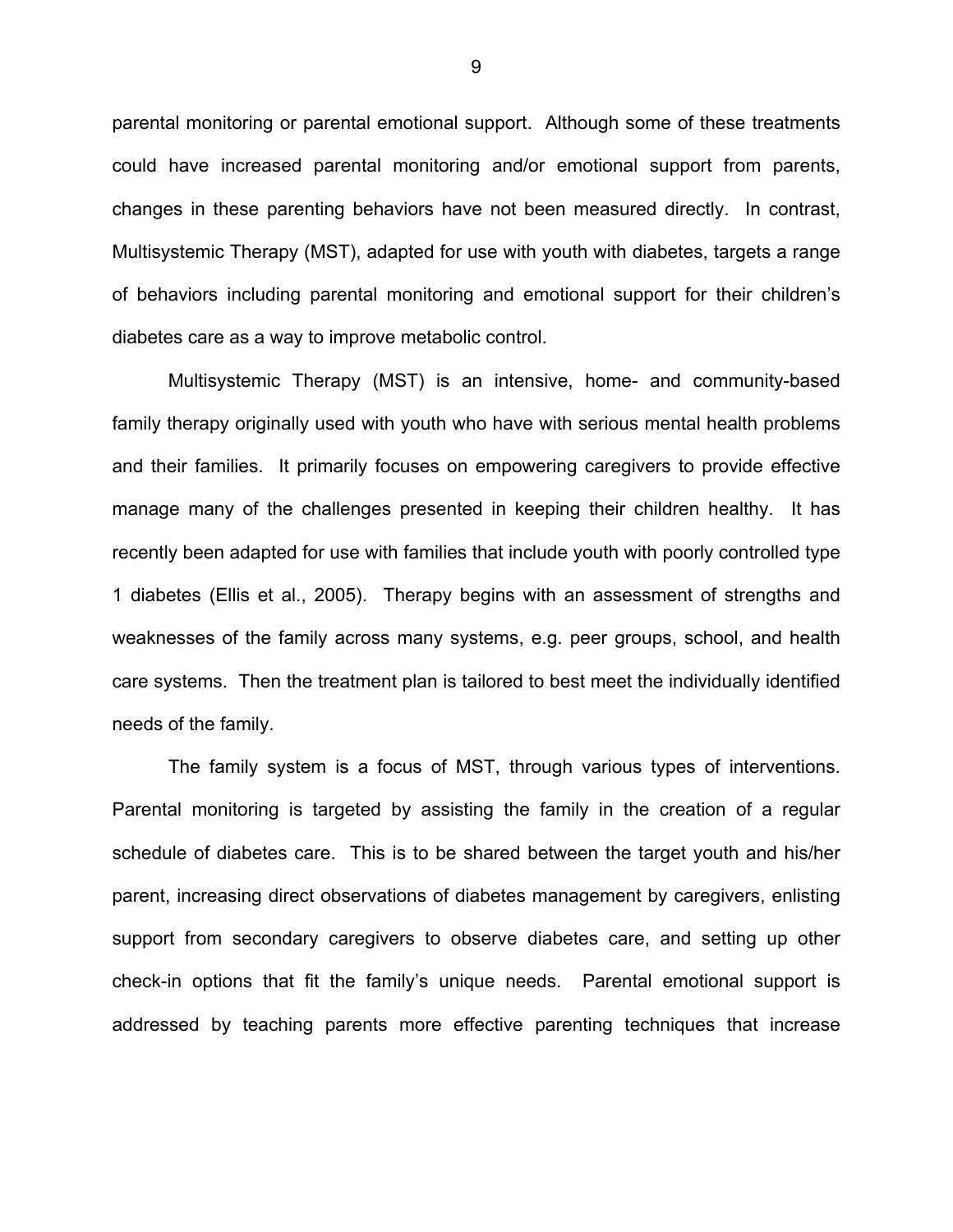positive parent-child interactions and change negative thought patterns that could hinder parental warmth.

In randomized clinical trials, MST has significantly improved management of diabetes care, and improved metabolic control in youth with poorly controlled (Ellis et al., 2007). However, there is a need to understand the mechanisms that drive effective health psychology treatments (Zazdin, 2008; Rees, 2002; Kolko et al., 2000; Weisz, Huey, Weersing, 1998). The goal of the current study was to determine whether MST improves diabetes related parenting activities, such as monitoring of their children's diabetes care and support for diabetes care, and whether parental monitoring and emotional support act as mediators of improvements in management and metabolic control of the youth's diabetes.

#### *The Current Study*

This study sought to understand parental monitoring and emotional support as distinct aspects of parental involvement in diabetes care that could be altered and improved by MST. Understanding the unique contributions of these components of parental involvement can help guide further development of interventions, including MST, to more directly address key elements of the family system that are important to the health of children with diabetes. In addition, the current study was aimed at determining whether parental monitoring and emotional support act as mechanisms of improvement in diabetes management.

Given the research to date, this project hypothesized that youth in the MST group would report significantly greater increases in emotional support from their caregivers from baseline to post treatment and six-month follow-up, compared to a telephone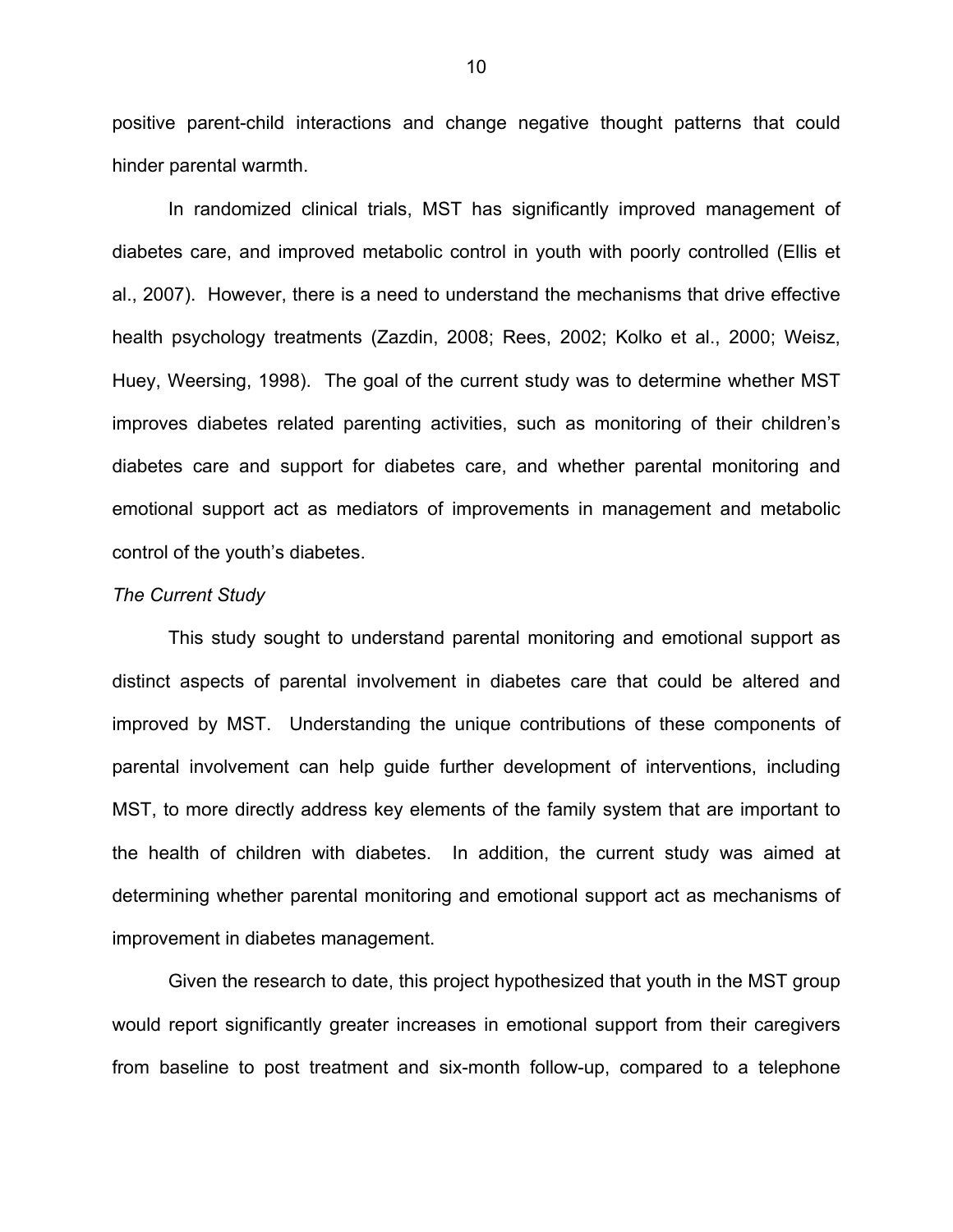support control group. Additionally, youth in the MST group were expected to report significantly greater increases in parental monitoring. In particular this was expected to include more direct observation of diabetes care completion from baseline to post treatment and six-month follow-up compared to that seen in a telephone support control group. Also, increases in parental monitoring and support from baseline to six-month follow-up were expected to be related to improved diabetes management for all youth in the trial, which in turn would be related to improved metabolic control.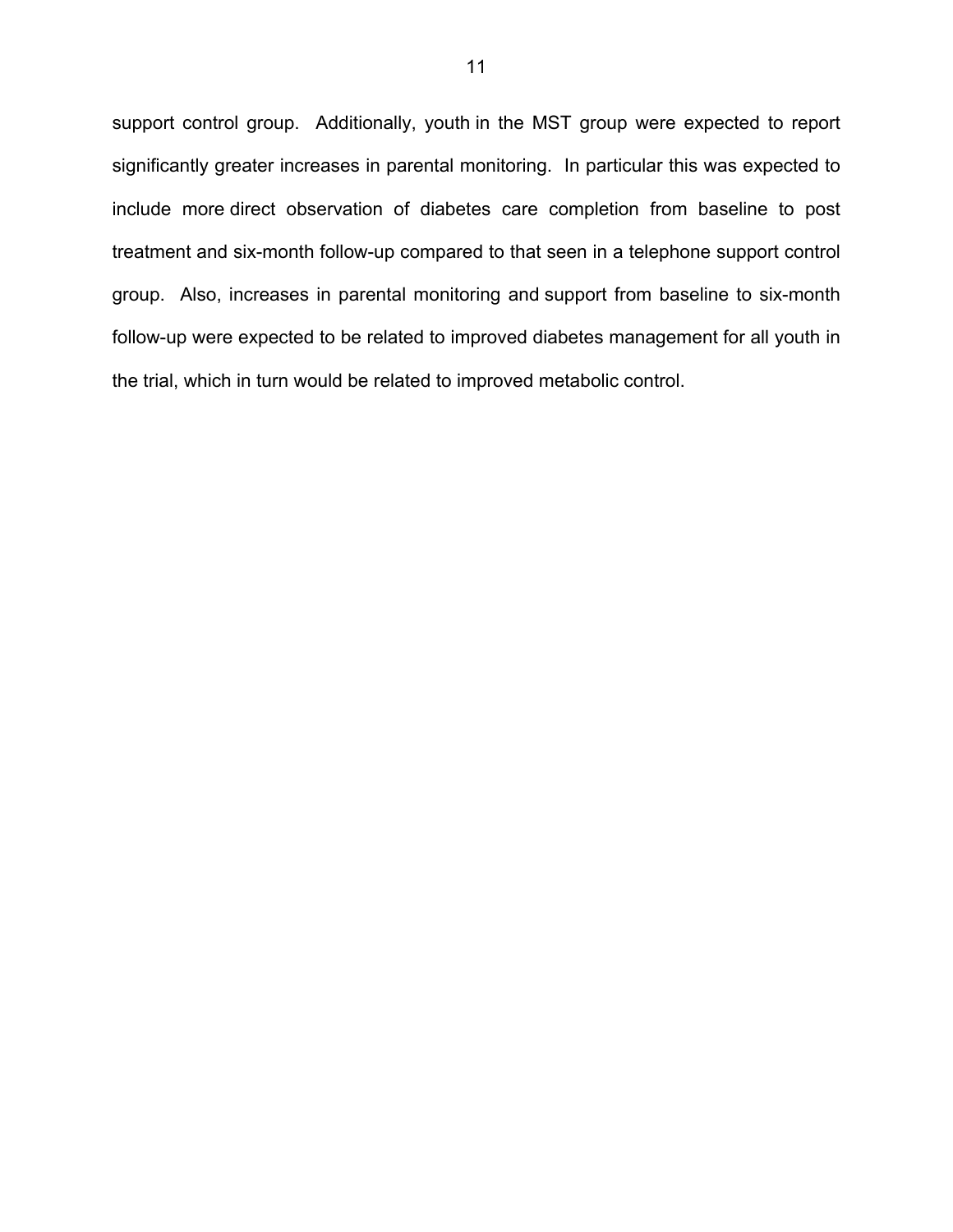#### **CHAPTER 2**

#### **METHOD**

#### *Participants*

The participants for this study come from a large randomized clinical trial of Multisystemic Therapy for youth with poorly controlled diabetes (Ellis et al., 2005). Adolescents with chronic poorly controlled diabetes and their families were recruited from the endocrinology clinic of a children's hospital located in a major Midwestern metropolitan area. To be eligible, participants had been diagnosed with insulin managed type 1 or type 2 diabetes for at least 1 year; had an average HbA1c of  $\geq 8\%$ during the year before study entry, as well as a most recent HbA1c ≥ 8%; be 10.0 –18.0 years old, had sufficient mastery of English to communicate with therapists and complete study measures, and had no reported moderate/severe mental retardation or psychosis.

The sample of 146 adolescents was randomly assigned to either a Multisystemic Therapy (MST) ( $n = 74$ ) or a telephone support condition ( $n = 72$ ). Demographic characteristics of the youth are shown in Table 1. The majority of the sample was African American. The average age of participants was 14 years old. The average HbA1c in the sample was 11.68 and the average time since of diagnosis was 4 years and 3 months.

#### *Design*

The study was a randomized controlled trial with a repeated-measures design. Families randomly assigned to MST received 6 months of home-based psychotherapy in addition to standard medical care, whereas families randomly assigned to the control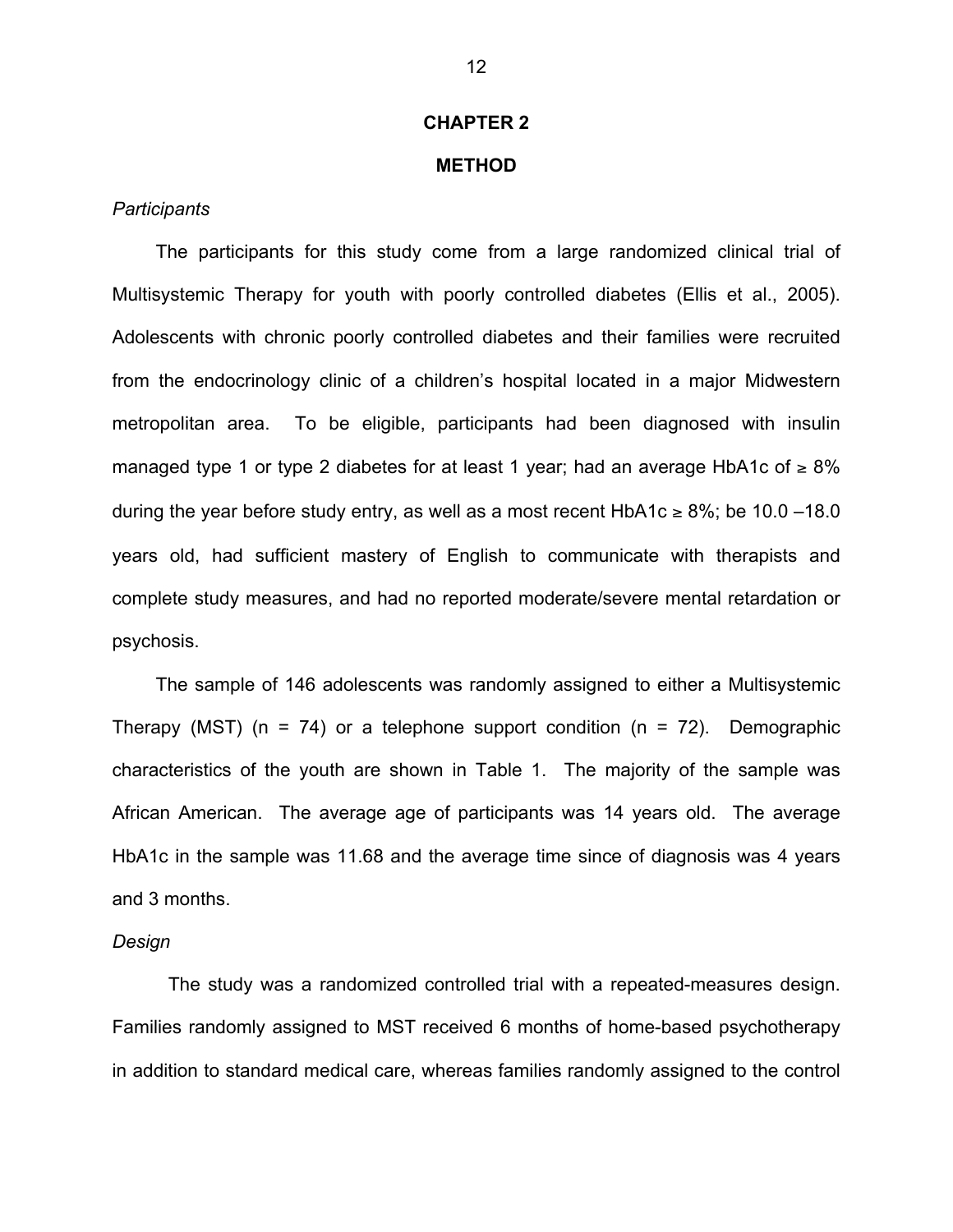condition received weekly telephone support, described below, and standard medical care. Randomization into the treatment or control condition was done immediately after baseline data collection. To ensure equivalence across treatment condition, randomization was stratified by level of HbA1c and Body Mass Index, an indicator of body fatness, at the baseline visit. A research assistant who was blind to treatment condition collected data at pre-, post treatment and 12-month follow-up in home visits.

#### *Multisystemic Therapy Condition*

 The treatment intervention, Multisystemic Therapy (MST), is an intensive, familycentered, community- based treatment originally designed for use with adolescents with serious antisocial behavior. The therapy targets the various systems in which youth and their family's function, creating individualized treatment plan. Treatment fidelity is maintained by adherence to nine treatment principles.

The principles of MST include 1) assessing the fit between the problem and the systemic context, 2) emphasizing the strengths to drive change, 3) promoting responsible behavior among family members, 4) remaining present focused with action oriented steps toward specific problems, 5) targeting sequences of behavior within or between multiple systems that maintain the problem behavior, 6) providing developmentally appropriate interventions, 7) requiring daily or weekly effort by family members, 8) evaluating efficacy from multiple perspectives of how providers overcome barriers to diabetes care, 9) promoting generalization and long-term maintenance of change that empowers caregivers to address family members needs across multiple systemic context, which are seen as interconnected. Therapists and supervisors received formal, week-long training in MST techniques. Treatment fidelity was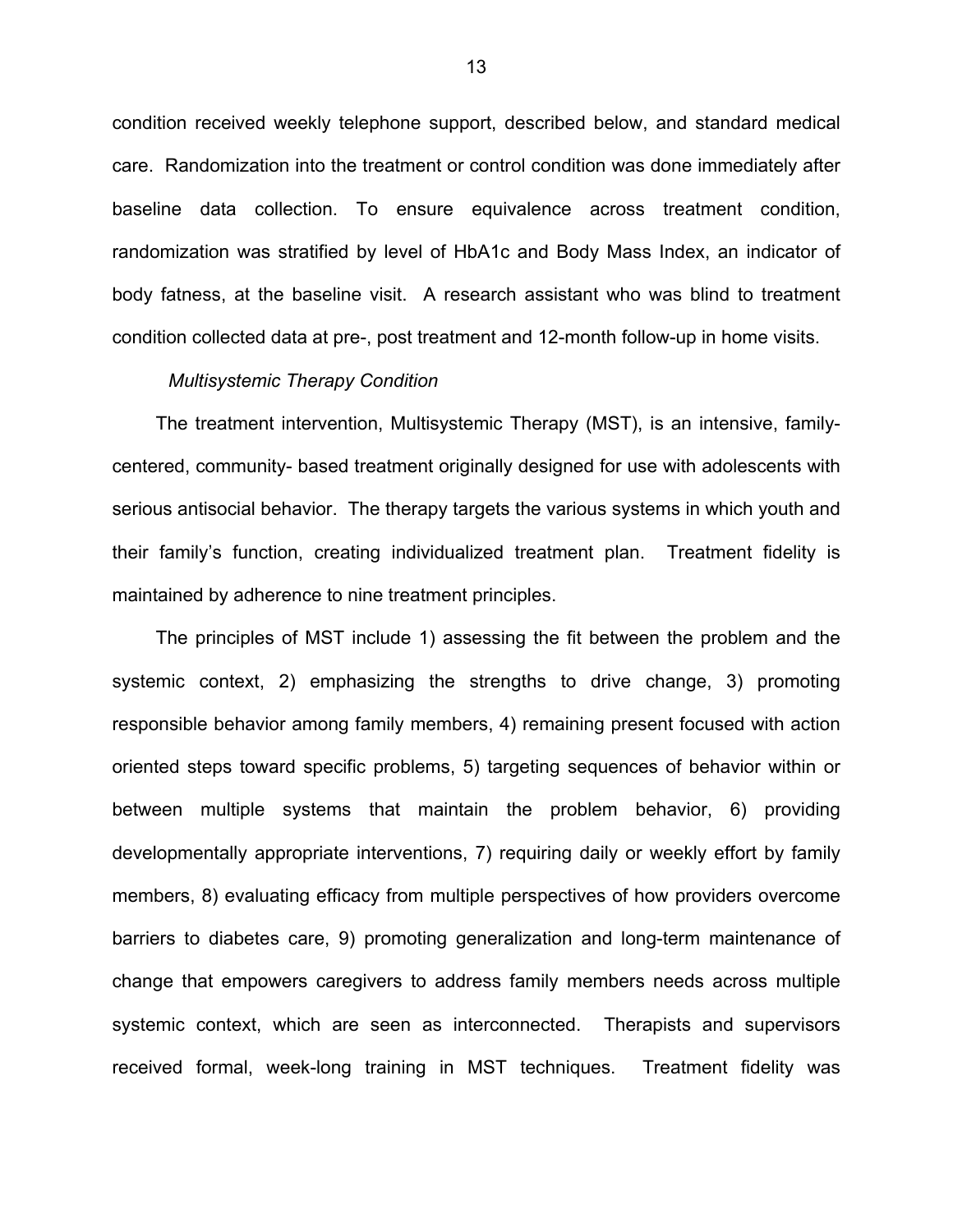maintained through weekly on-site clinical supervision and weekly phone calls with an MST expert consultant, as well as formal fidelity ratings of session audiotapes.

Therapists met with the family a minimum or two to three times per week during the early parts of treatment. Treatment ended when the goals of therapy were met according to both the therapist and the family. The average length of treatment in this study was 5.6 months. Therapists drew upon a menu of evidence-based intervention techniques, including cognitive-behavioral therapy, parent training, and behavioral family system therapies.

Therapy targeted adherence-related problems within the family system, peer network, and the community system. Family interventions focused on improving parental involvement, monitoring, and discipline concerning the diabetes regimen of the youth, developing family organizational routines such as regular meal times; and teaching caregivers to communicate effectively with each other about the medical regimen of the youth. Peer interventions included enlisting the active support of friends and classmates to help youth stick to his/her diabetes regimen (Ellis et al., 2007). School interventions included improving family–school communication about the diabetes care needs of the youth and completing diabetes care behaviors at school. Examples of this are such things as having school personnel report the youth's blood glucose readings from school meter to parents weekly and finding a private place for the youth to test blood glucose. At the community level, interventions targeted developing strategies to monitor and promote the diabetes care of the youth while he/she is outside the immediate family, i.e., school (as described above), extracurricular activities, and visiting extended family members. Interventions within the health care system included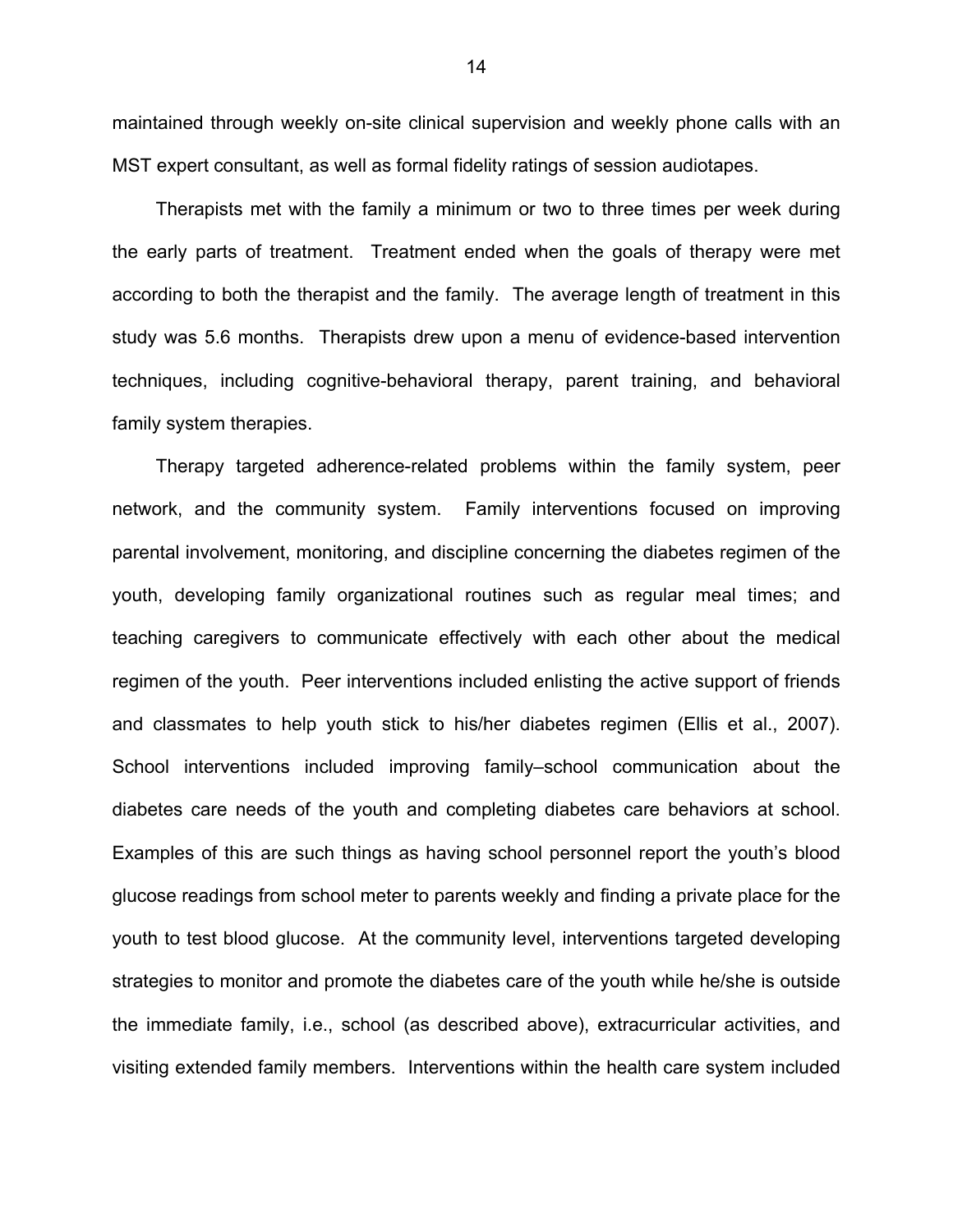helping the family resolve barriers to keeping appointments and working with the family and the diabetes treatment team to promote a positive working relationship. Therapists also routinely accompanied families to their medical appointments. Further details of the treatment procedure are described in (Ellis et al., 2012).

#### *Telephone Support Control Condition*

Youth randomly assigned to the Telephone Support (TS) condition were called weekly, with conversations focused on support for diabetes care. The therapist assigned to the youth visited families in the TS condition before beginning treatment, at which time introductions were made between youth, parents, and their therapist. During this visit, the call routine was explained. A master's level therapist (2) or doctoral student (4) in clinical psychology or social work who used a client-centered, nondirective counseling approach made weekly 30-minute phone calls to the youth for approximately six months. The phone calls provided support regarding the chronic medical condition of the youth. This included assessing adherence to treatment regimen, supporting the youth to brainstorm solutions to problems they identified with their diabetes care. Treatment fidelity was maintained by requiring therapist to use of a treatment manual, and a semi-scripted structure for phone call content. Therapists were trained beforehand to competency in therapeutic methods. In addition there were ongoing oversight via weekly supervisory sessions and supervisors reviewed phone call audiotapes. Participants were not restricted from receiving outside mental health services during the telephone support.

#### *Measures*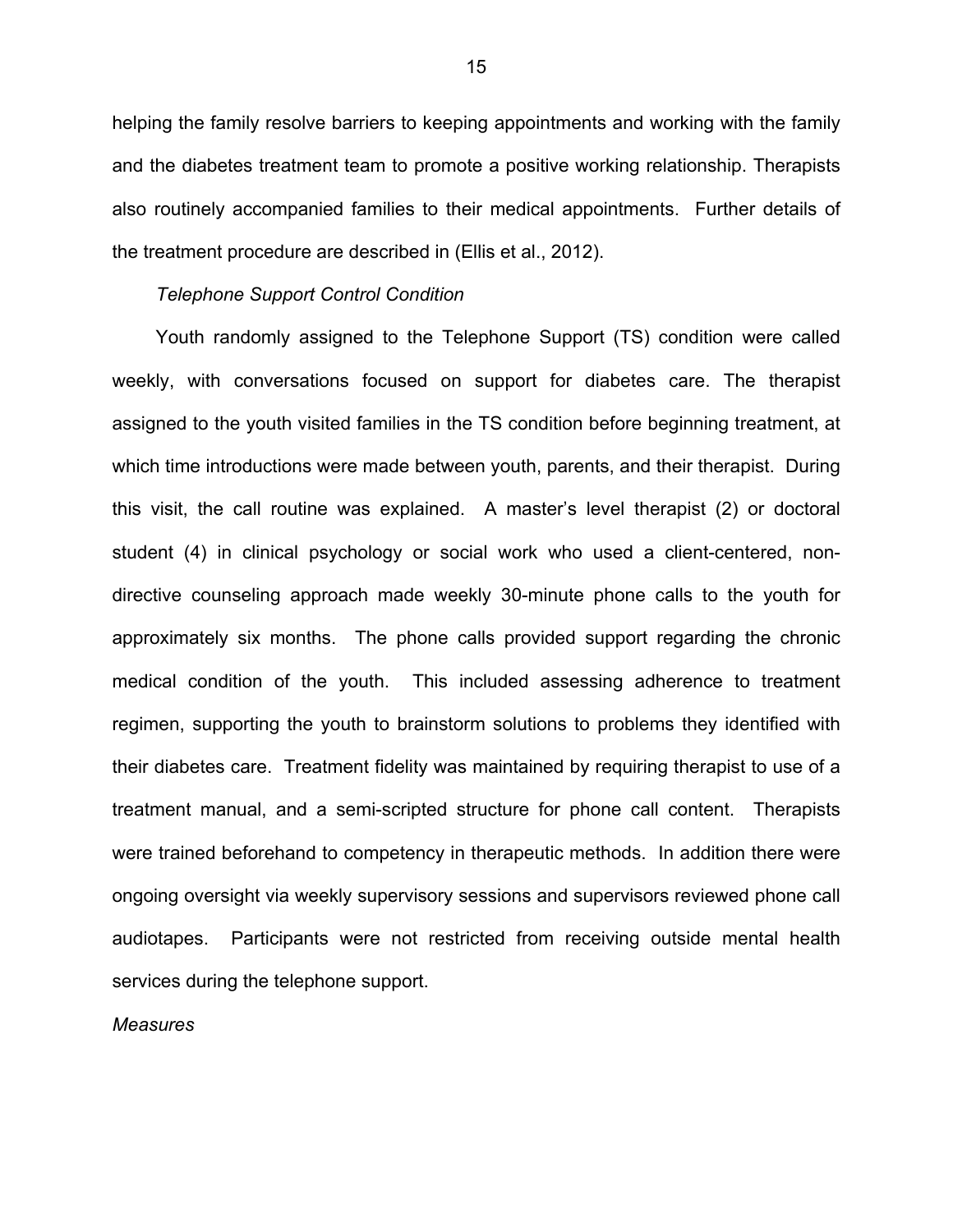To measure youth's the perception of emotional support from their primary caregiver for assisting with diabetes care of the youth, four items from the Diabetes Social Support Questionnaire-Family (DSSQ-Family) (LaGreca & Bearman 2002) were used. These four items were selected to reflect the emotional components of support, including the youth feeling understood by their caregivers and being comfortable expressing feelings about diabetes care with their caregivers. Youth report the frequency of each behavior on a five-point scale from "never" to "at least once a day" and the supportiveness of each behavior on a three-point scale from "not at all" to "very". A frequency score was used for each behavior. These four items had high internal reliability (alpha = .83).

To measure parent monitoring of diabetes care, the Parental Monitoring Diabetes Care (PMDC) was given, which is an 18-item questionnaire that measures the frequency of parental monitoring and direct supervision of diabetes tasks. Caregivers and the youth completed parallel measures. The response format was a five point scale from "more than one a day" to "less than once a week." Higher scores indicate higher levels of parental monitoring. Subscales of the PMDC further specified types of monitoring such as direct oversight of diabetes management, nonadherence, diet, checking blood glucose, and supervision of the availability of medical supplies. Items have been previously shown to have adequate internal reliability (alpha = .71 for adolescents and .80 for parents) in a similar sample (Ellis et al., 2008). In this sample, the internal reliability was adequate (alpha = .75 for parents and alpha = .55 for adolescents) and parent and adolescent reports were significantly related to parent report (*r* = .65, *p* < .001).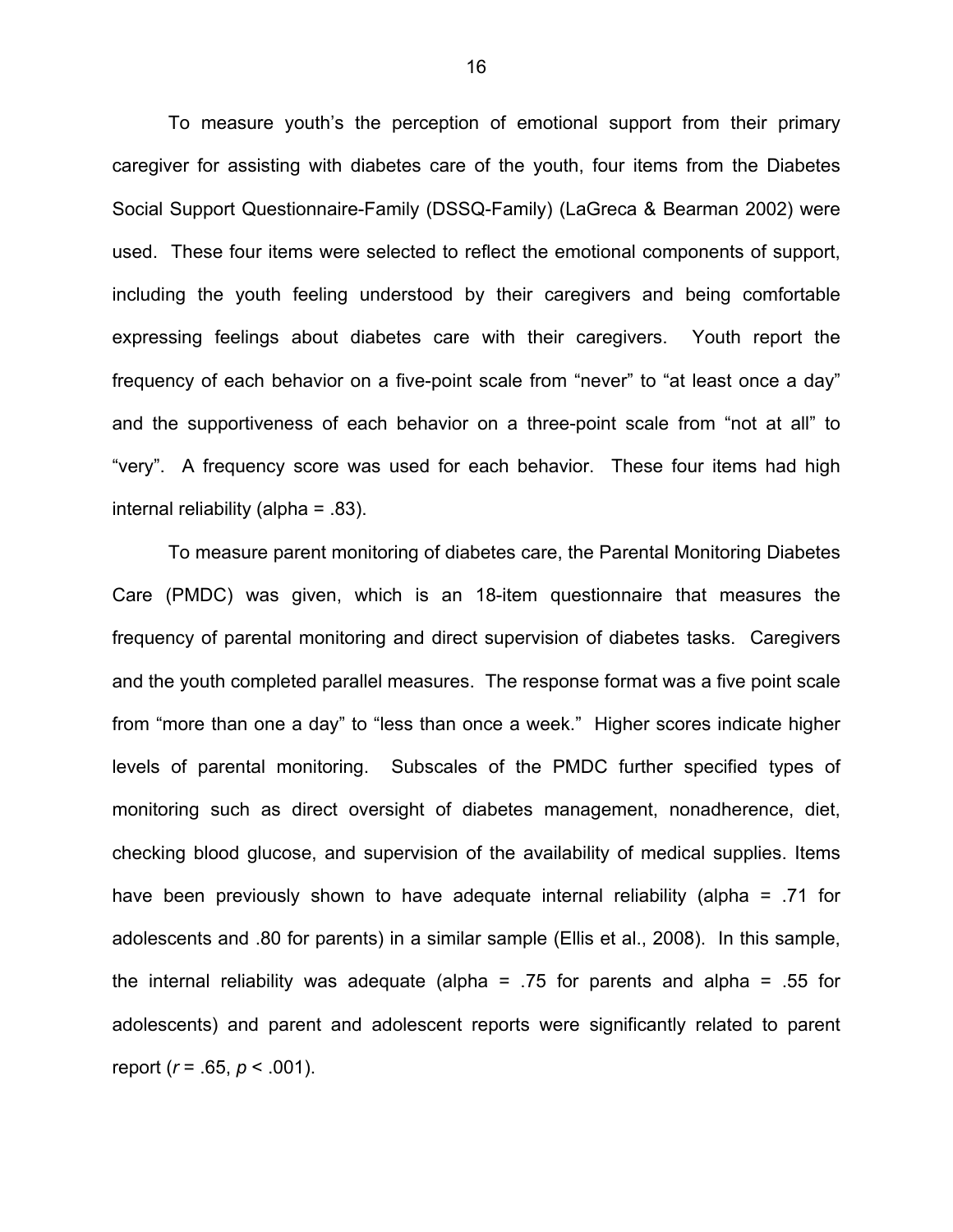Diabetes management was measured by both subjective report of the parent and youth and an objective measurement. The Diabetes Management Scale (Schilling, Grey, & Knafl, 2002) is a 23 item self-report questionnaire that assess a range of the components of good diabetes care, including insulin and dietary management, blood glucose monitoring, and response to symptoms. Youth and parent indicate on a 0-100 scale "what percent of the time do you…." Responses were summed to create a score of overall adherence. The instrument has demonstrated adequate reliability and validity (Schilling, Grey, & Knafl, 2002). Parallel forms completed by the parent and youth were analyzed. In addition, the frequency of blood glucose testing, a specific adherence behavior, was obtained directly from the blood glucose meter of the youth for the previous 14-day period preceding data collection. The average daily testing frequency for these data were also analyzed.

Metabolic control was measured by HbA1c levels, which provided a measure of average blood glucose over the previous 2- to 3-month period. Higher HbA1c indicates poorer metabolic control (Ellis et al., 2007). HbA1c levels were collected using an Accubase HbA1c test kit during home data collections.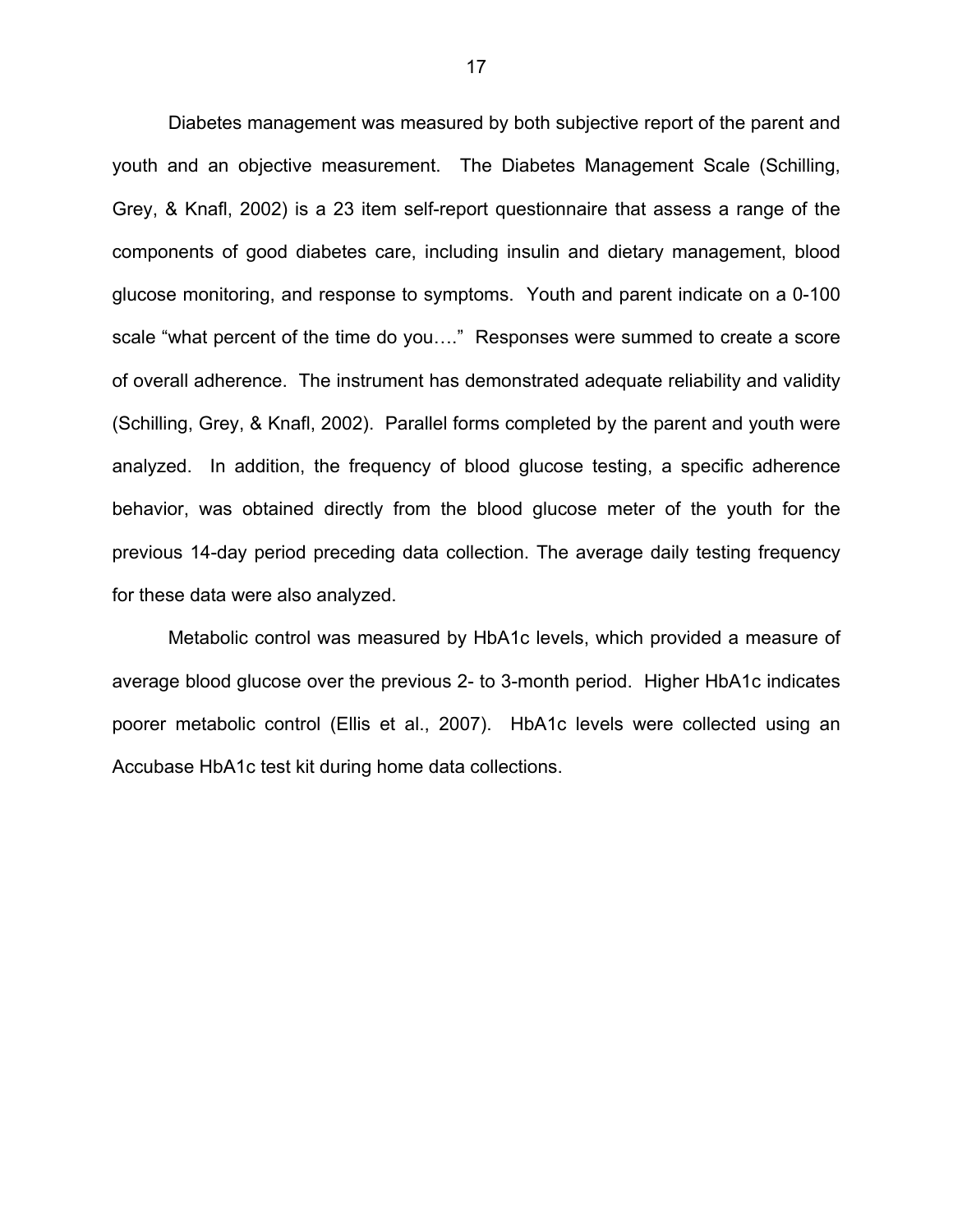#### **CHAPTER 3**

#### **RESULTS**

#### *Data Cleaning and Management*

The data were screened for accuracy of input, nonrandom missing data, univariate and multivariate outliers, and normality. One univariate outlier was found with respect to the HbA1c variable  $(z = 3.38)$ . Nevertheless, this participant was included in the analyses due to the medical accuracy of the measure. No more than 7% of the data were missing for any variable.

As expected, given the nature of the measure and study recruitment criteria, HbA1c had significant positive skew at all three time points, measured by dividing the skew statistic by the standard error of skew. A square root transformation was conducted on this variable at all three time points, yielding normal distributions for all three variables. In addition, total parental monitoring reported by the caregiver at baseline and immediately post treatment had significant negative skew and a square root of (k-x) transformation was conducted yielding normal distributions. Analyses were conducted with both the raw data and the transformed data, and the findings were similar. Therefore, the raw scores were used in all analyses for ease of interpretation.

Analyses estimated missing data using regression. The results for both the estimated data and the original data were similar. Additionally, data from participants who did not complete three or more sessions  $(n = 3)$  were removed and were reanalyzed, showing no significant differences in the results. Due to the lack of differences in these findings, results from all participants were reported in the following analyses, without computing missing values.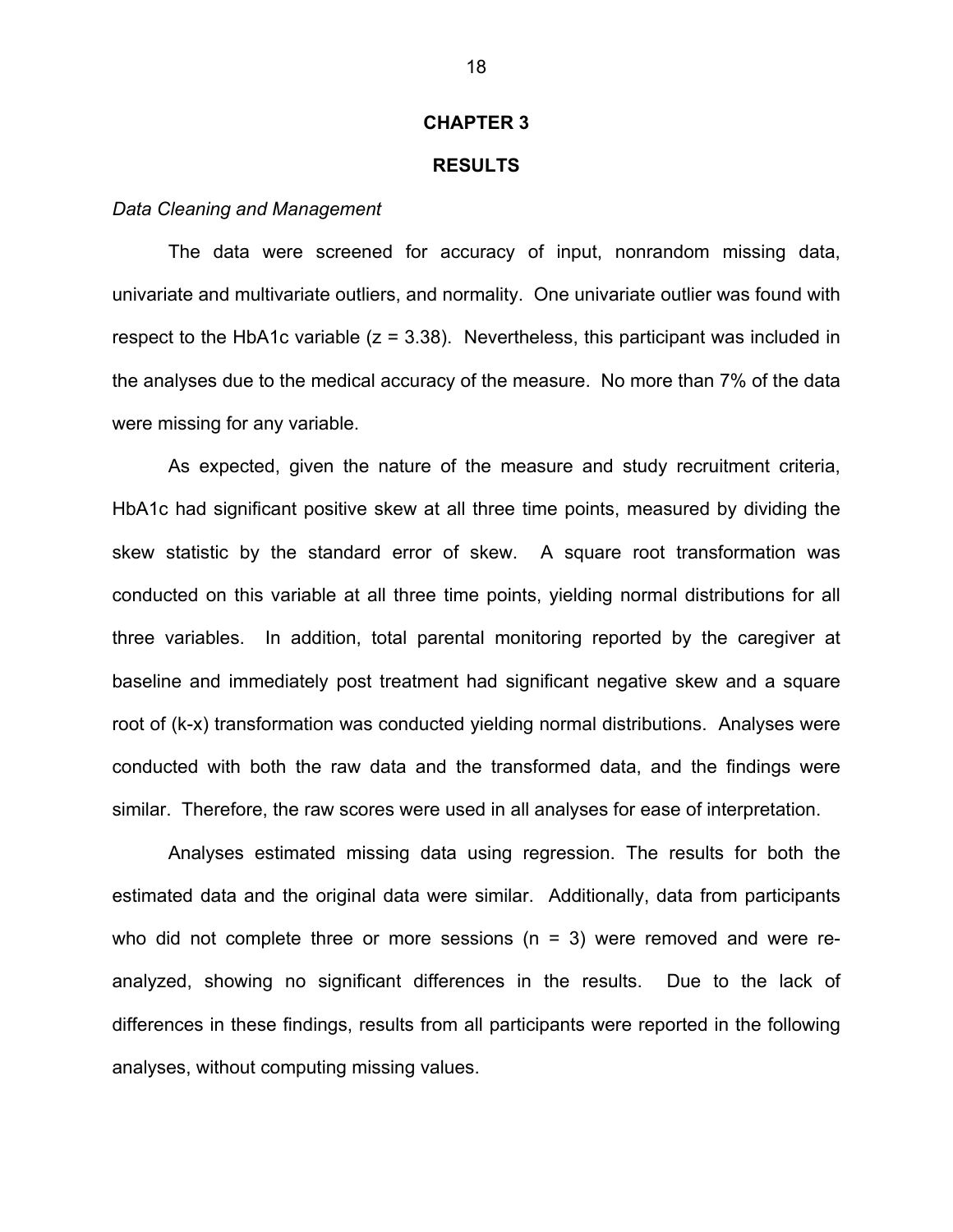#### *Preliminary Analyses of Measures*

Bivariate correlations between baseline parental involvement variables were computed to check the independence of measures that assessed similar constructs. Parental emotional support measured by the DSSQ and parental monitoring measured by the PMDC-caregiver and PMDC-youth were not significantly correlated (caregiver report:  $r = -.14$ ,  $p = .09$ , youth report:  $r = -.11$ ,  $p = .19$ ) suggesting that the PMDC and DSSQ measured different dimensions of parental involvement.

Likewise, correlations between baseline diabetes outcomes were computed to check the independence of these measures. HbA1c was moderately negatively correlated with the average daily number of blood glucose tests (*r* = -.43, p < .001) and to total adherence reported by parents ( $r = -.22$ ,  $p = .007$ ) and youth ( $r = -.35$ ,  $p < .001$ ) on the DMS at baseline. Average daily number of blood glucose test calculated from the glucose meter download was moderately related to total adherence reported by parents  $(r = .37, p < .001)$  and youth  $(r = .53, p < .001)$ . The magnitude of these correlations suggests the diabetes outcomes are related in the expected way and measure different dimensions of diabetes care.

#### *Main Hypothesis Testing*

To test the hypotheses that participants in the MST condition would show greater increases in emotional support (DSSQ) and parental monitoring (PMDC) than the participants in the TS condition, repeated measures analyses of variance (RM-ANOVA) were used. Separate analyses were conducted to examine the relationship from baseline to post treatment and baseline to six-month follow-up. Both the Total Monitoring scale and the Direct Observation sub-scale of the PMDC were used to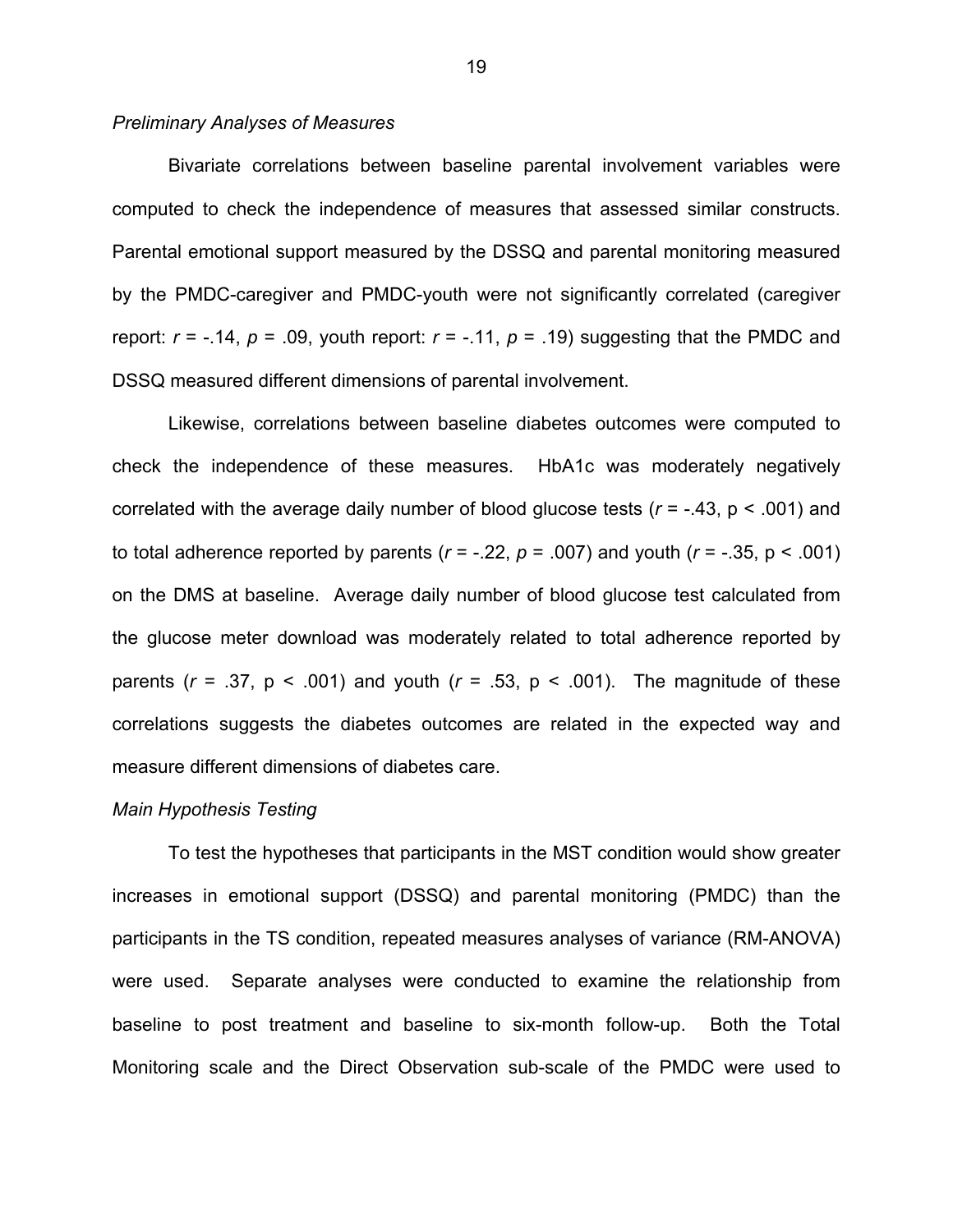measure all monitoring behaviors and parents presence during diabetes care behaviors, respectively.

*Emotional Support*. From baseline to immediate post treatment, there was no significant main effect of time  $(F[1,137] = 1.85, p = .18)$  and the interaction between group and time was not significant  $(F[1,137] = .03, p = .87)$ , demonstrating that the two groups did not experience differential change over time in emotional support.

From baseline to six-month follow-up, there was a significant main effect of time  $(F[1,135] = 4.04$ ,  $p = .05$ ). Contrary to hypothesis, youth in both conditions reported decreases in emotional support from baseline ( $M = 2.79$ ; SD = 1.48) to follow-up ( $M =$ 2.54; SD = 1.47). There was no significant group by time interaction (*F*[1,135] = .29, *p* = .59).

*Parental Monitoring-Youth Reports.* Youth reports of total parental monitoring measured by the PMDC-youth from baseline to immediately post treatment showed a significant main effect of time  $(F[1, 144] = 8.12, p = .005)$  with both TS and MST groups reporting increased parental monitoring over time. However, there was no significant group by time interaction based on youth report (*F*[1,144] = .32, *p* = .57). Similar findings emerged when the period from baseline to six-month follow-up was considered. Total parental monitoring as reported by the youth showed a significant main effect with increasing parental monitoring over time (*F*[1,144] = 22.21, p < .001) but there was no significant difference between the MST and TS groups (*F*[1,144]= .01, *p* = .94). Youth reports of direct oversight of diabetes care by caregiver measured by a subscale of the PMDC-youth from baseline to immediate post treatment showed no significant main effect of direct observation (*F*[1,144] = .15, *p* = .70) and no difference between the MST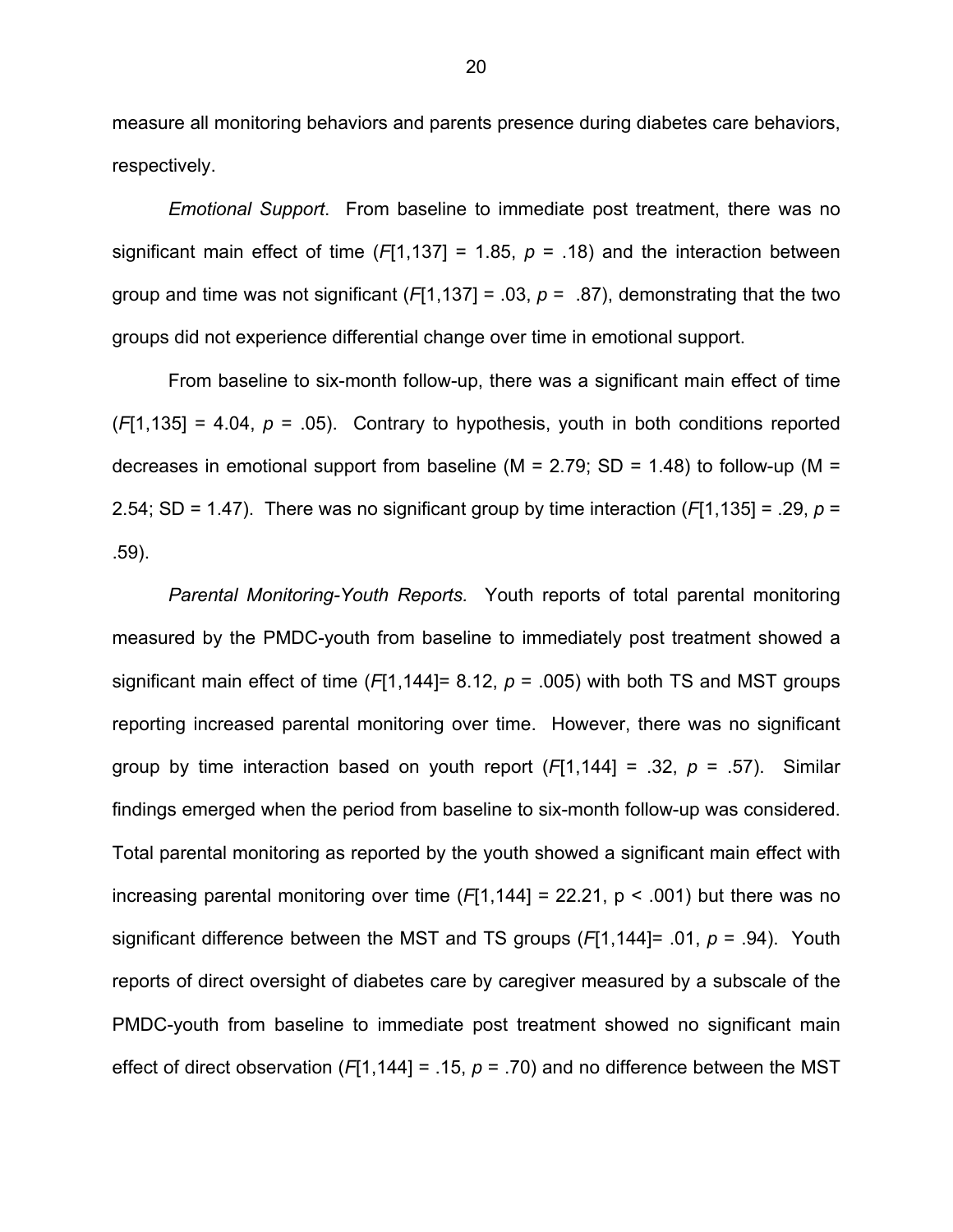and TS groups  $(F[1, 144] = 1.18, p = .23)$ . Similarly from baseline to follow-up, there was no significant main effect of direct observation (*F*[1,144] = 1.78, *p* = .19) and no difference by group (*F*[1,144] = .14, *p* = .71).

*Parental Monitoring-Caregiver reports.* Caregiver reports of total parental monitoring measured by the PMDC-caregiver showed a similar pattern to those found for youth-reported parental monitoring (PMDC-youth). From baseline to immediate post treatment, there was a significant main effect for time such that both TS and MST parents had increased monitoring (*F*[1,144] = 24.79, p <.001). However, there was no significant difference between MST and TS groups (*F*[1,144] = .20, *p* = .66). Similarly for caregiver reports from baseline to follow-up, there was a significant main effect of time  $(F[1,144] = 45.64, p < .001)$  with no difference between MST and TS groups  $(F[1, 144] = .02, p = .90)$ . From baseline to immediate post treatment showed a significant main effects of time when caregivers reported direct observation of diabetes (*F*[1,144] = 16.32, p < .001) with direct observation increasing over time for both groups. However, there was no significant differences between the MST and TS groups in direct observation from baseline to post treatment (*F*[1,144] = .004, *p* = .95). Additionally, from baseline to follow-up, there was a significant main effect of direct observation (*F*[1,144] = 25.16, p < .001) but no significant differences between MST and TS from baseline to follow-up  $(F[1, 144] = .03, p = .88)$ .

*Relationships between changes in parental involvement and diabetes outcomes.*  Unstandardized residual change scores were correlated to test the hypothesis that changes in parental emotional support (DSSQ) and parental monitoring (PMDC) would be related to changes in adherence (DMS), metabolic control (HbA1c) and frequency of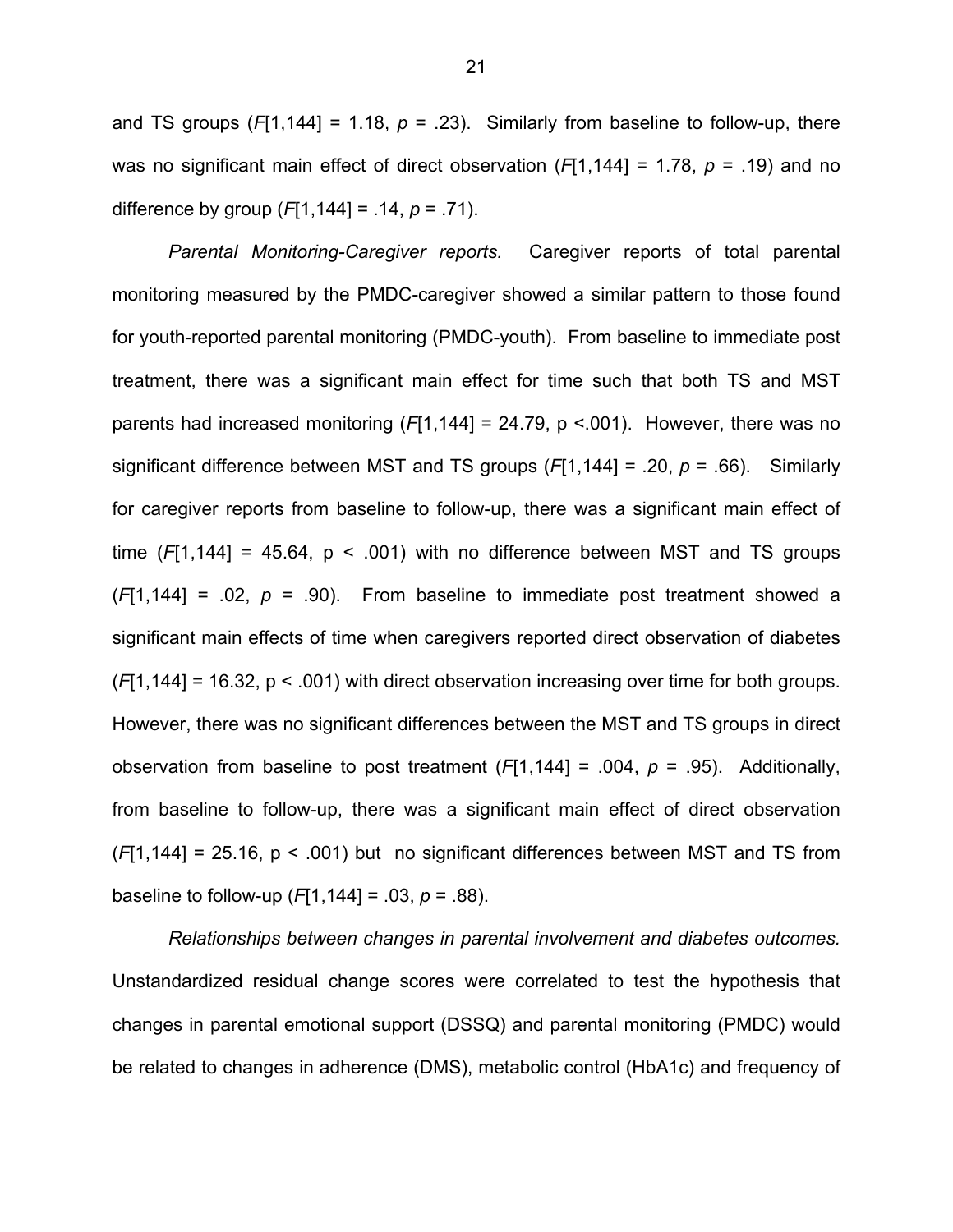blood glucose testing in the entire sample. Unstandardized residual change scores were first created by regressing a post treatment variable onto its corresponding baseline score. For instance, in the case of emotional support, a residualized change score was created by regressing post treatment emotional support onto baseline emotional support. The change score is thus a measure of change in emotional support that is not accounted for by baseline emotional support.

These analyses revealed that changes in parental emotional support were not related to changes in adherence, metabolic control or frequency of blood glucose testing. See Table 2.

Changes in overall parental monitoring reported by parents and youth measured by the PMDC did not relate to changes in DMS total adherence, HbA1c or frequency of blood glucose testing from blood glucose meters. However, further analysis of the subscales of the PMDC revealed some significant relationships from baseline to followup. Consistent with the hypothesis, increases in Parental Supervision of the Availability of Medical Supplies reported by the youth were correlated with increases in total adherence reported by the caregiver and the youth (DMS-caregiver  $r = .21$ ,  $p = .01$ , DMS-youth *r* = .25, *p* = .003). Similarly, increases in Parental Supervision Availability of Medical Supplies reported by the caregiver were correlated with total adherence reported by the caregiver (PMDC-caregiver  $r = .23$ ,  $p = .006$ ). Contrary to predictions, increases in Parental Oversight of Diet reported by the youth were correlated with decreases in total adherence reported by the youth and the caregiver (PMDC-youth *r* = - .17,  $p = 0.05$ ; PMDC-caregiver  $r = -0.25$ ,  $p = 0.004$ ) and increases in Direct Oversight of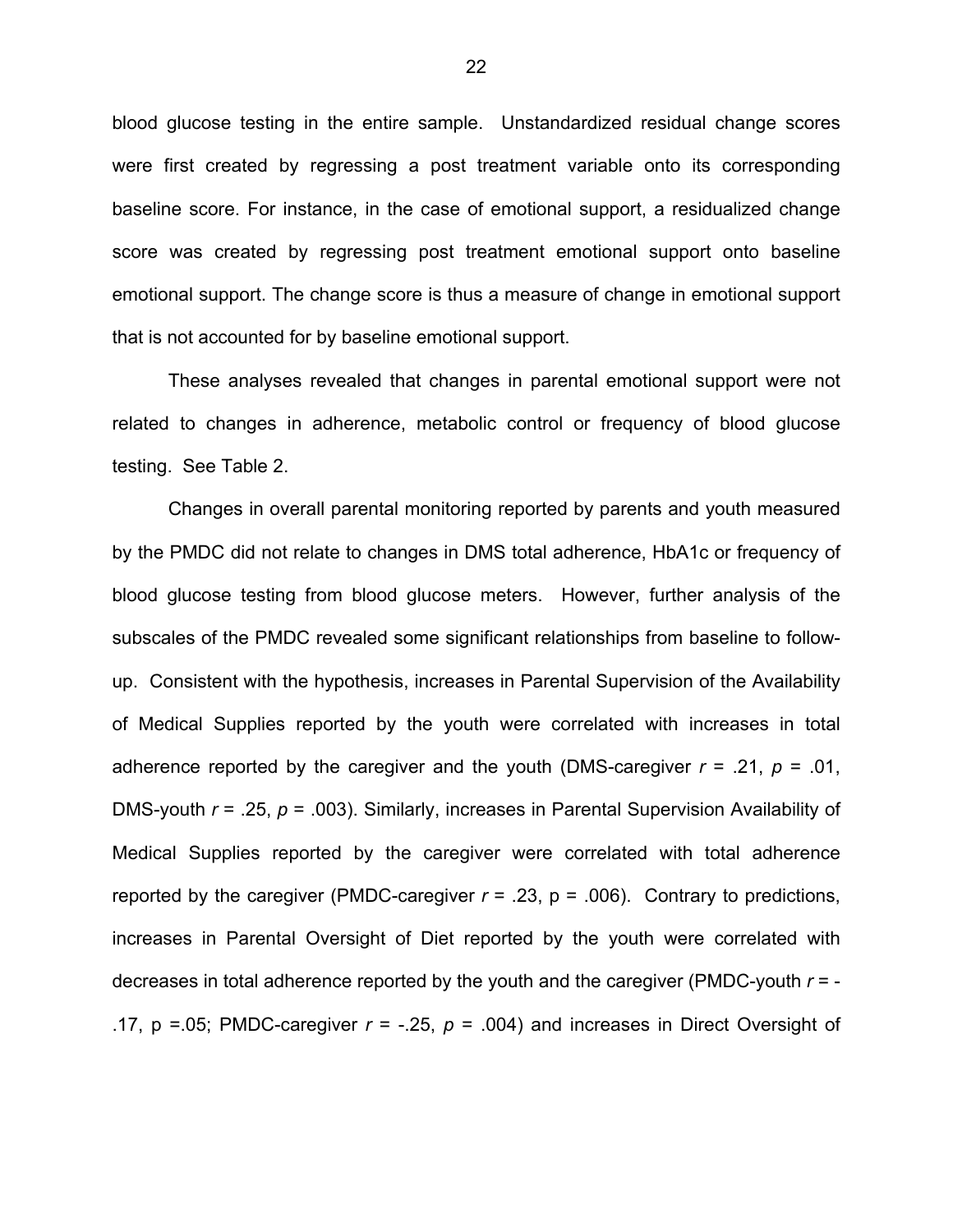Diabetes Management Behaviors reported by the youth were correlated with decreases in the average daily blood sugar tests  $(r = -.24, p = .005)$ . See Table 3.

#### *Additional Exploratory Analyses*

Contrary to the main hypotheses, the treatment group did not show greater increases in parental monitoring or emotional support and changes in emotional support did not relate to changes in measures of diabetes outcomes. Changes in some subscales of parental monitoring appear to be related to improved self-reported adherence and increases in the average daily blood sugar tests. Therefore, additional exploratory analyses were conducted to determine if parental involvement changed over time for all youth depending on the age of the child.

*Emotional support and parental monitoring changing by age.* To test for differences in parental involvement based on the age of the youth, RM-ANOVAs were conducted to determine if changes in youth reports of emotional support (DSSQ) and parental monitoring (PMDC) provided by the caregiver differed by age group. These analyses were run for the entire sample. Age was divided into three developmentally relevant groups: preteen (10.0-12.9 years), younger teenagers (13.0-16.9) and older teenagers (17.0-18.0).

There was a significant interaction between time and age from baseline to post treatment in emotional support (*F*[1,2] = 3.6, p =.03). Paired samples t-tests showed that preteens and older teens showed no changes in emotional support (t[1,44] = .57, *p* = .57 and  $t[1,16]$  = -1.5,  $p = .13$ )), while younger teens experienced significant decreases in emotional support from baseline to post treatment (t[1,71] = 2.98,  $p =$ .004). However, time and age did not significantly interact with respect to emotional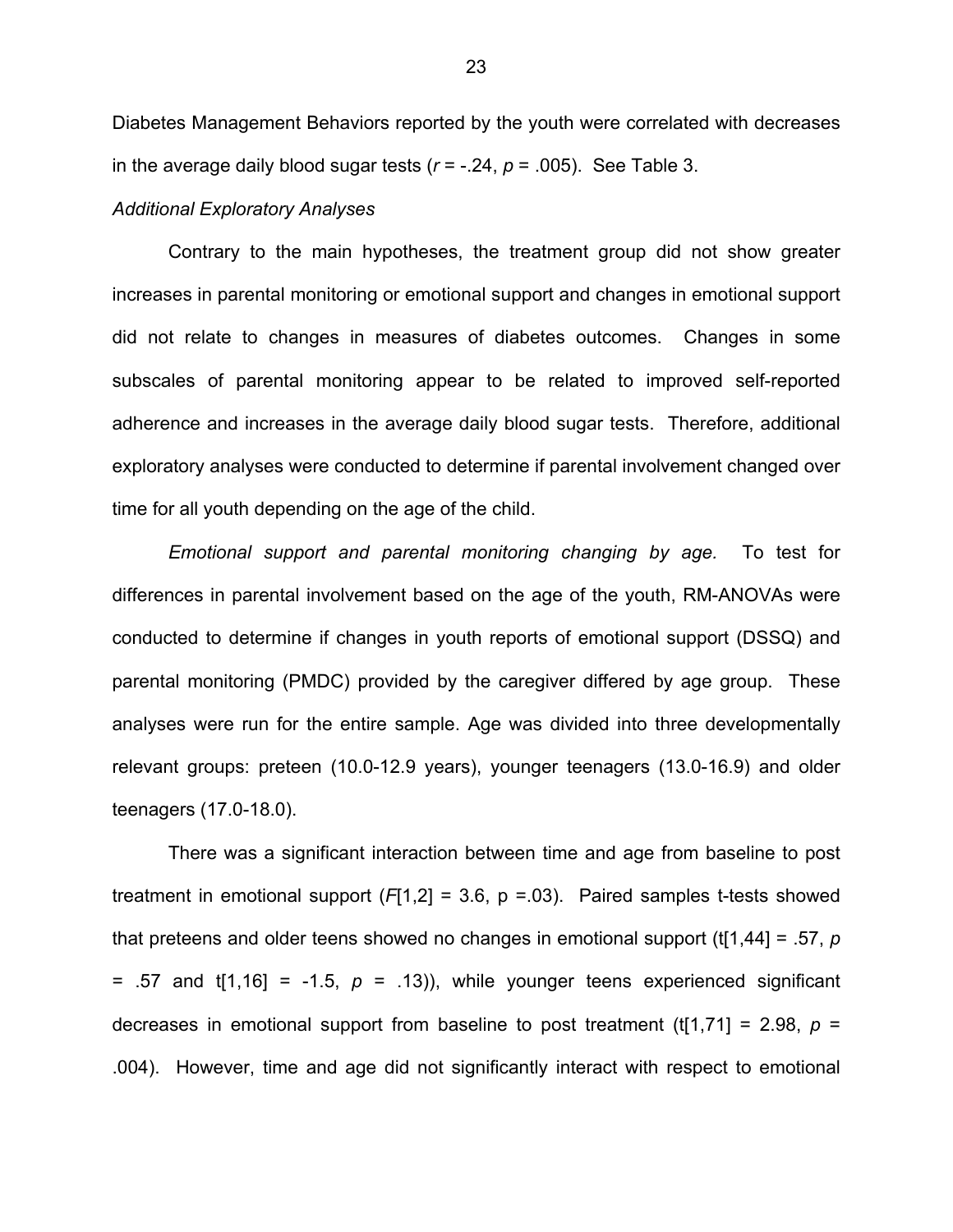support when the period was from baseline to six-month follow-up (*F*[1,2] = 1.64, p =.20). Additionally, there were no significant interactions between youth age and parental monitoring (PMDC) from baseline to either immediate post treatment or sixmonth follow-up.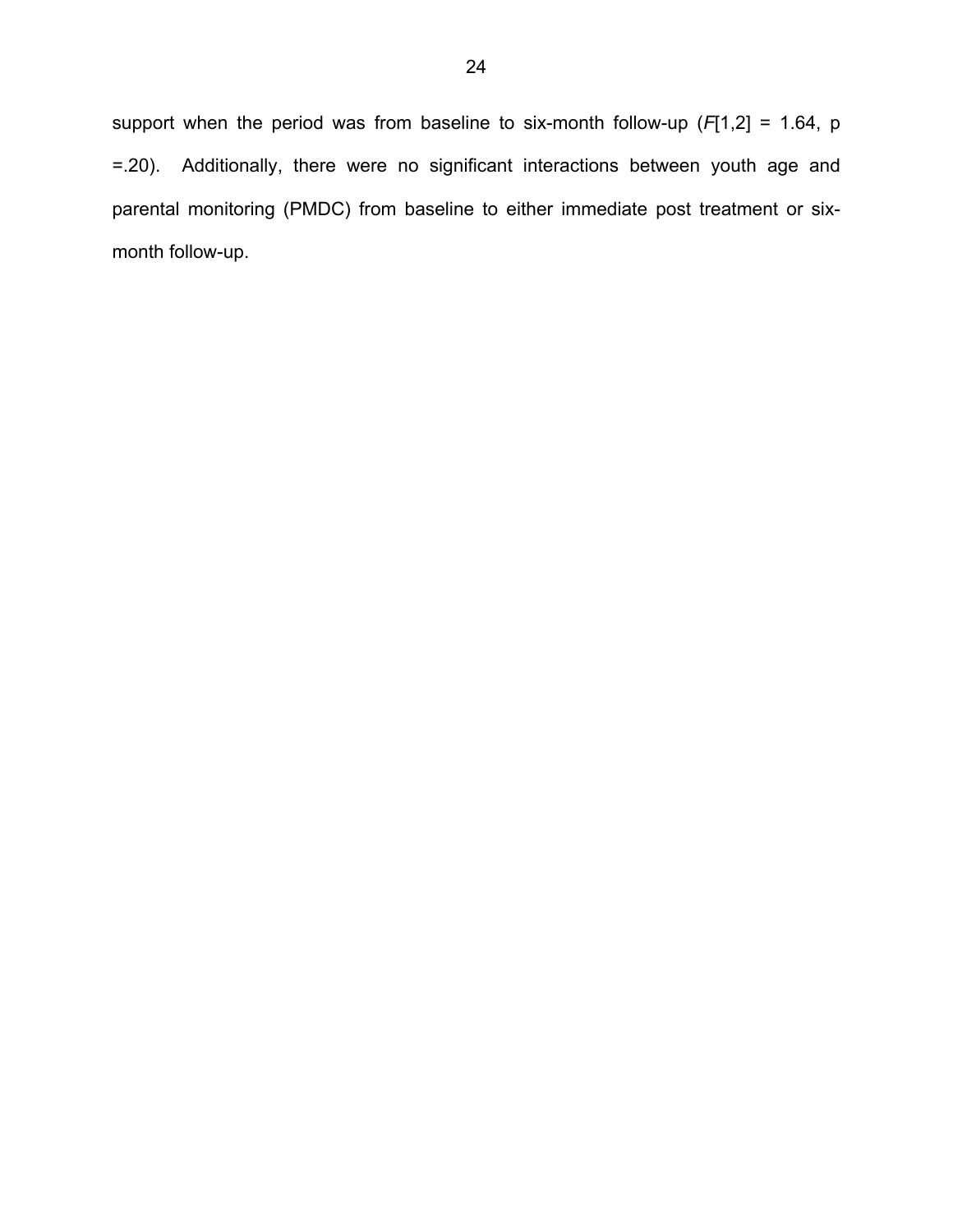#### **CHAPTER 4**

#### **DISCUSSION**

Although MST has been shown to be effective in improving diabetes adherence and metabolic control, the mechanisms of the improvements are still unknown (Ellis et al., 2012). Parental involvement is a focus of the intervention and was hypothesized in the current study to contribute to improvements in diabetes care. In past research, parental monitoring has been considered the primary parental involvement variable of interest as it has been associated with diabetes management and metabolic control (Palmer et al., 2010; Wiebe et al., 2005). Therefore, parental monitoring was one variable examined in this study. However, there are other elements of parental involvement that could also be important in diabetes care. For instance, parental emotional support has also been associated with diabetes management and metabolic control (Davis et al., 2001, Waller et al., 1986), Nevertheless, no studies have yet examined whether either of these parental involvement variables are directly affected by participation in MST. Thus, the purpose of this study was to examine the extent to which MST improved parental monitoring and emotional support relative to a telephone support control condition.

#### *Parental Monitoring*

It was hypothesized that families in the MST group would report larger increases in parental monitoring than families in the telephone support group. However, results of the present study did not support this hypothesis. Surprisingly, both groups experienced similar increases in total scores of parental monitoring from baseline to post treatment and from baseline to follow-up. Parents in both groups also reported increases in direct oversight of diabetes care behaviors. These findings suggest that parental monitoring is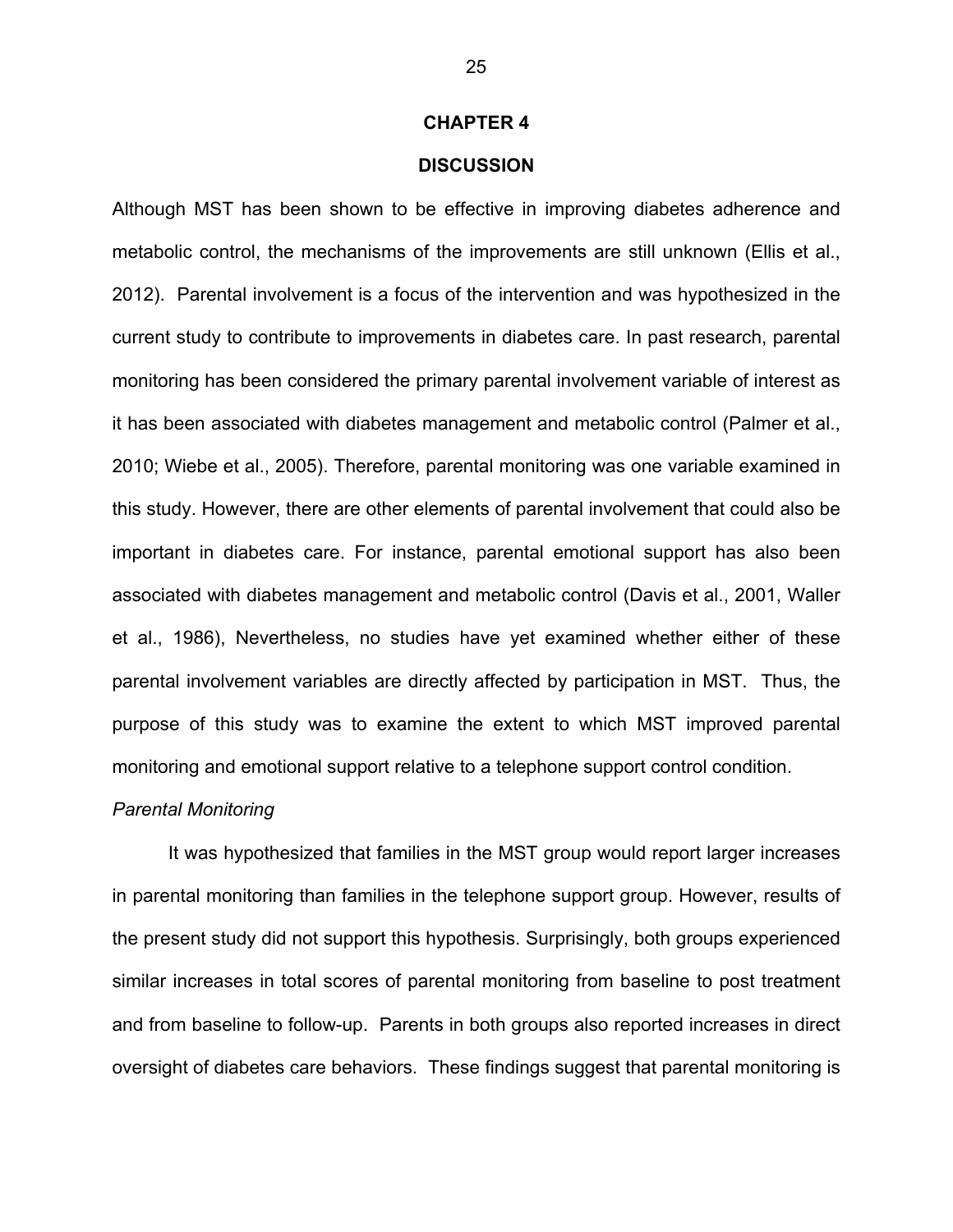not the mechanism of improved diabetes adherence and metabolic control seen in MST. Whereas parental monitoring is an important aspect of MST, it is one of numerous areas addressed in the therapy. One of the unique aspects of MST is the larger systems approach to improving diabetes care and it is possible that a change in only one area, like parental monitoring, does not change diabetes care behavior all by itself.

It was also hypothesized that increases in parental monitoring for all youth would be related to increases in diabetes care behaviors. Parental monitoring of availability of diabetes care supplies was related to adherence reported by the parent and youth from baseline to follow-up. However, contrary to hypothesis, direct oversight of diabetes care and monitoring of diet were negatively related to adherence and the average blood glucose tests from baseline to follow-up. Together, these changes suggest that the various types of parental monitoring impact diabetes care behaviors in different ways. Previous literature on parental monitoring has focused on overall parental monitoring as it relates to diabetes outcomes, but has not yet examined the differences between the various types of parental monitoring and diabetes outcomes.

There could have been increases in parental monitoring for both the MST and TS groups for several reasons. One potential reason that MST did not increase more than the telephone support groups is that the youth were selected for the treatment study because they were identified as having poor metabolic control. Parents whose children are in poor control could have increased motivation to supervise their child's diabetes care. Recruitment and enrollment in the study could have increased their awareness of or level of concern regarding their child's health status and caused increases over the duration of the study, regardless of the type of treatment the family received. Another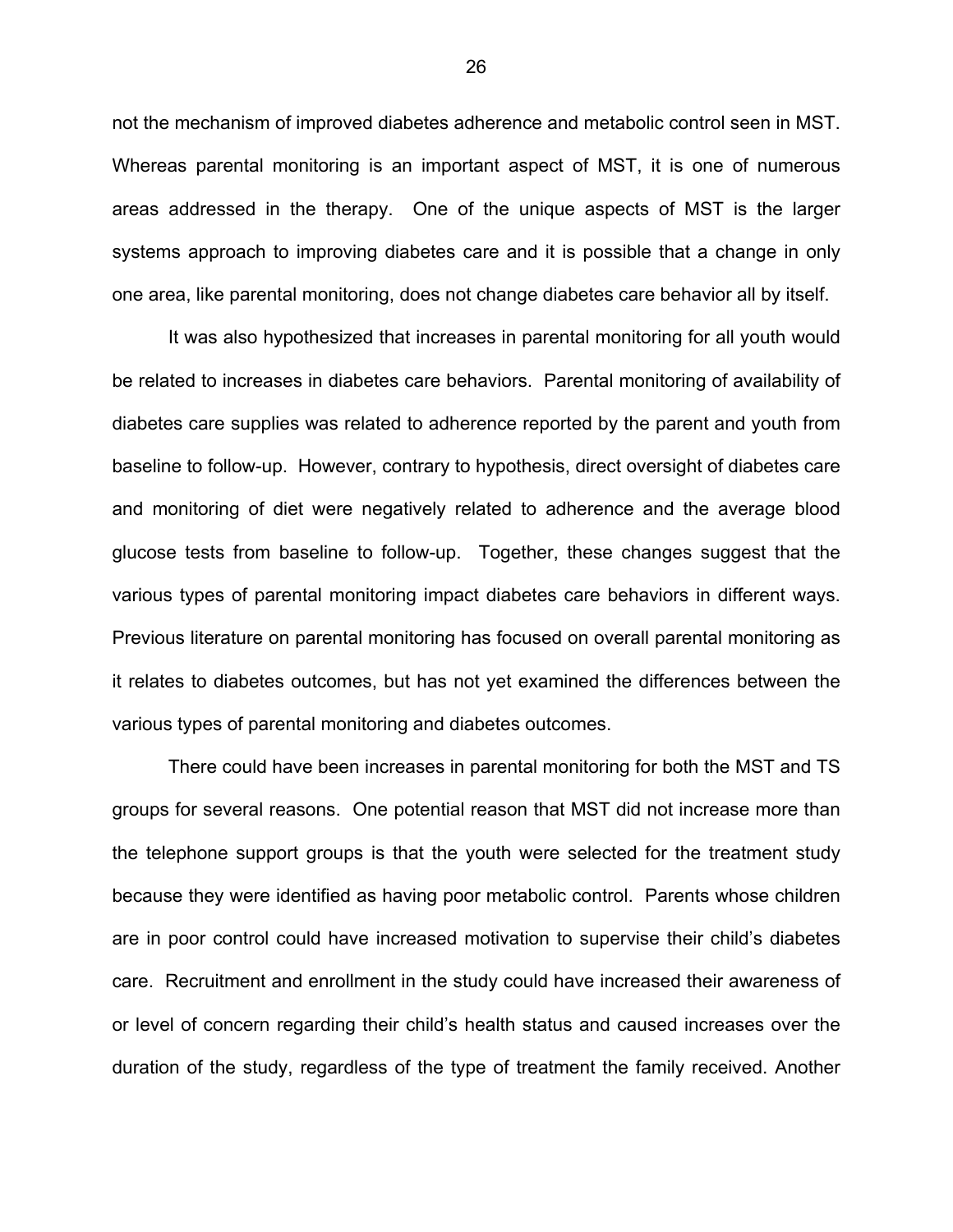possibility is self-report bias. Parents understand that monitoring their youth's diabetes care is socially desirable and medical personnel in diabetes clinic often encourage increased monitoring when youth's metabolic control is poor. Therefore, parents could have responded in such a way that reflected increases in monitoring regardless of their actual monitoring behavior. In this study, parents and youth could be reporting increases in parental monitoring, in both groups, because they are aware that it is advisable for parents to be involved and thee family wants to be viewed favorably by the therapist.

The groups could also have increased in parental monitoring for different reasons. For example, the MST group could have increased parental monitoring due to direct discussions with therapists and efforts to improve diabetes related monitoring that are part of MST. Families could be actively addressing barriers to the parent being able to monitor diabetes care such as conflict with the child, fitting monitoring into an already busy schedule, and helping the youth build responsibility. On the other hand, parents in the telephone support group could have increased parental monitoring for other reasons. It has been shown in previous studies that minimal contact from the health care team, like phone calls and text messages, can improve diabetes self-efficacy and adherence (Howells et al., 2002; Franklin, Waller, Pagliari & Greene, 2006). Parents in the telephone support group in this study could increase their monitoring as a result of increased reminders of diabetes care through telephone calls to the youth.

#### *Emotional Support*

Findings from this study suggest that MST did not improve parental emotional support more than the telephone support condition. In fact, the findings suggest that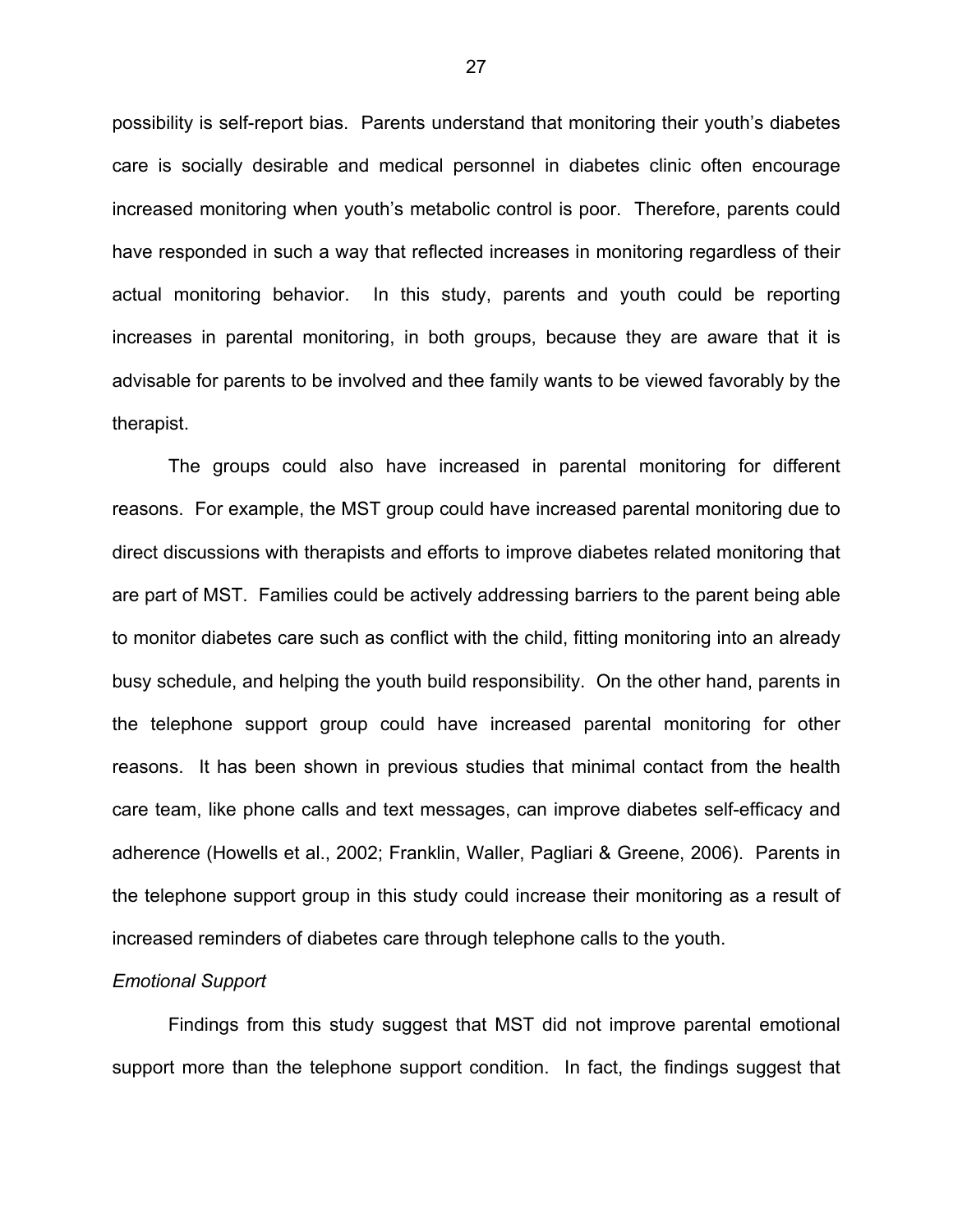there was a decrease in emotional support for both groups, from baseline to post treatment. Emotional support is not a mechanism of improved diabetes adherence and metabolic control seen in MST. Whereas emotional support has been shown in other research to be important in the adjustment of youth with diabetes (Davis et al., 2001, Waller et al., 1986), it was not related to diabetes care behavior in this sample.

There could be no differences between the MST and telephone support group with regard to emotional support, because neither treatment effectively addressed the affective support from parents. Previous research suggests that families with youth who are hospitalized for poor metabolic control have lower diabetes related warmth (Liss et al., 1998). In this sample of youth with poorly controlled diabetes, therapists and families could have been more focused upon ensuring that youth completed diabetes care through changes in instrumental parenting behaviors than affective parenting behavior.

Additionally, MST addresses various systems in the life of the family and youth. Youth in the MST group could show changes in emotional support for their diabetes from other sources, such as peers, friends, siblings and/or extended family members. It is conceivable that increased emotional support from other significant people would be related to changes in diabetes outcomes. Previous studies suggest that adolescents with diabetes feel more emotional support from peers with regard to diabetes care, whereas younger children perceive more support from caregivers (La Greca et al., 1995, Pendley et al., 2001). In one previous study with MST for youth with diabetes, support from the primary caregiver did not increase for youth receiving MST but support from secondary caregivers did increase significantly (Ellis et al., 2007). Therefore,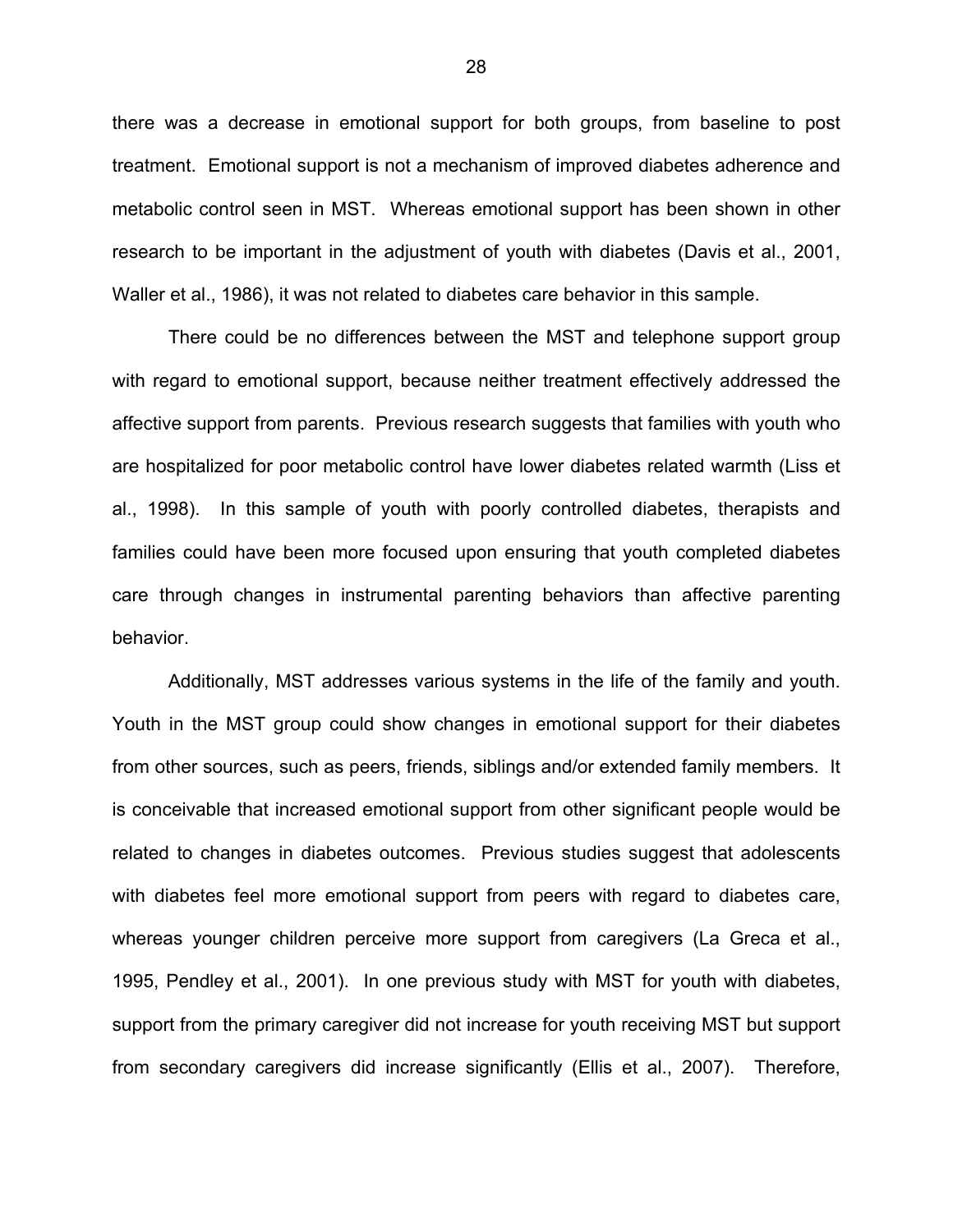emotional support more broadly defined to include parents, peers and other significant people in the life of the youth could be increased in MST.

The similarity of reports in families in the MST and TS groups for both parental involvement variables suggest that parental monitoring and affective support could have been too narrowly defined as measures of parental involvement. MST begins with an individualized assessment of barriers to diabetes care that then guides treatment. It is possible that for some families, low parental monitoring or emotional support were not the most salient barriers to completing diabetes care and therefore these factors were not directly addressed in treatment for some families. To better capture the various individualized barriers of the families, measure that captures changes in other aspects of parenting could have been needed. This could include other important aspects of parenting such as communication style, discipline, and problem solving. It is also possible that changes in a single system, such as family functioning or parenting, are not the mechanism for change in MST as adapted for youth with diabetes.

Additional analyses were conducted to examine the effect of age over time. These results showed that young teenagers report decreases in emotional support, while pre-teens and older teenagers do not report changes in emotional support. Although the sample size did not allow for a statistical comparison between the two groups, visual inspection of the data suggest that MST could also increase emotional support from caregivers for older teens compared to minimal change in the TS group, whereas preteens and younger teenagers appear to decrease in both groups. This is consistent with previous research finding that younger youth experience fear, frustration, lack of trust in youths ability to complete care and feel their perspective and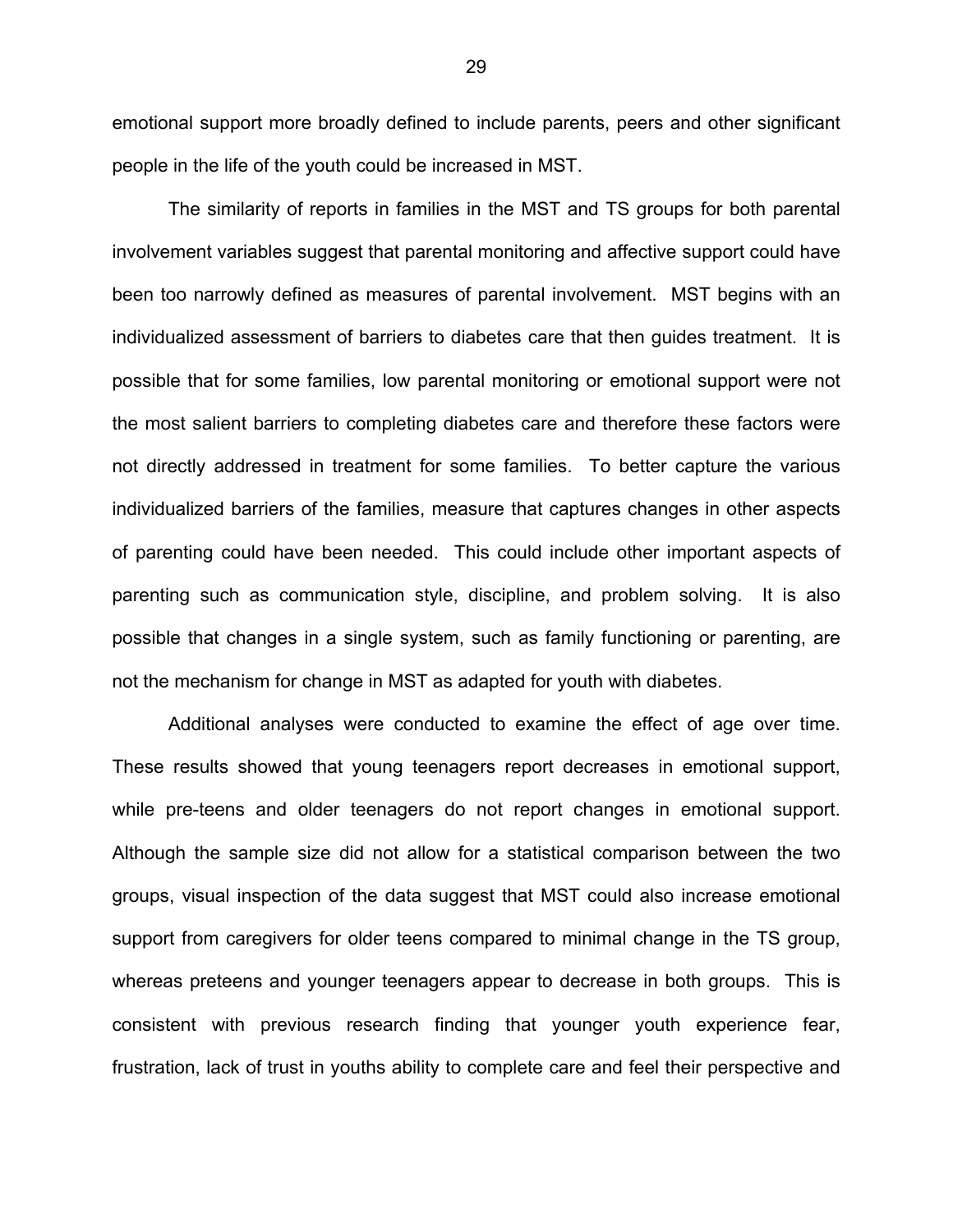effort are discounted in conversations with caregivers regarding diabetes care (Ivey, Write, Dashiff, 2009). The difference in the reports of youth of different ages could also contribute to difficulty in accurately measuring emotional support because youth could understand the items differently depending on their cognitive abilities and life experiences.

#### *Clinical Implications*

The current findings have applications to clinical settings. This study showed a relationship between changes in parental monitoring of medical supplies and adherence. Taken together with other studies that have shown overall parental monitoring is related to diabetes outcomes, it remains important to clinically target parental monitoring for youth with diabetes (Ellis et al., 2007). As noted previously, MST and TS are effective in increasing parental monitoring. MST was favored to TS to improve diabetes adherence and metabolic control in other studies. The cost and personnel needed for MST could create a challenge to provide this type of therapy in all geographic areas. Future research could address whether telephone support could be an option for families to increase parental monitoring when MST is not an option. In the hectic pace of the clinic and hospital setting, health care providers often do not have time to talk to parents about the importance of parental monitoring until the youth presents with uncontrolled diabetes. Although it is not as comprehensive as MST, perhaps telephone support provided by therapists could assist families incorporate parental monitoring during particularly challenging times such as the time of diabetes diagnosis, the transition to adolescents, or times that families report having particular trouble managing diabetes care.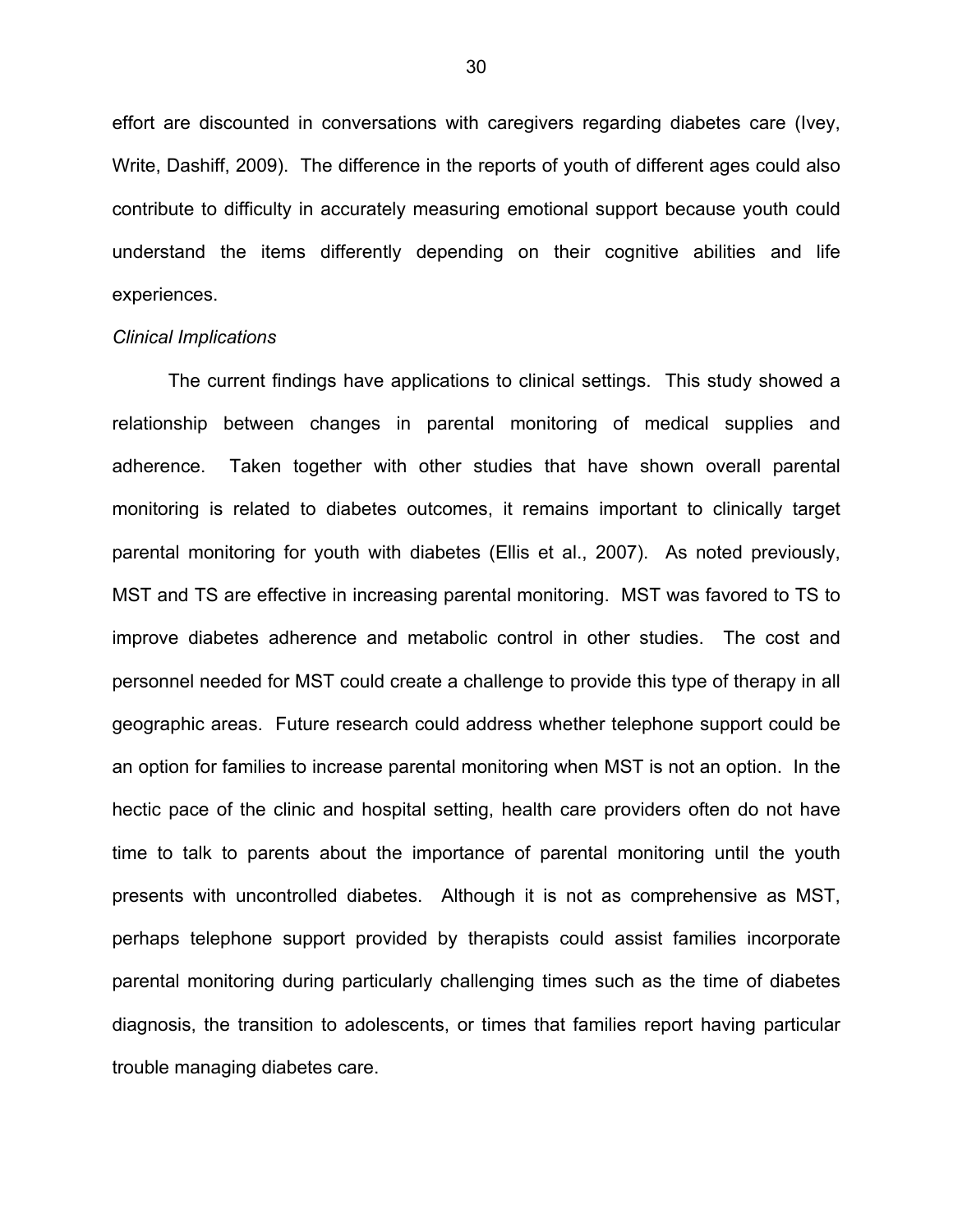#### *Limitations*

There are a few limitations to this study. First, all participants were selected based upon having poorly controlled diabetes, which limits the generalizability to youth with adequately controlled diabetes. Findings from this study suggest preventative steps for youth who are at risk by improving parental monitoring but further studies would be needed to confirm these hypotheses with youth of various levels of diabetes control. Secondly, the wide age range makes it difficult to universally define optimal levels of parental monitoring and emotional support for children at different developmental stages, both cognitively and emotionally. As youth seek to become more independent and assume more responsibility, the varied qualities of ideal emotional support and monitoring from parents could not be captured by the current measures. Third, self-report measures, such as the measures of parental monitoring and adherence used in the present study, are highly susceptible to self-report bias. Parents and youth could understand the importance of these behaviors and could not want to have others evaluating or judging their family when they are struggling. This may lead too reporting higher levels of the behaviors viewed as desirable and could be less accurate compared to observational or biological measures.

#### *Future Directions*

The primary focus of psychological interventions for diabetes has been to improve health outcomes, yet overall adjustment and psychological functioning are also important. In this study, changes in emotional support were not related to changes in diabetes adherence and metabolic control, but changes in emotional support could be related to important psychological outcomes such as emotional adjustment to diabetes,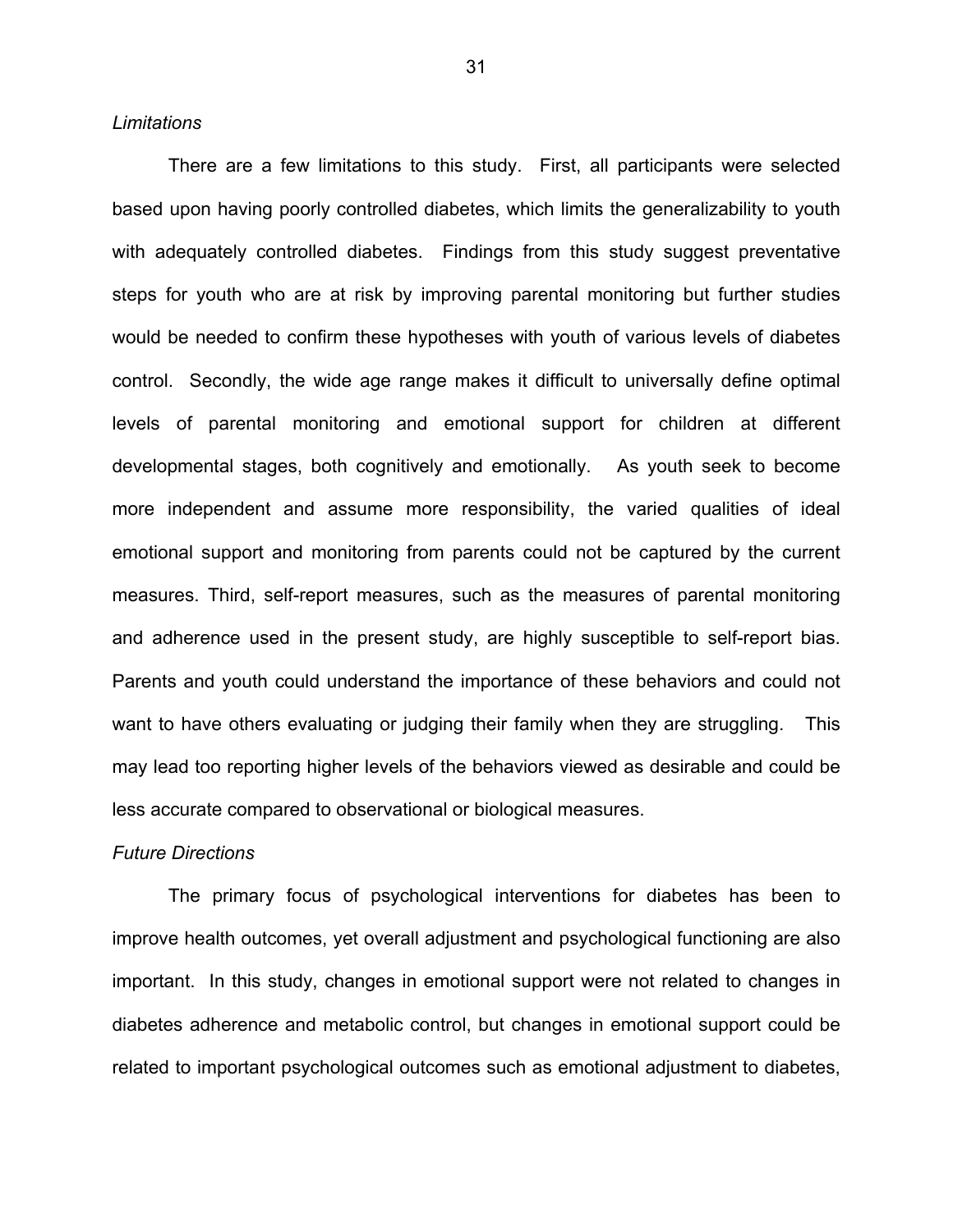anxiety, depression, or quality of life. Previous studies have shown that parental warmth is related to depression symptoms and diabetes related quality of life in youth with diabetes (Graue, Wentzel-Larsen, Hanestad, Sovik, 2005; Whittmore et al., 2002). Parental support for youth with other chronic illness, such as rheumatic disease, has been related to depression and anxiety (Weiss et. al, 2002). To fully understand the impacts of both MST and the telephone support groups, future research may need to assess outcomes across larger domains of functioning. Additionally, other sources of emotional support in the lives of the youth should be examined. Youth report other sources of emotional support such as friends and significant others and the perception of this type of support and the implications to diabetes adherence should be explored further.

Furthermore, adequately defining emotional support experienced by youth with chronic illness has presented challenges. The measurement of emotional support in this study could also contributed to the surprising findings that changes in emotional support were not related to diabetes outcomes for the youth in either the telephone support or MST groups. Previous studies have noted the difficulty of accurately measure parental attempts to be involved with the youth and separate emotional support from parental monitoring (Ellis et al., 2008). It is also important to account for cognitive differences in youth that impact their experience of emotional support. Using alternative measurement approaches, such as semi-structured interviews or behavioral ratings, could allow researchers to more adequately evaluate these end points.

Continued work is needed to understand the perceptions and reactions of youth to parental monitoring. It has been shown that the perception of social support reported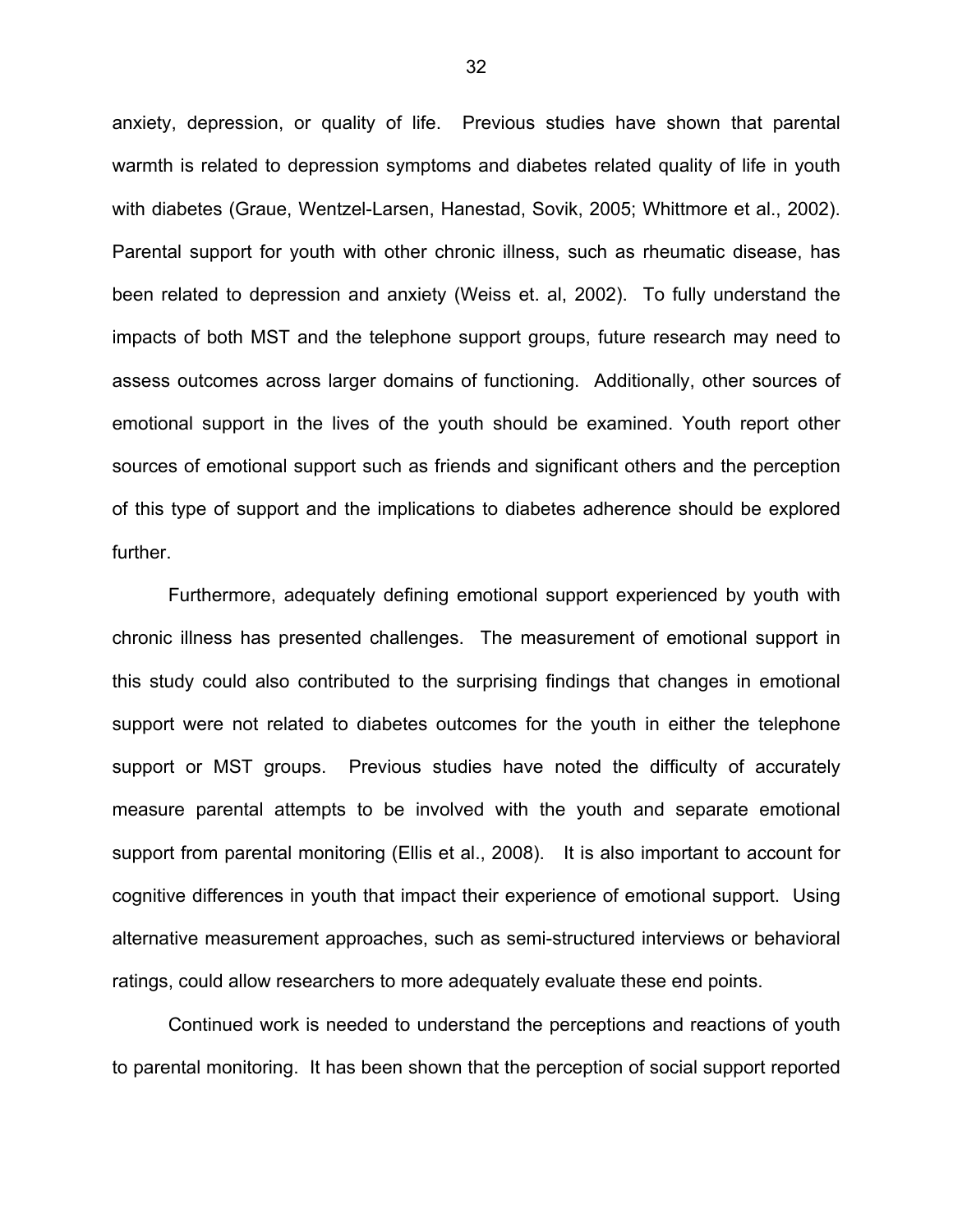by youth is important to predicting outcomes of treatments (Geffken et al., 2008, Liss et al., 1998). It is potentially true for other forms of parental involvement, such as parental monitoring. Creating a safe and supportive environment that facilitates completion of diabetes care could be a foundational step for families under the stress of managing the chronic illness of the youth. If youth feel the challenges they face with diabetes are understood they could be more receptive to more direct parental supervision of their diabetes care. When the emotional support is lacking, the same types of increases in supervision could be experienced as nagging or over-control and rejected by the youth.

To identify mechanisms of treatment effect in MST, other factors in the effectiveness of treatment should be examined, including peer support. One of the unique qualities of MST is the comprehensive systems assessment and highly individualized treatment. Future studies should aim to identify the most important components of treatment and how to combine these components to maximize treatment effectiveness.

#### *Conclusion*

In sum, the findings from the current study suggest that parental monitoring of diabetes care increased in families receiving both MST and a telephone support condition. In addition, the results showed that increases in one type of parental monitoring, supervision of medical supplies, resulted in increased adherence. This study increased our understanding of the specific mechanisms through which MST might produce changes in parental involvement that are relevant to diabetes outcomes. Continued research is needed to determine if the efficacy of MST over other interventions for improving adherence and metabolic control shown in other studies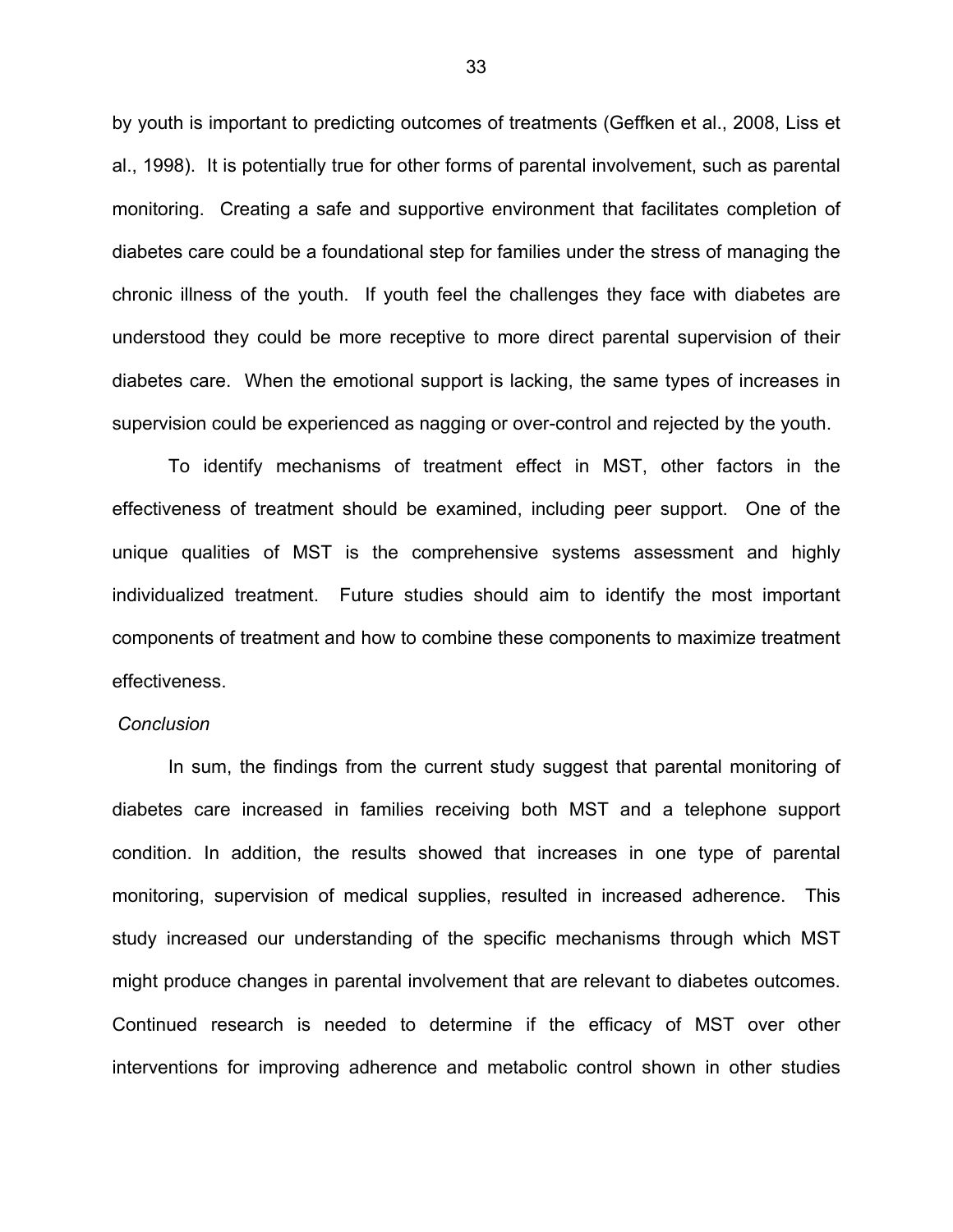(Ellis et al, 2005; Ellis et al., 2012) are due to changes in other parenting behaviors or changes in other systems targeted by the intervention.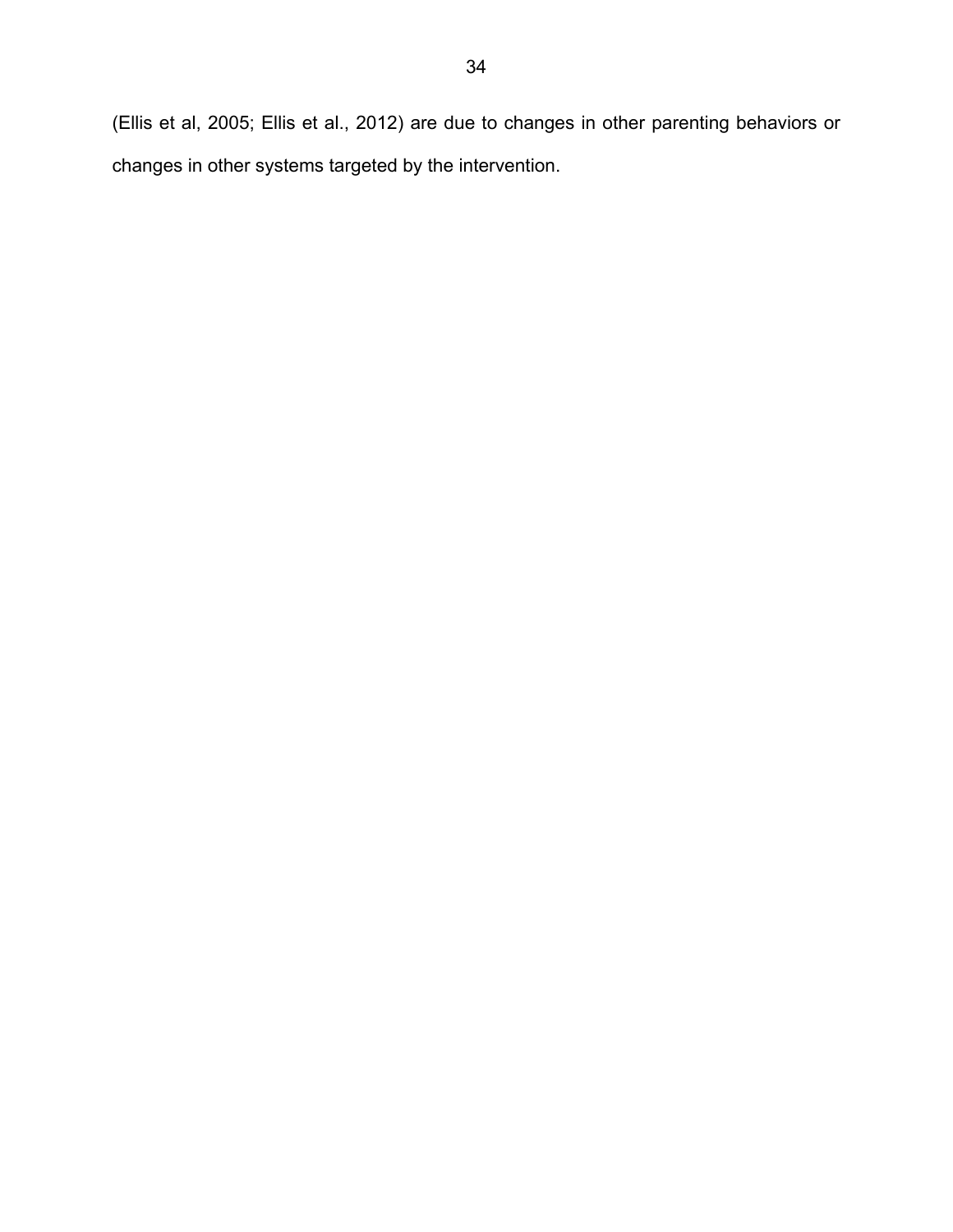#### Table 1

# *Demographic characteristics of youth and their families*

| Characteristic                                                | Mean (SD)              |
|---------------------------------------------------------------|------------------------|
| Youth age (years)                                             | 14.17 (2.29)           |
| Parent age (years)                                            | 41.41 (7.89)           |
| Youth Gender<br>female<br>male                                | 56.2%<br>43.8%         |
| Youth Race<br>African American<br>White<br>Other              | 77.4%<br>19.9%<br>2.8% |
| Caregiver Relationship to Youth<br>biological parent<br>other | 93.2%<br>6.8%          |
| Type of diabetes<br>Type 1<br>Type 2                          | 89.7%<br>10.3%         |
| Duration of diabetes (years)                                  | 4.67 (3.03)            |
| HbA1c*                                                        | 11.67 (2.53)           |
| <b>BMI Percentile**</b>                                       | 74.46 (24.93)          |

Note: \*HbA1c = blood test of 2-3 month average blood glucose level \*\*BMI = Body Mass Index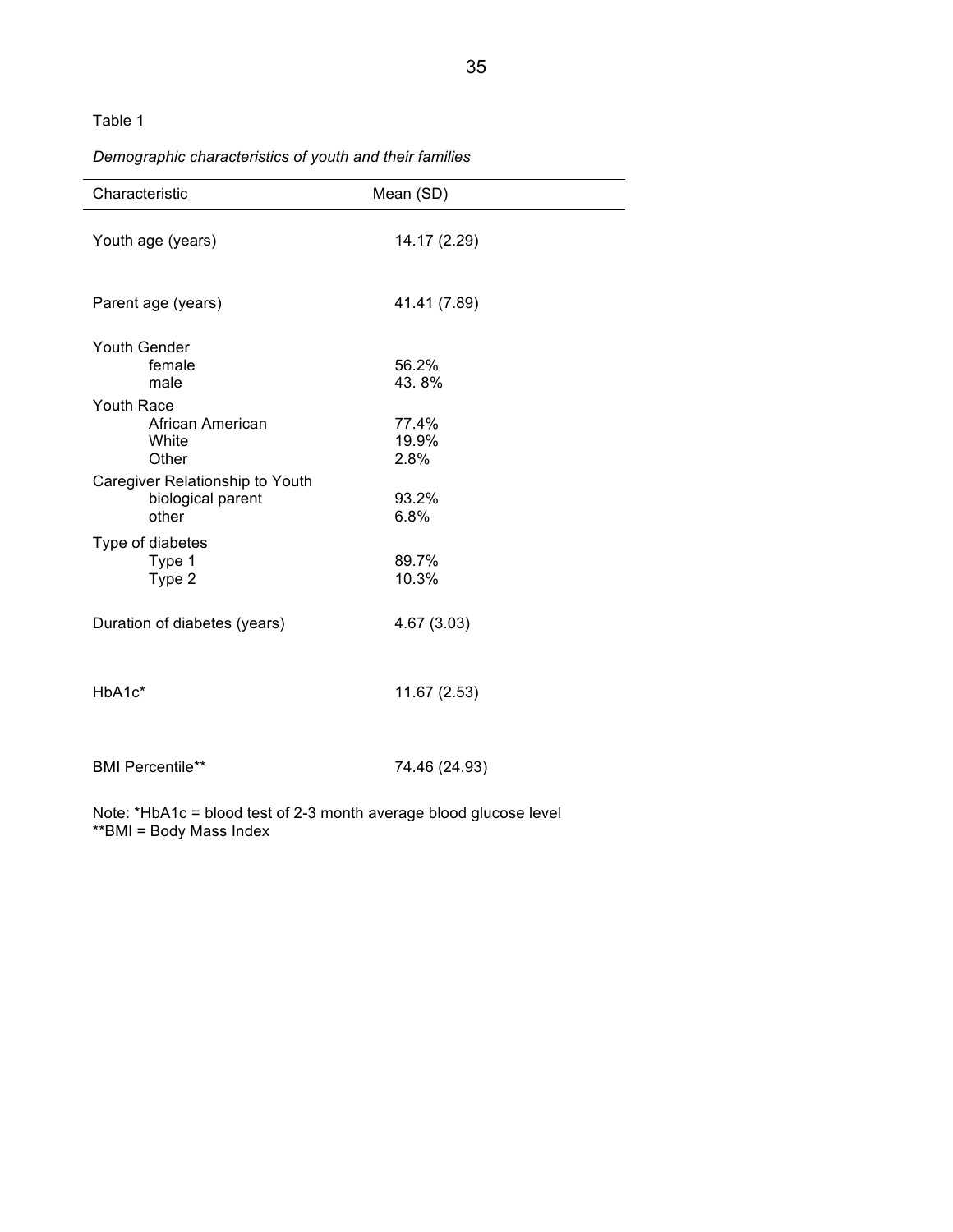# Table 2

# *Change score correlations for emotional support between diabetes outcomes*

|                                 | <b>Emotional Support</b>             |                                  |  |  |  |  |
|---------------------------------|--------------------------------------|----------------------------------|--|--|--|--|
| <b>Diabetes</b><br>Outcomes     | Baseline to<br><b>Post Treatment</b> | Baseline to 6 Month Follow<br>Up |  |  |  |  |
| Adherence<br>(caregiver report) | $-.02$                               | .05                              |  |  |  |  |
| Adherence<br>(youth report)     | $-.10$                               | .11                              |  |  |  |  |
| HbA1c                           | .04                                  | $-.04$                           |  |  |  |  |
| Average Blood Glucose<br>Tests  | $-.07$                               | $-.01$                           |  |  |  |  |
| .                               |                                      |                                  |  |  |  |  |

Note.

\* p < .05. \*\* p < .01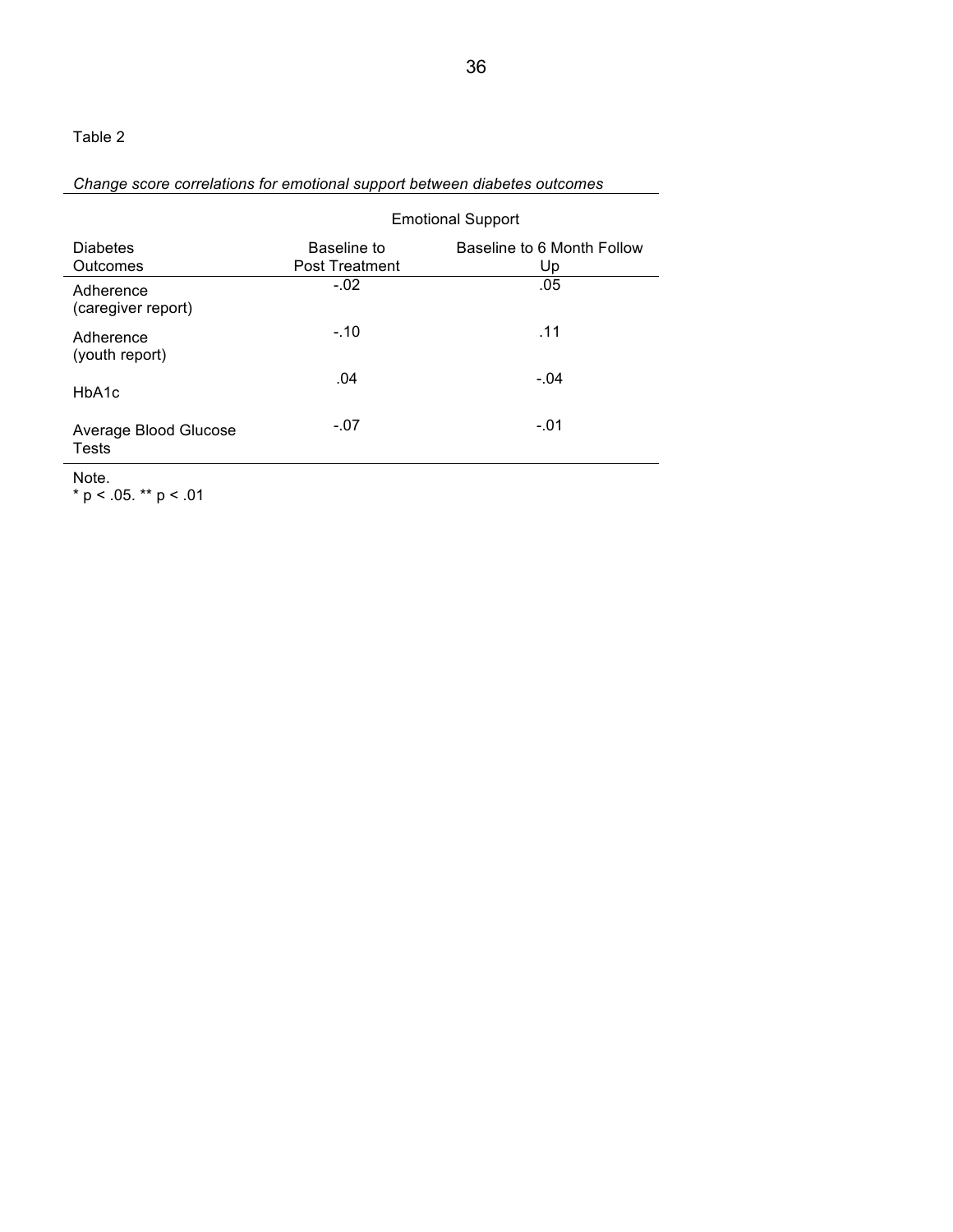| Table 3                                                                |
|------------------------------------------------------------------------|
| Change score correlations for parental monitoring between baseline and |
| post treatment                                                         |

|                                       |         | Parental Monitoring Reported by Teen |                                    |                                 |        |                   |  |
|---------------------------------------|---------|--------------------------------------|------------------------------------|---------------------------------|--------|-------------------|--|
| Diabetes Outcomes                     | Overall | Direct<br>Oversight                  | Availability of<br><b>Supplies</b> | <b>Blood Glucose</b><br>Testing | Diet   | Non-<br>adherence |  |
| Adherence<br>(caregiver report)       | $-.09$  | $-.10$                               | $-.01$                             | .03                             | $-14$  | .039              |  |
| Adherence<br>(youth report)           | .03     | .06                                  | .01                                | .06                             | $-.08$ | .08               |  |
| HbA1c                                 | $-05$   | $-.03$                               | $-.16$                             | .03                             | .06    | .07               |  |
| Average Blood<br><b>Glucose Tests</b> | $-.05$  | .02                                  | .03                                | $-05$                           | $-.03$ | .02               |  |

Parental Monitoring Reported by Caregiver

|                                       | Overall | <b>Direct</b><br>Oversight | Availability of<br><b>Supplies</b> | <b>Blood Glucose</b><br>Testing | <b>Diet</b> | Non-<br>adherence |
|---------------------------------------|---------|----------------------------|------------------------------------|---------------------------------|-------------|-------------------|
| Adherence<br>(caregiver)              | $-.05$  | $-.02$                     | $-04$                              | .06                             | $-.11$      | $-.01$            |
| Adherence<br>(youth)                  | $-0.05$ | $-.06$                     | .06                                | $-.03$                          | $-.12$      | $-07$             |
| HbA1c                                 | .05     | .05                        | .06                                | .03                             | .11         | $-06$             |
| Average Blood<br><b>Glucose Tests</b> | $-.02$  | $-.01$                     | $-.03$                             | $-.03$                          | $-15$       | .10               |

Note.

\* p < .05. \*\* p < .01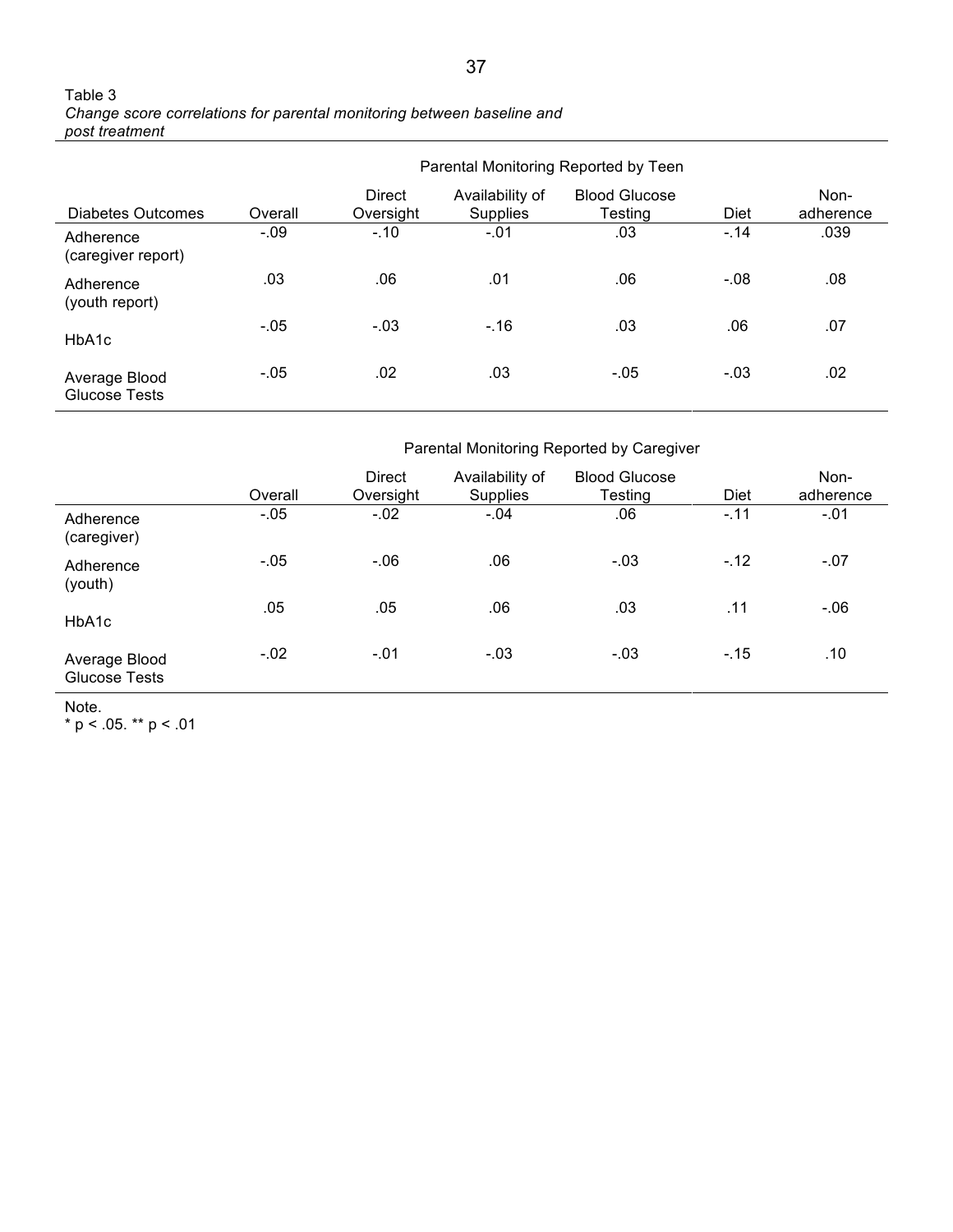### Table 4

#### *Change score correlations for parental monitoring between baseline and 6 month follow up*

|                                 |         | Parental Monitoring Reported by Teen |                                    |                                 |             |                   |  |  |
|---------------------------------|---------|--------------------------------------|------------------------------------|---------------------------------|-------------|-------------------|--|--|
| Diabetes Outcomes               | Overall | <b>Direct</b><br>Oversight           | Availability of<br><b>Supplies</b> | <b>Blood Glucose</b><br>Testing | <b>Diet</b> | Non-<br>adherence |  |  |
| Adherence<br>(caregiver report) | $-.03$  | $-.07$                               | $.21*$                             | $-.02$                          | $-.25***$   | $-.02$            |  |  |
| Adherence<br>(youth report)     | .01     | $-.08$                               | $.25***$                           | .02                             | $-.17*$     | $-.03$            |  |  |
| HbA1c                           | .02     | .13                                  | $-.08$                             | $-.14$                          | .03         | .04               |  |  |
| Average Blood<br>Glucose Tests  | $-.13$  | $-.25***$                            | .09                                | $-0.06$                         | $-.17$      | .10               |  |  |

Parental Monitoring Reported by Caregiver

|                                       | Overall | <b>Direct</b><br>Oversight | Availability of<br><b>Supplies</b> | <b>Blood Glucose</b><br>Testing | Diet   | Non-<br>adherence |
|---------------------------------------|---------|----------------------------|------------------------------------|---------------------------------|--------|-------------------|
| Adherence<br>(caregiver)              | .12     | $-05$                      | $.23**$                            | .08                             | $-.15$ | $-03$             |
| Adherence<br>(youth)                  | .14     | .09                        | .15                                | .10                             | $-06$  | $-.02$            |
| HbA1c                                 | $-.09$  | $-06$                      | $-0.05$                            | $-.14$                          | $-07$  | .001              |
| Average Blood<br><b>Glucose Tests</b> | .10     | .03                        | .14                                | .01                             | $-.3$  | .10               |

Note.

\* p < .05. \*\* p < .01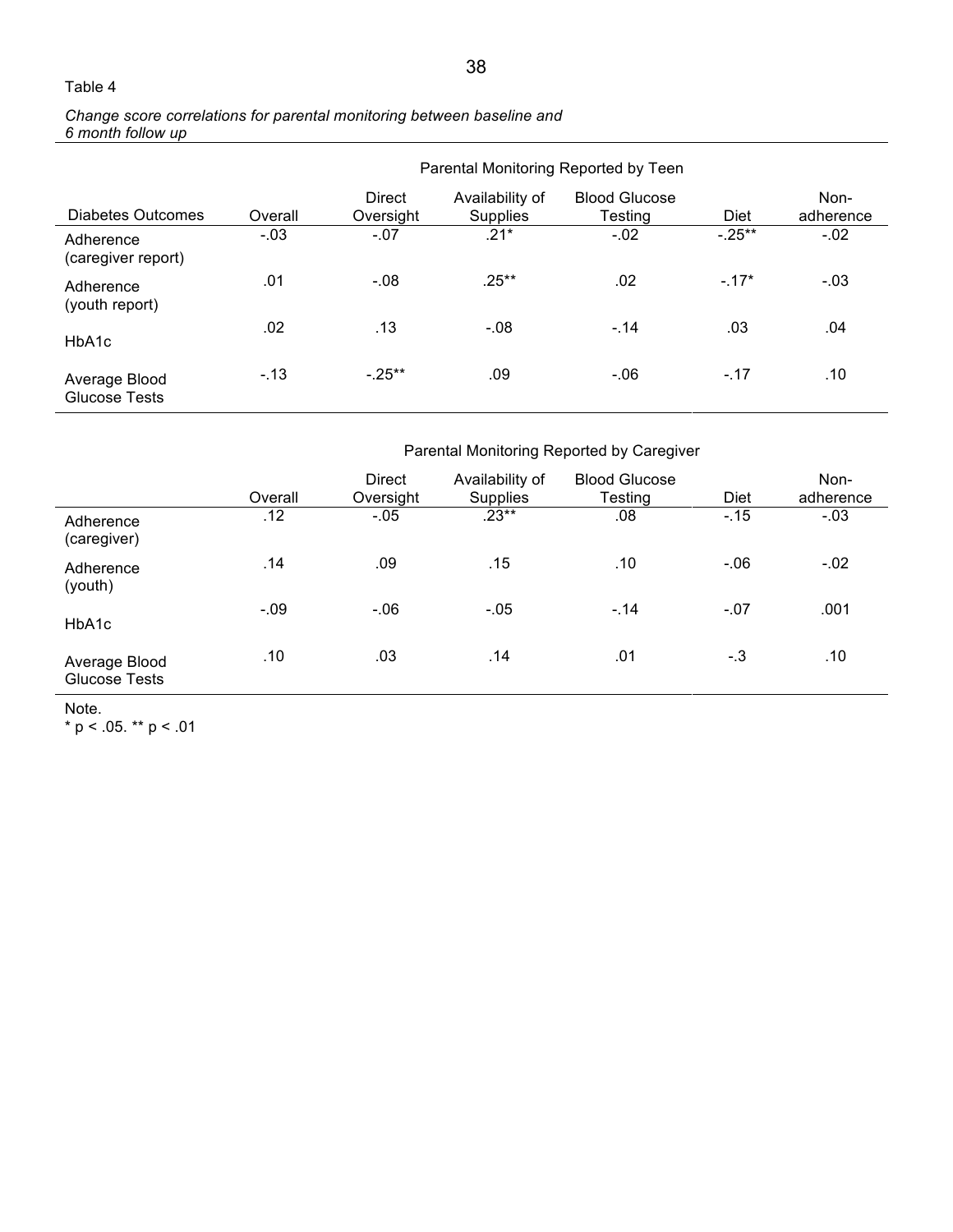# **APPENDIX A**

### **DIABETES SOCIAL SUPPORT QUESTIONNAIRE - FAMILY**

*Please think not just about your \_\_\_\_\_\_\_\_\_\_, but about everyone who lives in your house who might help you with your diabetes care. This questionnaire asks about different things that your family could do to support you, or help you, with your diabetes care. Each question has two parts. The first part asks how often your family helps you with your diabetes; you can choose never, less than 2 times a month, twice a month, once a week, several times a week or at least once a day. The second part of each question asks how much of a help this is for you; please decide if this not at all helpful, somewhat helpful or very helpful. Please be sure to answer both parts of each question.* 

#### **How often does your family:**

| S. | Help you with your homework?                                                                   | Never             | Less than 2<br>times a month<br>(1) | Twice a<br>month<br>(2) | Once a<br>week<br>(3) | Several<br>times a week<br>(4) | At least<br>once a<br>day<br>(5) |
|----|------------------------------------------------------------------------------------------------|-------------------|-------------------------------------|-------------------------|-----------------------|--------------------------------|----------------------------------|
|    | How supportive (helpful) is this to you?                                                       | Not at all<br>(0) |                                     | Somewhat<br>(1)         |                       | Very<br>(2)                    |                                  |
| 1. | Give you your insulin?                                                                         | Never<br>(0)      | Less than 2<br>times a month<br>(1) | Twice a<br>month<br>(2) | Once a<br>week<br>(3) | Several<br>times a week<br>(4) | At least<br>once a<br>day<br>(5) |
|    | How supportive (helpful) is this to you?                                                       | Not at all<br>(0) |                                     | Somewhat<br>(1)         |                       | Very<br>(2)                    |                                  |
| 2. | Remind you to take your insulin?                                                               | Never<br>(0)      | Less than 2<br>times a month<br>(1) | Twice a<br>month<br>(2) | Once a<br>week<br>(3) | Several<br>times a week<br>(4) | At least<br>once a<br>day<br>(5) |
|    | How supportive (helpful) is this to you?                                                       | Not at all<br>(0) |                                     | Somewhat<br>(1)         |                       | Very<br>(2)                    |                                  |
| 3. | Praise you for giving yourself insulin<br>correctly or on time?                                | Never<br>(0)      | Less than 2<br>times a month<br>(1) | Twice a<br>month<br>(2) | Once a<br>week<br>(3) | Several<br>times a week<br>(4) | At least<br>once a<br>day<br>(5) |
|    | How supportive (helpful) is this to you?                                                       | Not at all<br>(0) |                                     | Somewhat<br>(1)         |                       | Very<br>(2)                    |                                  |
| 4. | Help out when you give yourself insulin?                                                       | Never<br>(0)      | Less than 2<br>times a month<br>(1) | Twice a<br>month<br>(2) | Once a<br>week<br>(3) | Several<br>times a week<br>(4) | At least<br>once a<br>day<br>(5) |
|    | How supportive (helpful) is this to you?                                                       | Not at all<br>(0) |                                     | Somewhat<br>(1)         |                       | Very<br>(2)                    |                                  |
| 5. | Wake you up so you can take your morning<br>insulin on time?                                   | Never<br>(0)      | Less than 2<br>times a month<br>(1) | Twice a<br>month<br>(2) | Once a<br>week<br>(3) | Several<br>times a week<br>(4) | At least<br>once a<br>day<br>(5) |
|    | How supportive (helpful) is this to you?                                                       | Not at all<br>(0) |                                     | Somewhat<br>(1)         |                       | Very<br>(2)                    |                                  |
| 6. | Change their own schedule to get an early<br>start, when you give yourself morning<br>insulin? | Never<br>(0)      | Less than 2<br>times a month<br>(1) | Twice a<br>month<br>(2) | Once a<br>week<br>(3) | Several<br>times a week<br>(4) | At least<br>once a<br>day<br>(5) |
|    | How supportive (helpful) is this to you?                                                       | Not at all<br>(0) |                                     | Somewhat<br>(1)         |                       | Very<br>(2)                    |                                  |
| 7. | Check after you've taken your insulin to<br>make sure you have done it?                        | Never<br>(0)      | Less than 2<br>times a month<br>(1) | Twice a<br>month<br>(2) | Once a<br>week<br>(3) | Several<br>times a week<br>(4) | At least<br>once a<br>day<br>(5) |
|    | How supportive (helpful) is this to you?                                                       | Not at all<br>(0) |                                     | Somewhat<br>(1)         |                       | Very<br>(2)                    |                                  |
| 8. | Let you know they understand how difficult<br>it is to take insulin?                           | Never<br>(0)      | Less than 2<br>times a month<br>(1) | Twice a<br>month<br>(2) | Once a<br>week<br>(3) | Several<br>times a week<br>(4) | At least<br>once a<br>day        |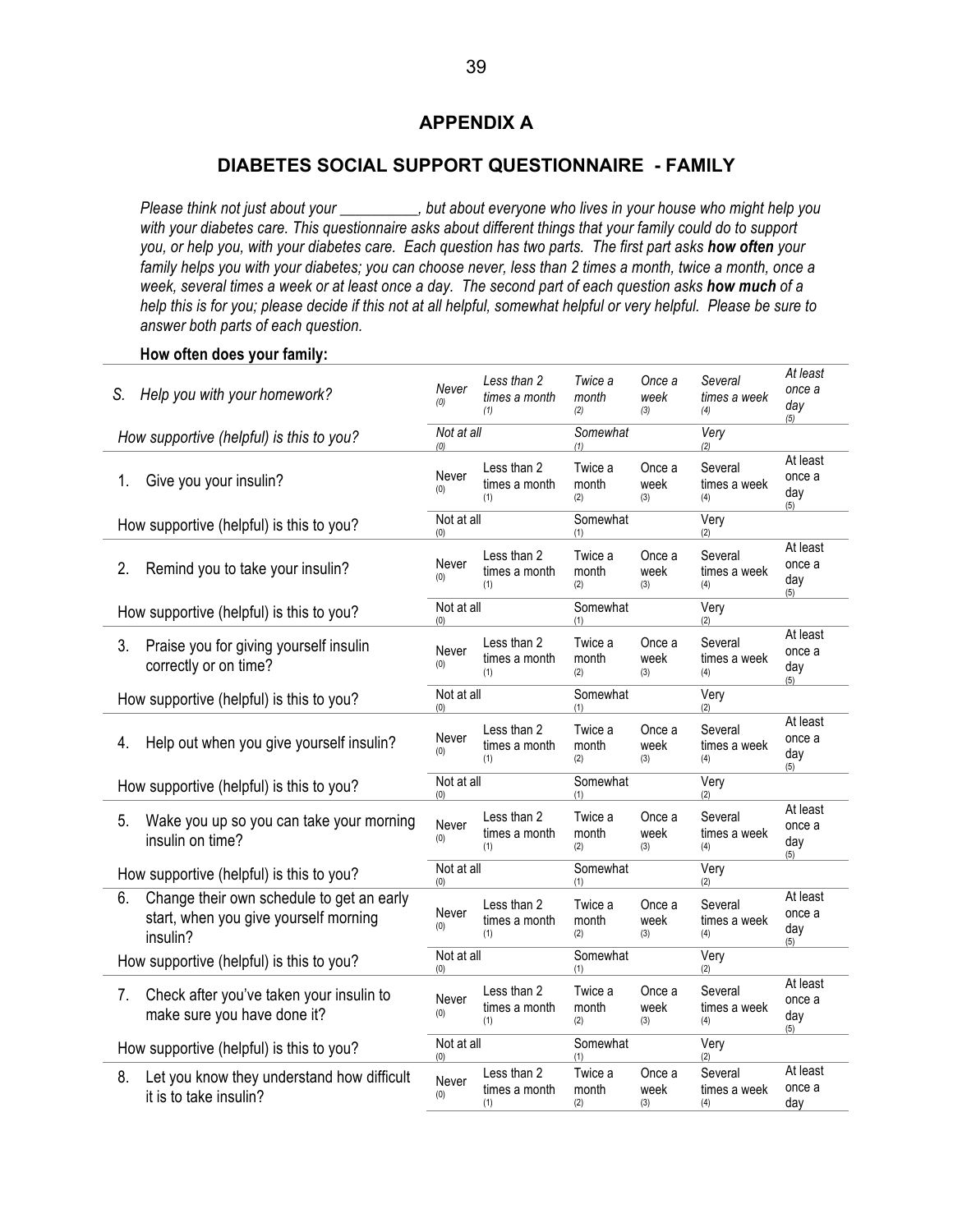|                                                                                         |                   |                                     |                         |                       |                                | (5)                              |
|-----------------------------------------------------------------------------------------|-------------------|-------------------------------------|-------------------------|-----------------------|--------------------------------|----------------------------------|
| How supportive (helpful) is this to you?                                                | Not at all<br>(0) |                                     | Somewhat<br>(1)         |                       | Very<br>(2)                    |                                  |
| 9.<br>Ask you about the results of your blood<br>tests?                                 | Never<br>(0)      | Less than 2<br>times a month<br>(1) | Twice a<br>month<br>(2) | Once a<br>week<br>(3) | Several<br>times a week<br>(4) | At least<br>once a<br>day<br>(5) |
| How supportive (helpful) is this to you?                                                | Not at all<br>(0) |                                     | Somewhat<br>(1)         |                       | Very<br>(2)                    |                                  |
| 10. Watch you test your blood sugars to see<br>what the values are?                     | Never<br>(0)      | Less than 2<br>times a month<br>(1) | Twice a<br>month<br>(2) | Once a<br>week<br>(3) | Several<br>times a week<br>(4) | At least<br>once a<br>day<br>(5) |
| How supportive (helpful) is this to you?                                                | Not at all<br>(0) |                                     | Somewhat<br>(1)         |                       | Very<br>(2)                    |                                  |
| 11. Test your blood sugar for you?                                                      | Never<br>(0)      | Less than 2<br>times a month<br>(1) | Twice a<br>month<br>(2) | Once a<br>week<br>(3) | Several<br>times a week<br>(4) | At least<br>once a<br>day<br>(5) |
| How supportive (helpful) is this to you?                                                | Not at all<br>(0) |                                     | Somewhat<br>(1)         |                       | Very<br>(2)                    |                                  |
| 12. Remind you to test your blood sugars to<br>see what the values are?                 | Never<br>(0)      | Less than 2<br>times a month<br>(1) | Twice a<br>month<br>(2) | Once a<br>week<br>(3) | Several<br>times a week<br>(4) | At least<br>once a<br>day<br>(5) |
| How supportive (helpful) is this to you?                                                | Not at all<br>(0) |                                     | Somewhat<br>(1)         |                       | Very<br>(2)                    |                                  |
| 13. Make sure you have materials needed for<br>blood testing?                           | Never<br>(0)      | Less than 2<br>times a month<br>(1) | Twice a<br>month<br>(2) | Once a<br>week<br>(3) | Several<br>times a week<br>(4) | At least<br>once a<br>day<br>(5) |
| How supportive (helpful) is this to you?                                                | Not at all<br>(0) |                                     | Somewhat<br>(1)         |                       | Very<br>(2)                    |                                  |
| 14. Let you know that they understand how<br>hard it is to test blood sugars every day? | Never<br>(0)      | Less than 2<br>times a month<br>(1) | Twice a<br>month<br>(2) | Once a<br>week<br>(3) | Several<br>times a week<br>(4) | At least<br>once a<br>day<br>(5) |
| How supportive (helpful) is this to you?                                                | Not at all<br>(0) |                                     | Somewhat<br>(1)         |                       | Very<br>(2)                    |                                  |
| 15. Set up materials you need for testing you<br>blood sugar?                           | Never<br>(0)      | Less than 2<br>times a month<br>(1) | Twice a<br>month<br>(2) | Once a<br>week<br>(3) | Several<br>times a week<br>(4) | At least<br>once a<br>day<br>(5) |
| How supportive (helpful) is this to you?                                                | Not at all<br>(0) |                                     | Somewhat<br>(1)         |                       | Very<br>(2)                    |                                  |
| 16. Praise you for testing your blood sugar on<br>your own?                             | Never<br>(0)      | Less than 2<br>times a month<br>(1) | Twice a<br>month<br>(2) | Once a<br>week<br>(3) | Several<br>times a week<br>(4) | At least<br>once a<br>day<br>(5) |
| How supportive (helpful) is this to you?                                                | Not at all<br>(0) |                                     | Somewhat<br>(1)         |                       | Very<br>(2)                    |                                  |
| 17. Help out when you test your blood sugar?                                            | Never<br>(0)      | Less than 2<br>times a month<br>(1) | Twice a<br>month<br>(2) | Once a<br>week<br>(3) | Several<br>times a week<br>(4) | At least<br>once a<br>day<br>(5) |
| How supportive (helpful) is this to you?                                                | Not at all<br>(0) |                                     | Somewhat<br>(1)         |                       | Very<br>(2)                    |                                  |
| 18. Keep track of testing results for you?                                              | Never<br>(0)      | Less than 2<br>times a month<br>(1) | Twice a<br>month<br>(2) | Once a<br>week<br>(3) | Several<br>times a week<br>(4) | At least<br>once a<br>day<br>(5) |
| How supportive (helpful) is this to you?                                                | Not at all<br>(0) |                                     | Somewhat<br>(1)         |                       | Very<br>(2)                    |                                  |
| 19. Watch for signs that your blood sugar is<br>low?                                    | Never<br>(0)      | Less than 2<br>times a month<br>(1) | Twice a<br>month<br>(2) | Once a<br>week<br>(3) | Several<br>times a week<br>(4) | At least<br>once a<br>day<br>(5) |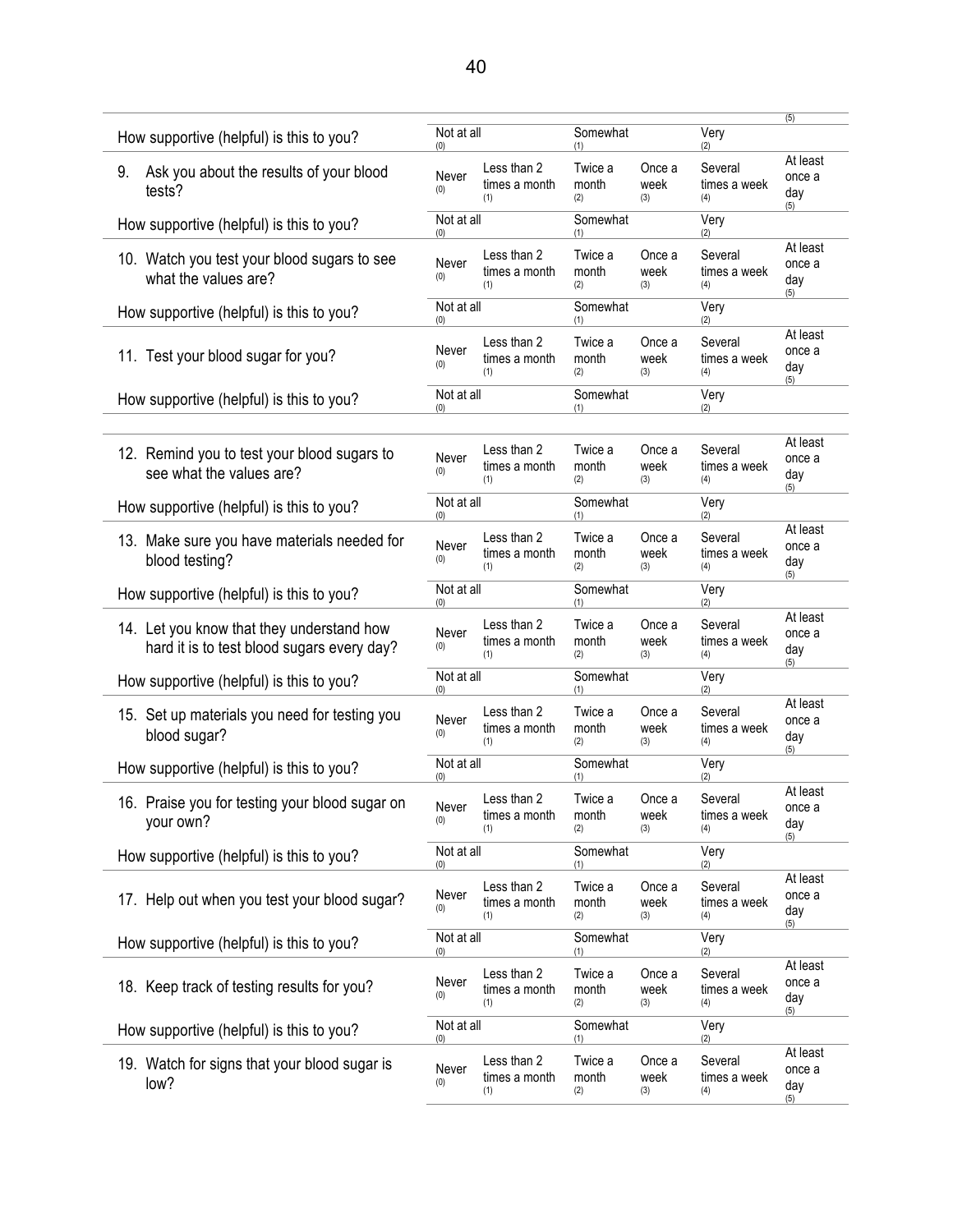| How supportive (helpful) is this to you?                                        | Not at all<br>(0)          |                                     | Somewhat<br>(1)         |                       | Very<br>(2)                    |                                  |
|---------------------------------------------------------------------------------|----------------------------|-------------------------------------|-------------------------|-----------------------|--------------------------------|----------------------------------|
| 20. Help out when you might be having a<br>reaction?                            | Never<br>(0)               | Less than 2<br>times a month<br>(1) | Twice a<br>month<br>(2) | Once a<br>week<br>(3) | Several<br>times a week<br>(4) | At least<br>once a<br>day<br>(5) |
| How supportive (helpful) is this to you?                                        | Not at all<br>(0)          |                                     | Somewhat<br>(1)         |                       | Very<br>(2)                    |                                  |
| 21. Suggest ways you can get exercise?                                          | Never<br>(0)               | Less than 2<br>times a month<br>(1) | Twice a<br>month<br>(2) | Once a<br>week<br>(3) | Several<br>times a week<br>(4) | At least<br>once a<br>day<br>(5) |
| How supportive (helpful) is this to you?                                        | Not at all<br>(0)          |                                     | Somewhat<br>(1)         |                       | Very<br>(2)                    |                                  |
| 22. Remind you to exercise?                                                     | Never<br>(0)               | Less than 2<br>times a month<br>(1) | Twice a<br>month<br>(2) | Once a<br>week<br>(3) | Several<br>times a week<br>(4) | At least<br>once a<br>day<br>(5) |
| How supportive (helpful) is this to you?                                        | Not at all<br>(0)          |                                     | Somewhat<br>(1)         |                       | Very<br>(2)                    |                                  |
| 23. Invite you to join in exercising with them?                                 | Never<br>(0)               | Less than 2<br>times a month<br>(1) | Twice a<br>month<br>(2) | Once a<br>week<br>(3) | Several<br>times a week<br>(4) | At least<br>once a<br>day<br>(5) |
| How supportive (helpful) is this to you?                                        | Not at all<br>(0)          |                                     | Somewhat<br>(1)         |                       | Very<br>(2)                    |                                  |
| 24. Congratulate or praise you for exercising<br>regularly?                     | Never<br>(0)               | Less than 2<br>times a month<br>(1) | Twice a<br>month<br>(2) | Once a<br>week<br>(3) | Several<br>times a week<br>(4) | At least<br>once a<br>day<br>(5) |
| How supportive (helpful) is this to you?                                        | Not at all<br>(0)          |                                     | Somewhat<br>(1)         |                       | Very<br>(2)                    |                                  |
| 25. Encourage you to join an organized sports                                   | Never                      | Less than 2<br>times a month        | Twice a<br>month        | Once a<br>week        | Several<br>times a week        | At least<br>once a               |
| activity?                                                                       | (0)                        | (1)                                 | (2)                     | (3)                   | (4)                            | day<br>(5)                       |
| How supportive (helpful) is this to you?                                        | Not at all<br>(0)          |                                     | Somewhat<br>(1)         |                       | Very<br>(2)                    |                                  |
|                                                                                 |                            |                                     |                         |                       |                                |                                  |
| 26. Buy sports equipment for you?                                               | Never<br>(0)               | Less than 2<br>times a month<br>(1) | Twice a<br>month<br>(2) | Once a<br>week<br>(3) | Several<br>times a week<br>(4) | At least<br>once a<br>day<br>(5) |
| How supportive (helpful) is this to you?                                        | Not at all<br>(0)          |                                     | Somewhat<br>(1)         |                       | Very<br>(2)                    |                                  |
| 27. Exercise with you?                                                          | Never<br>(0)               | Less than 2<br>times a month<br>(1) | Twice a<br>month<br>(2) | Once a<br>week<br>(3) | Several<br>times a week<br>(4) | At least<br>once a<br>day<br>(5) |
| How supportive (helpful) is this to you?                                        | Not at all<br>(0)          |                                     | Somewhat<br>(1)         |                       | Very<br>(2)                    |                                  |
| 28. Are available to listen to concerns or<br>worries about your diabetes care? | Never<br>(0)               | Less than 2<br>times a month<br>(1) | Twice a<br>month<br>(2) | Once a<br>week<br>(3) | Several<br>times a week<br>(4) | At least<br>once a<br>day        |
| How supportive (helpful) is this to you?                                        | Not at all<br>(0)          |                                     | Somewhat<br>(1)         |                       | Very<br>(2)                    | (5)                              |
| 29. Give you things to read on diabetes care?                                   | Never<br>(0)               | Less than 2<br>times a month<br>(1) | Twice a<br>month<br>(2) | Once a<br>week<br>(3) | Several<br>times a week<br>(4) | At least<br>once a<br>day<br>(5) |
| How supportive (helpful) is this to you?                                        | Not at all<br>(0)          |                                     | Somewhat<br>(1)         |                       | Very<br>(2)                    |                                  |
| 30. Tell you how well you've been doing with<br>your diabetes care?             | Never<br>(0)<br>Not at all | Less than 2<br>times a month<br>(1) | Twice a<br>month<br>(2) | Once a<br>week<br>(3) | Several<br>times a week<br>(4) | At least<br>once a<br>day<br>(5) |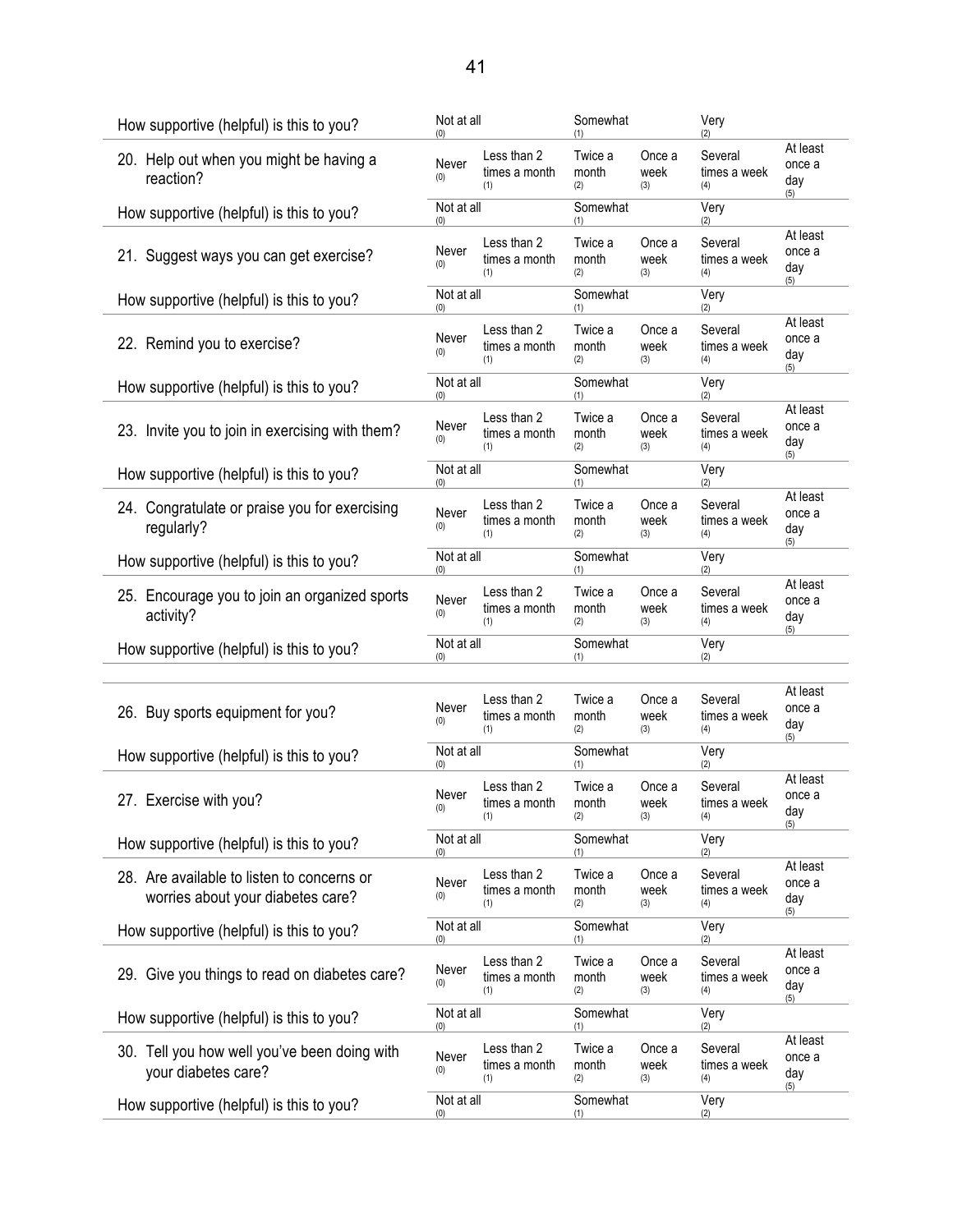| 31. Encourage you to do a good job of taking<br>care of your diabetes?              | Never<br>(0)      | Less than 2<br>times a month<br>(1) | Twice a<br>month<br>(2) | Once a<br>week<br>(3) | Several<br>times a week<br>(4) | At least<br>once a<br>day<br>(5) |
|-------------------------------------------------------------------------------------|-------------------|-------------------------------------|-------------------------|-----------------------|--------------------------------|----------------------------------|
| How supportive (helpful) is this to you?                                            | Not at all<br>(0) |                                     | Somewhat                |                       | Very<br>(2)                    |                                  |
| 32. Understand when you sometimes make<br>mistakes in taking care of your diabetes? | Never<br>(0)      | Less than 2<br>times a month<br>(1) | Twice a<br>month<br>(2) | Once a<br>week<br>(3) | Several<br>times a week<br>(4) | At least<br>once a<br>day<br>(5) |
| How supportive (helpful) is this to you?                                            | Not at all<br>(0) |                                     | Somewhat                |                       | Verv<br>(2)                    |                                  |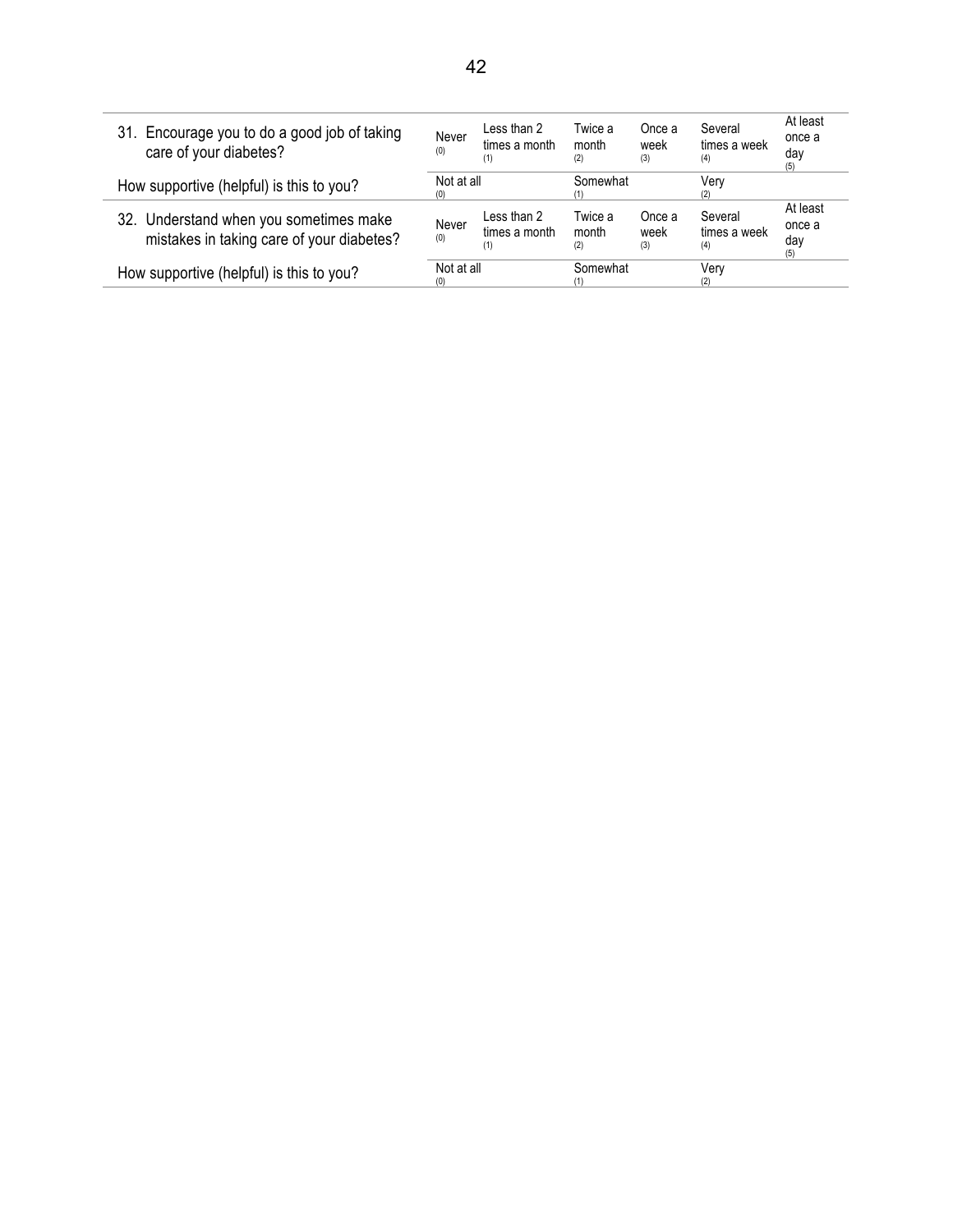# **APPENDIX B**

# **PARENTAL MONITORING OF ADOLENCENT DIABETES CARE – PARENT**

*This questionnaire asks some questions about interactions that you many have with your child or others that have to*  do with your child's diabetes care. We would like to know how often you have done these things in the past *MONTH. The past month is the period from \_\_\_\_\_\_\_\_ (date) to \_\_\_\_\_\_\_\_ (date).* 

#### *Please answer in regard to yourself only, not what any other caregivers may do.*

| 1. How often did you watch your child give his/her<br>insulin?                                                                                                                                                  | Less than<br>once a<br>week<br>(1)      | Once a<br>week<br>(2)                                  | Several<br>times a<br>week<br>(3)           | Once a<br>day<br>(4)                                  | More than<br>once a<br>day<br>(5)            |
|-----------------------------------------------------------------------------------------------------------------------------------------------------------------------------------------------------------------|-----------------------------------------|--------------------------------------------------------|---------------------------------------------|-------------------------------------------------------|----------------------------------------------|
| 2. How often did you ask family members (for<br>instance, spouse, significant other, grandparents,<br>older siblings) whether your child had completed<br>diabetes care?                                        | Monthly or<br>less<br>(1)               | $2 - 3$<br>times a<br>month<br>(2)                     | Once a<br>week<br>(3)                       | Several<br>times a<br>week<br>(4)                     | Every day                                    |
| 3. When your child ate meals outside of your home<br>(for example, at a restaurant, at a family<br>member's home), how often were you present?                                                                  | Never<br>(1)                            | Hardly<br>ever<br>(2)                                  | Sometimes<br>(3)                            | Most<br>times<br>(4)                                  | Every time<br>(5)                            |
| 4. How often did your child come to you and tell you<br>what he/she ate and how much he/she ate during<br>the day without your asking him/her?                                                                  | Less than<br>once a<br>week<br>(1)      | Once a<br>week<br>(2)                                  | Several<br>times a<br>week<br>(3)           | Once a<br>day<br>(4)                                  | More than<br>once a<br>day<br>(5)            |
| 5. How often did you ask your child what his/her<br>blood glucose readings were?                                                                                                                                | Less than<br>once a<br>week<br>(1)      | Once a<br>week<br>(2)                                  | Several<br>times a<br>week<br>(3)           | Once a<br>day<br>(4)                                  | More than<br>once a<br>day<br>(5)            |
| 6. How often did you check your child's insulin vials<br>to see if the expected amount had been used?                                                                                                           | Less than<br>once a<br>month<br>(1)     | Monthly<br>(2)                                         | 2-3 times a<br>month<br>(3)                 | Weekly<br>(4)                                         | Several<br>times a<br>week or<br>more<br>(5) |
| 7. If your child skipped a blood glucose test, how<br>would he/she tell you about it without your asking<br>him/her?                                                                                            | Never<br>(1)                            | Hardly<br>ever<br>(2)                                  | Sometimes<br>(3)                            | Most<br>times<br>(4)                                  | Every time<br>(5)                            |
| 8. How often did your child's friends or friends'<br>parents provide you with information about<br>whether your child had completed diabetes care<br>while spending time with them without your<br>asking them? | Never<br>when child<br>was there<br>(1) | Hardly<br>ever<br>when<br>child<br>was<br>there<br>(2) | Sometimes<br>when child<br>was there<br>(3) | Most<br>times<br>when<br>child<br>was<br>there<br>(4) | Every time<br>when child<br>was there<br>(5) |
| 9. When your child took insulin or tested his/her<br>blood glucose outside of your home (for example,<br>at a family member's house, friend's house), how<br>often were you present?                            | Less than<br>once a<br>week<br>(1)      | Once a<br>week<br>(2)                                  | Several<br>times a<br>week<br>(3)           | Once a<br>day<br>(4)                                  | More than<br>once a<br>day<br>(5)            |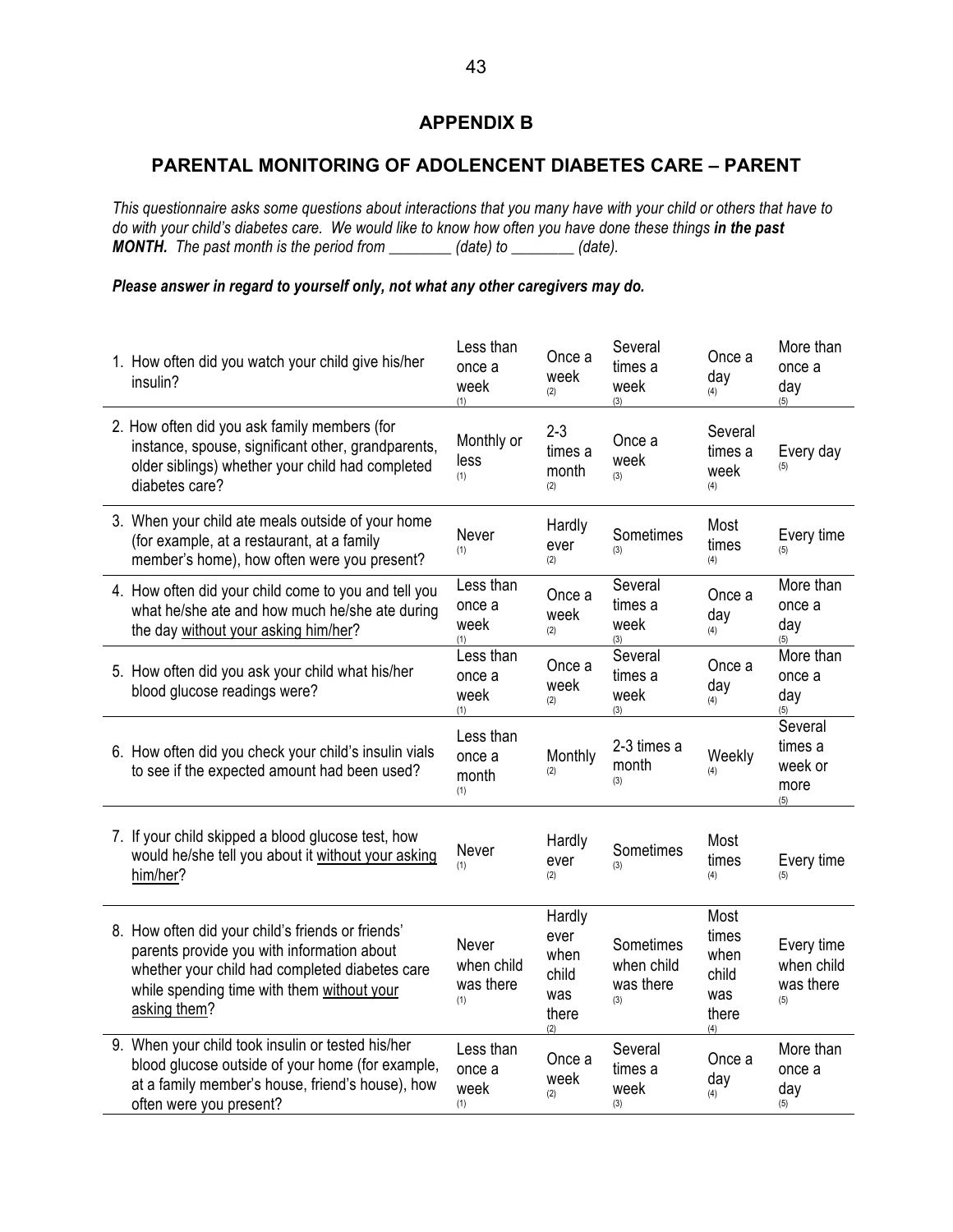| 10. How often did you check your child's test strips<br>and lancets to see if the expected number had<br>been used?                                                                                                                      | Less than<br>once a<br>month<br>(1) | Monthly<br>(2)                     | 2-3 times a<br>month<br>(3)       | Weekly<br>(4)                     | Several<br>times a<br>week or<br>more<br>(5) |
|------------------------------------------------------------------------------------------------------------------------------------------------------------------------------------------------------------------------------------------|-------------------------------------|------------------------------------|-----------------------------------|-----------------------------------|----------------------------------------------|
| 11. How often did your child come to you and tell you<br>about the insulin he/she took during the day (e.g.<br>when it was taken, how much was taken) without<br>your asking him/her?                                                    | Less than<br>once a<br>week<br>(1)  | Once a<br>week<br>(2)              | Several<br>times a<br>week<br>(3) | Once a<br>day<br>(4)              | More than<br>once a<br>day<br>(5)            |
| 12. How often did your child come to you and tell you<br>about the blood glucose testing he/she did during<br>the day (e.g. how often he/she tested, what the<br>values were) without your asking him/her?                               | Less than<br>once a<br>week<br>(1)  | Once a<br>week<br>(2)              | Several<br>times a<br>week<br>(3) | Once a<br>day<br>(4)              | More than<br>once a<br>day<br>(5)            |
| 13. How often did you ask school personnel whether<br>your child had completed his/her diabetes care in<br>school?                                                                                                                       | Monthly or<br>less<br>(1)           | $2 - 3$<br>times a<br>month<br>(2) | Once a<br>week<br>(3)             | Several<br>times a<br>week<br>(4) | Every day<br>(5)                             |
| 14. How often did you look at the readings in your<br>child's blood glucose meter?                                                                                                                                                       | Less than<br>once a<br>week<br>(1)  | Once a<br>week<br>(2)              | Several<br>times a<br>week<br>(3) | Once a<br>day<br>(4)              | More than<br>once a<br>day<br>(5)            |
| 15. How often did school personnel provide you with<br>information about whether your child had<br>completed his/her diabetes care in school without<br>your asking them?                                                                | Monthly or<br>less<br>(1)           | $2 - 3$<br>times a<br>month<br>(2) | Once a<br>week<br>(3)             | Several<br>times a<br>week<br>(4) | Every day<br>(5)                             |
| 16. If your child missed an insulin dose, how often<br>would he/she tell you about it without your asking<br>him/her?                                                                                                                    | Never<br>(1)                        | Hardly<br>ever<br>(2)              | Sometimes<br>(3)                  | Most<br>times<br>(4)              | Every time<br>(5)                            |
| 17. When your child tested his/her blood glucose at<br>home, how often were you present?                                                                                                                                                 | Less than<br>once a<br>week<br>(1)  | Once a<br>week<br>(2)              | Several<br>times a<br>week<br>(3) | Once a<br>day<br>(4)              | More than<br>once a<br>day<br>(5)            |
| 18. How often did family members (for instance,<br>spouse, significant other, grandparents, older<br>siblings) provide you with information about<br>whether your child had completed his/her<br>diabetes care without your asking them? | Monthly or<br>less<br>(1)           | $2 - 3$<br>times a<br>month<br>(2) | Once a<br>week<br>(3)             | Several<br>times a<br>week<br>(4) | Every day<br>(5)                             |
| 19. How often did you watch your child test his/her<br>blood glucose?                                                                                                                                                                    | Less than<br>once a<br>week<br>(1)  | Once a<br>week<br>(2)              | Several<br>times a<br>week<br>(3) | Once a<br>day<br>(4)              | More than<br>once a<br>day<br>(5)            |
| 20. How often did you ask your child if they tested<br>his/her blood glucose?                                                                                                                                                            | Less than<br>once a<br>week<br>(1)  | Once a<br>week<br>(2)              | Several<br>times a<br>week<br>(3) | Once a<br>day<br>(4)              | More than<br>once a<br>day<br>(5)            |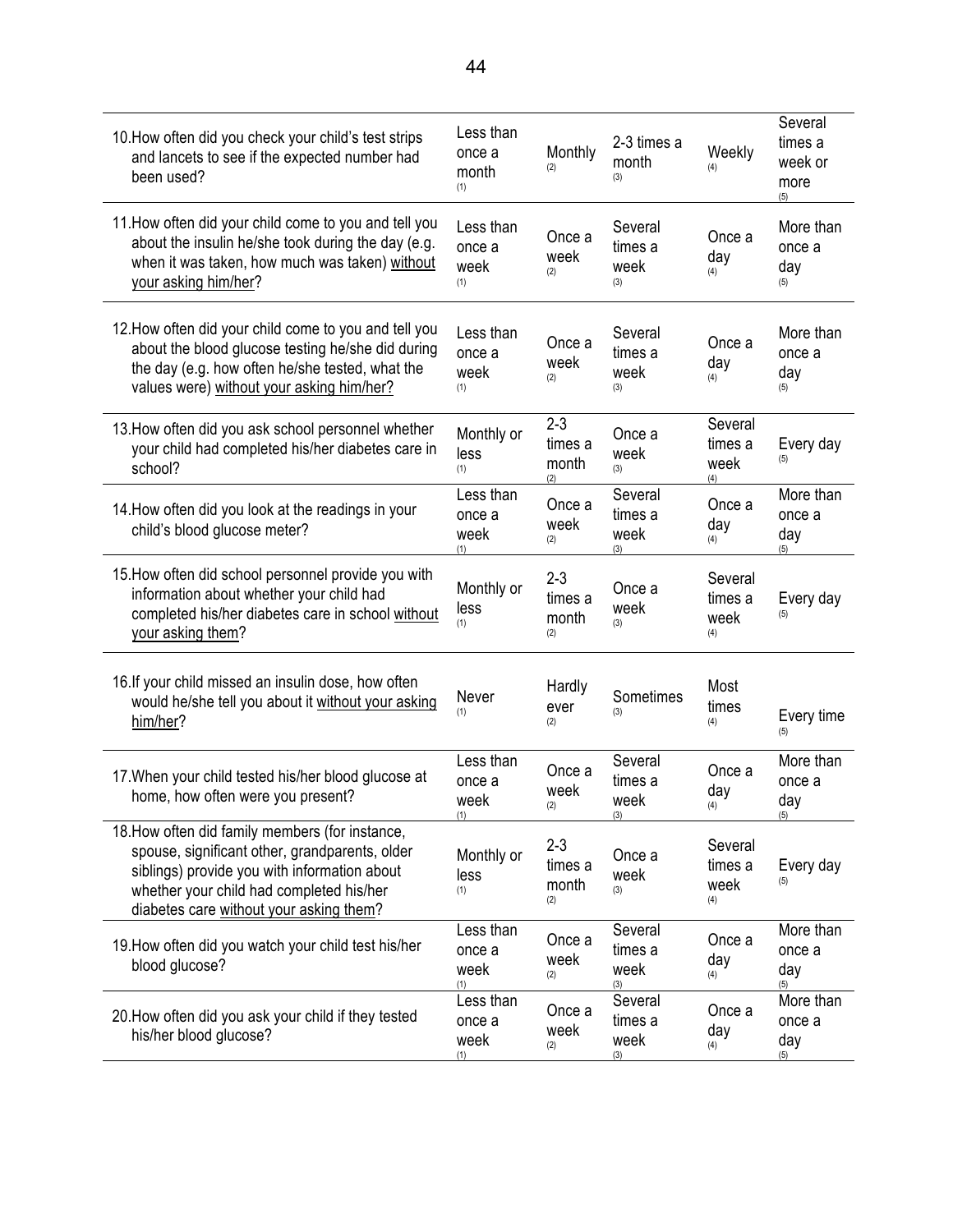| 21. How often did you ask your child's friends or<br>friends' parents whether your child had<br>completed diabetes care while spending time<br>with them?                                                             | Never<br>when child<br>was there<br>(1) | Hardly<br>ever<br>when<br>child<br>was<br>there<br>(2) | Sometimes<br>when child<br>was there<br>(3) | Most<br>times<br>when<br>child<br>was<br>there<br>(4) | Every time<br>when child<br>was there<br>(5) |
|-----------------------------------------------------------------------------------------------------------------------------------------------------------------------------------------------------------------------|-----------------------------------------|--------------------------------------------------------|---------------------------------------------|-------------------------------------------------------|----------------------------------------------|
| 22. How often did you ask your child what he/she<br>had eaten?                                                                                                                                                        | Less than<br>once a<br>week<br>(1)      | Once a<br>week<br>(2)                                  | Several<br>times a<br>week<br>(3)           | Once a<br>day<br>(4)                                  | More than<br>once a<br>day<br>(5)            |
| 23. How often did you observe your child during a<br>meal to see exactly what he/she was eating and<br>how much he/she ate?                                                                                           | Less than<br>once a<br>week<br>(1)      | Once a<br>week<br>(2)                                  | Several<br>times a<br>week<br>(3)           | Once a<br>day<br>(4)                                  | More than<br>once a<br>day<br>(5)            |
| 24. How often did you ask your child if he/she took<br>his/her insulin?                                                                                                                                               | Less than<br>once a<br>week<br>(1)      | Once a<br>week<br>(2)                                  | Several<br>times a<br>week<br>(3)           | Once a<br>day<br>(4)                                  | More than<br>once a<br>day<br>(5)            |
| 25. When your child took his/her insulin at home,<br>how often were you present?                                                                                                                                      | Less than<br>once a<br>week<br>(1)      | Once a<br>week<br>(2)                                  | Several<br>times a<br>week<br>(3)           | Once a<br>day<br>(4)                                  | More than<br>once a<br>day<br>(5)            |
| 26. If your child ate in a way that caused problems<br>with their diabetes (for instance, skipped a meal,<br>didn't count carbohydrates), how often would<br>he/she tell you about it without your asking<br>him/her? | Never<br>(1)                            | Hardly<br>ever<br>(2)                                  | Sometimes<br>(3)                            | Most<br>times<br>(4)                                  | Every time<br>(5)                            |
| 27. When your child ate meals at home, how often<br>were you present?                                                                                                                                                 | Less than<br>once a<br>week<br>(1)      | Once a<br>week<br>(2)                                  | Several<br>times a<br>week<br>(3)           | Once a<br>day<br>(4)                                  | More than<br>once day<br>(5)                 |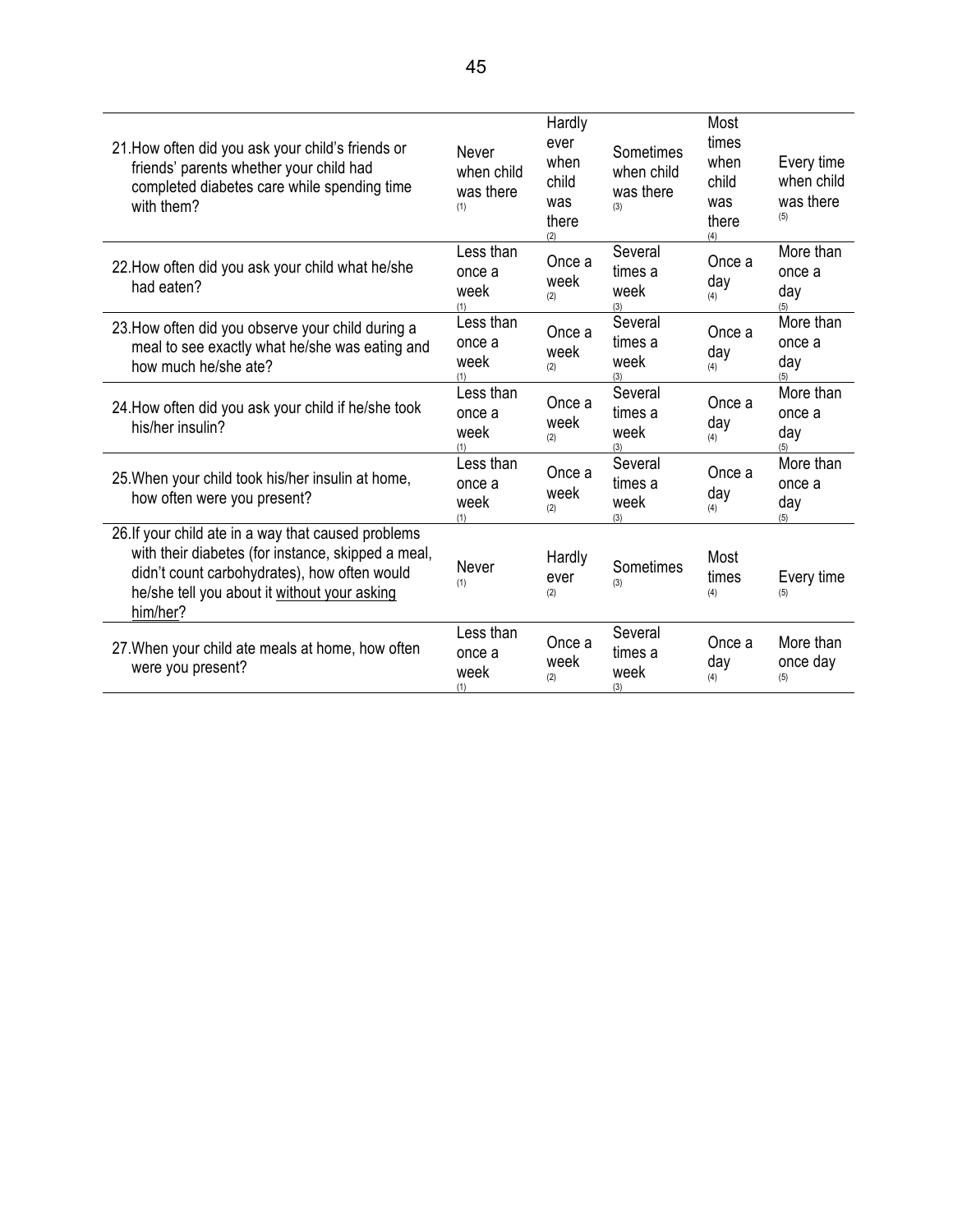# **APPENDIX C**

# **PARENTAL MONITORING OF ADOLESCENT DIABETES CARE – TEEN**

*This questionnaire asks some questions about interactions that you may have with your parent that have to do with diabetes care. We would like to know how often he/she has done these things in the past MONTH. The past month is the period from \_\_\_\_\_\_\_\_(date) to \_\_\_\_\_\_\_\_(date).* 

# *Please answer in regard to your \_\_\_\_\_\_ only, not what any other person may do.*

| 1. How often did your caregiver watch you give<br>your insulin?                                                                                                                      | Less than<br>once a<br>week<br>(1)  | Once a<br>week<br>(2)              | Several<br>times a<br>week<br>(3) | Once a<br>day<br>(4)              | More<br>than<br>once a<br>day<br>(5)         |
|--------------------------------------------------------------------------------------------------------------------------------------------------------------------------------------|-------------------------------------|------------------------------------|-----------------------------------|-----------------------------------|----------------------------------------------|
| 2. How often did your caregiver ask family<br>members (for instance, spouse, significant<br>other, grandparents, older siblings) whether you<br>had completed diabetes care?         | Monthly or<br>less<br>(1)           | $2 - 3$<br>times a<br>month<br>(2) | Once a<br>week<br>(3)             | Several<br>times a<br>week<br>(4) | Every<br>day<br>(5)                          |
| 3. When you ate meals outside of your home (for<br>example, at a restaurant, at a family member's<br>home), how often was your caregiver present?                                    | Never<br>(1)                        | Hardly<br>ever<br>(2)              | Sometimes<br>(3)                  | Most<br>times<br>(4)              | Every<br>time<br>(5)                         |
| 4. How often did you come to your caregiver and<br>tell him/her what you ate and how much you ate<br>during the day without your caregiver asking<br>you?                            | Less than<br>once a<br>week<br>(1)  | Once a<br>week<br>(2)              | Several<br>times a<br>week<br>(3) | Once a<br>day<br>(4)              | More<br>than<br>once a<br>day<br>(5)         |
| 5. How often did your caregiver ask you what your<br>blood glucose readings were?                                                                                                    | Less than<br>once a<br>week<br>(1)  | Once a<br>week<br>(2)              | Several<br>times a<br>week<br>(3) | Once a<br>day<br>(4)              | More<br>than<br>once a<br>day<br>(5)         |
| 6. How often did your caregiver check your insulin<br>vials to see if the expected amount had been<br>used?                                                                          | Less than<br>once a<br>month<br>(1) | Monthly<br>(2)                     | 2-3 times a<br>month<br>(3)       | Weekly<br>(4)                     | Several<br>times a<br>week or<br>more<br>(5) |
| 7. If you skipped a blood glucose test, how often<br>would you tell your caregiver about it without<br>him/her asking you?                                                           | Never<br>(1)                        | Hardly<br>ever<br>(2)              | Sometimes<br>(3)                  | Most<br>times<br>(4)              | Every<br>time<br>(5)                         |
| 8. When you took insulin or tested your blood<br>glucose outside of your home (for example, at a<br>family member's house, friend's house), how<br>often was your caregiver present? | Less than<br>once a<br>week<br>(1)  | Once a<br>week<br>(2)              | Several<br>times a<br>week<br>(3) | Once a<br>day<br>(4)              | More<br>than<br>once a<br>day<br>(5)         |
| 9. How often did your caregiver check your test<br>strips and lancets to see if the expected number<br>had been used?                                                                | Less than<br>once a<br>month<br>(1) | Monthly<br>(2)                     | 2-3 times a<br>month<br>(3)       | Weekly<br>(4)                     | Several<br>times a<br>week or<br>more<br>(5) |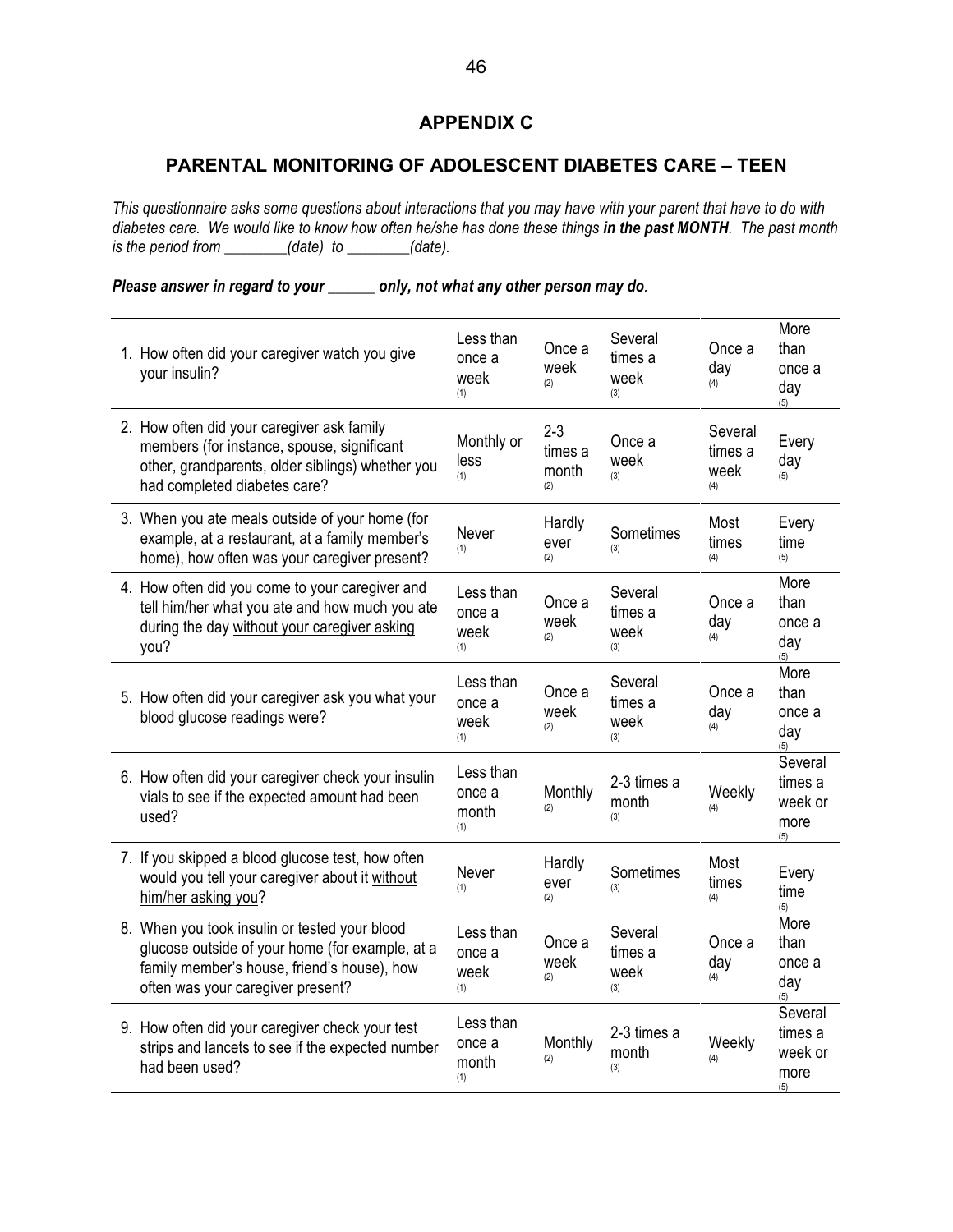| 10. How often did you go to your caregiver and tell<br>him/her about the insulin you took during the<br>day (e.g. when it was taken, how much was<br>taken) without your caregiver asking you?                      | Less than<br>once a<br>week<br>(1) | Once a<br>week<br>(2)              | Several<br>times a<br>week<br>(3) | Once a<br>day<br>(4)              | More<br>than<br>once a<br>day<br>(5) |
|---------------------------------------------------------------------------------------------------------------------------------------------------------------------------------------------------------------------|------------------------------------|------------------------------------|-----------------------------------|-----------------------------------|--------------------------------------|
| 11. How often did you go to your caregiver and tell<br>him/her about the blood glucose testing you did<br>during the day (e.g. how often you tested, what<br>the values were) without your caregiver asking<br>you? | Less than<br>once a<br>week<br>(1) | Once a<br>week<br>(2)              | Several<br>times a<br>week<br>(3) | Once a<br>day<br>(4)              | More<br>than<br>once a<br>day<br>(5) |
| 12. How often did your caregiver ask school<br>personnel whether you had completed your<br>diabetes care in school?                                                                                                 | Monthly or<br>less<br>(1)          | $2 - 3$<br>times a<br>month<br>(2) | Once a<br>week<br>(3)             | Several<br>times a<br>week<br>(4) | Every<br>day<br>(5)                  |
| 13. How often did your caregiver look at the<br>readings in your blood glucose meter?                                                                                                                               | Less than<br>once a<br>week<br>(1) | Once a<br>week<br>(2)              | Several<br>times a<br>week<br>(3) | Once a<br>day<br>(4)              | More<br>than<br>once a<br>day<br>(5) |
| 14. If you missed an insulin dose, how often would<br>you tell your caregiver about it without him/her<br>asking you?                                                                                               | Never<br>(1)                       | Hardly<br>ever<br>(2)              | Sometimes<br>(3)                  | Most<br>times<br>(4)              | Every<br>time<br>(5)                 |
| 15. How often did your caregiver watch you test<br>your blood glucose?                                                                                                                                              | Less than<br>once a<br>week<br>(1) | Once a<br>week<br>(2)              | Several<br>times a<br>week<br>(3) | Once a<br>day<br>(4)              | More<br>than<br>once a<br>day<br>(5) |
| 16. How often did your caregiver ask you if you<br>tested your blood glucose?                                                                                                                                       | Less than<br>once a<br>week<br>(1) | Once a<br>week<br>(2)              | Several<br>times a<br>week<br>(3) | Once a<br>day<br>(4)              | More<br>than<br>once a<br>day<br>(5) |
| 17. How often did your caregiver ask your friends or<br>friends' parents whether you had completed<br>diabetes care while spending time with them?                                                                  | Never<br>(1)                       | Hardly<br>ever<br>(2)              | Sometimes<br>(3)                  | Most<br>times<br>(4)              | Every<br>time<br>(5)                 |
| 18. How often did your caregiver ask you what you<br>had eaten?                                                                                                                                                     | Less than<br>once a<br>week<br>(1) | Once a<br>week<br>(2)              | Several<br>times a<br>week<br>(3) | Once a<br>day<br>(4)              | More<br>than<br>once a<br>day<br>(5) |
| 19. How often did your caregiver observe you<br>during a meal to see exactly what you were<br>eating and how much you ate?                                                                                          | Less than<br>once a<br>week<br>(1) | Once a<br>week<br>(2)              | Several<br>times a<br>week<br>(3) | Once a<br>day<br>(4)              | More<br>than<br>once a<br>day<br>(5) |
| 20. How often did your caregiver ask you if you took<br>your insulin?                                                                                                                                               | Less than<br>once a<br>week<br>(1) | Once a<br>week<br>(2)              | Several<br>times a<br>week<br>(3) | Once a<br>day<br>(4)              | More<br>than<br>once a<br>day<br>(5) |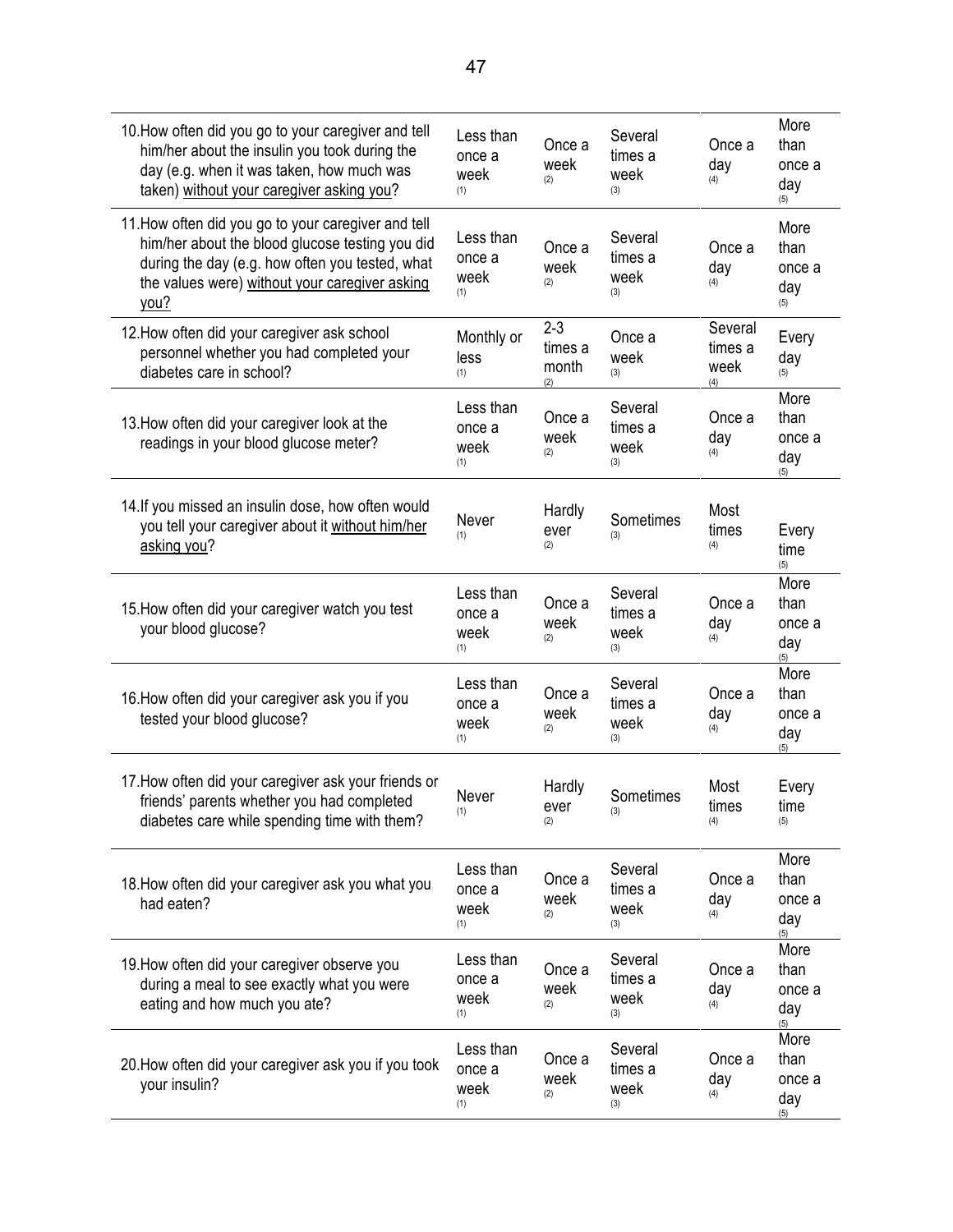| 21. When you took your insulin at home, how often<br>was your caregiver present?                                                                                                                                     | Less than<br>once a<br>week<br>(1) | Once a<br>week<br>(2) | Several<br>times a<br>week<br>(3) | Once a<br>day<br>(4) | More<br>than<br>once a<br>day<br>(5) |
|----------------------------------------------------------------------------------------------------------------------------------------------------------------------------------------------------------------------|------------------------------------|-----------------------|-----------------------------------|----------------------|--------------------------------------|
| 22. If you ate in a way that caused problems with<br>your diabetes (for instance, skipped a meal,<br>didn't count carbohydrates), how often would<br>you tell your caregiver about it without him/her<br>asking you? | Never<br>(1)                       | Hardly<br>ever<br>(2) | Sometimes<br>(3)                  | Most<br>times<br>(4) | Every<br>time<br>(5)                 |
| 23. When you ate meals at home, how often was<br>your caregiver present?                                                                                                                                             | Less than<br>once a<br>week<br>(1) | Once a<br>week<br>(2) | Several<br>times a<br>week<br>(3) | Once a<br>day<br>(4) | More<br>than<br>once<br>day<br>(5)   |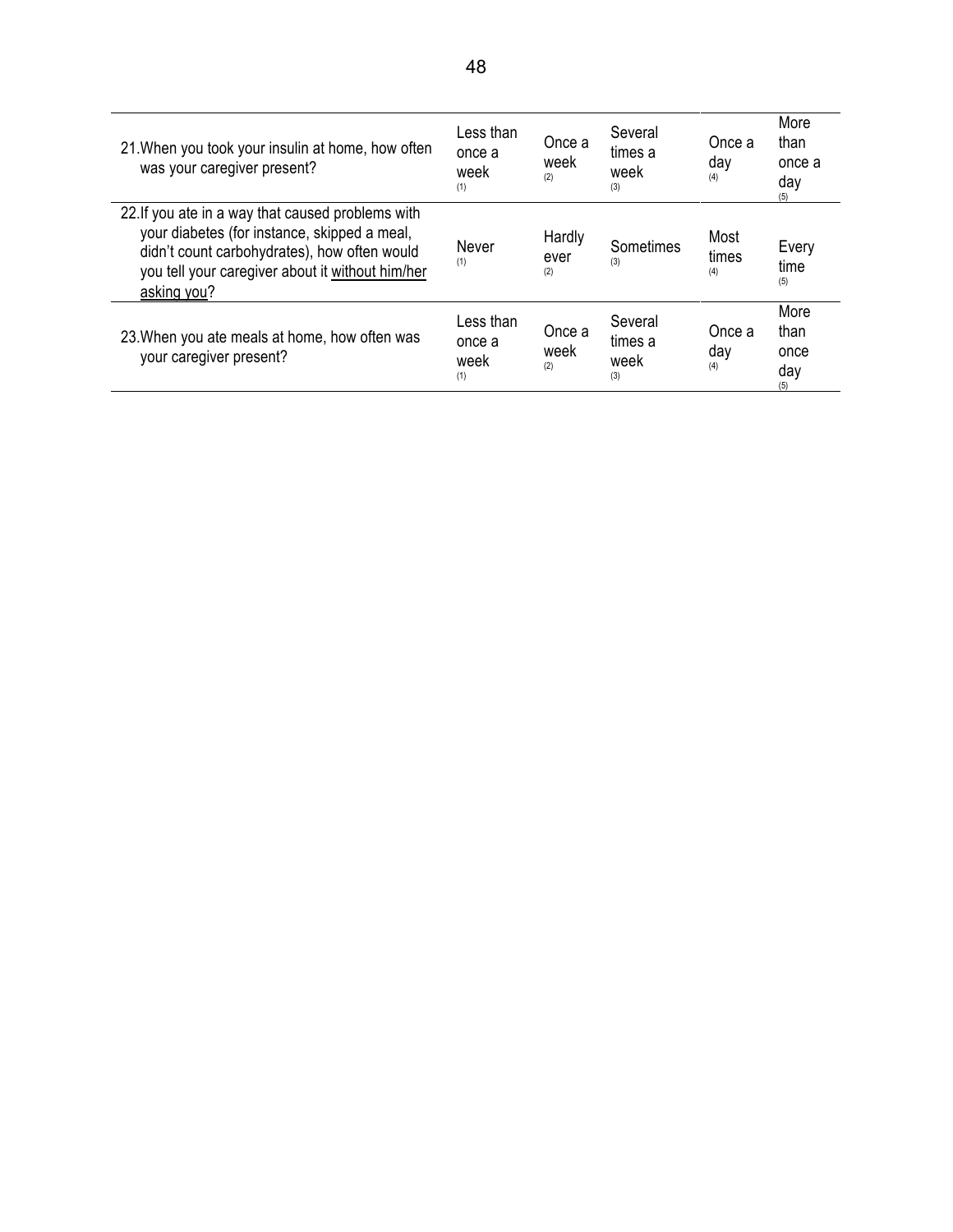# **APPENDIX D**

#### **DIABETES MANAGEMENT SCALE – CONVENTIONAL**

*This questionnaire lists a number of things that people who have diabetes need to do to take care of their diabetes. We realize most kids forget to do these things some of the time; therefore, we're interested in how often \_\_\_\_\_\_\_\_\_\_ actually does these things, not how often s/he is supposed to do them. Remember, we don't share your answers with anyone, including the diabetes clinic staff, so please tell us what you really think s/he does. I want you to start by thinking about the past month, that is from \_\_\_\_\_\_\_\_\_\_\_ to today. Think about how often s/he does each of these things and answer using a 0% to 100% scale. 0% means s/he does this none of the time and 100% means s/he does this all of the time, s/he never misses or forgets to do it. Most people, however, fall somewhere in the middle, for example 50% means about half the time, 20% means a little bit of time, 80% means most of the time and so on.* 



What percent of the time …

| S.  |                                                                                                       |  |
|-----|-------------------------------------------------------------------------------------------------------|--|
| 1.  |                                                                                                       |  |
| 2.  |                                                                                                       |  |
| 3.  |                                                                                                       |  |
| 4.  |                                                                                                       |  |
| 5.  |                                                                                                       |  |
| 6.  |                                                                                                       |  |
| 7.  |                                                                                                       |  |
| 8.  |                                                                                                       |  |
| 9.  |                                                                                                       |  |
| 10. |                                                                                                       |  |
|     |                                                                                                       |  |
|     |                                                                                                       |  |
|     |                                                                                                       |  |
|     |                                                                                                       |  |
|     |                                                                                                       |  |
|     |                                                                                                       |  |
|     |                                                                                                       |  |
|     |                                                                                                       |  |
|     |                                                                                                       |  |
|     | 20. In the past month, did your teen run out of test strips for his/her glucose meter? Yes(1) / No(0) |  |
|     |                                                                                                       |  |
|     |                                                                                                       |  |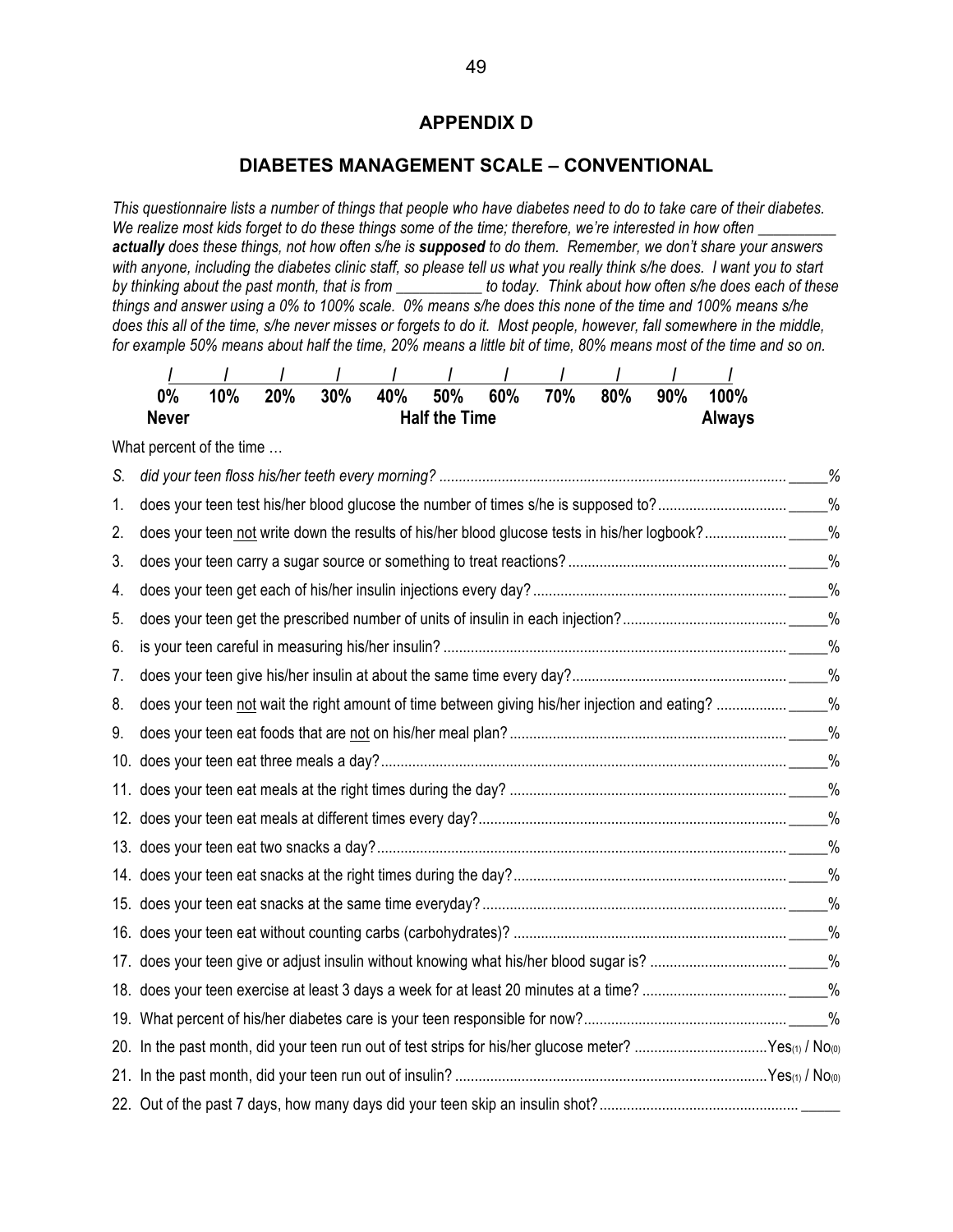23. Out of the past 7 days, how many days did your teen skip blood glucose testing all day long?..................... \_\_\_\_\_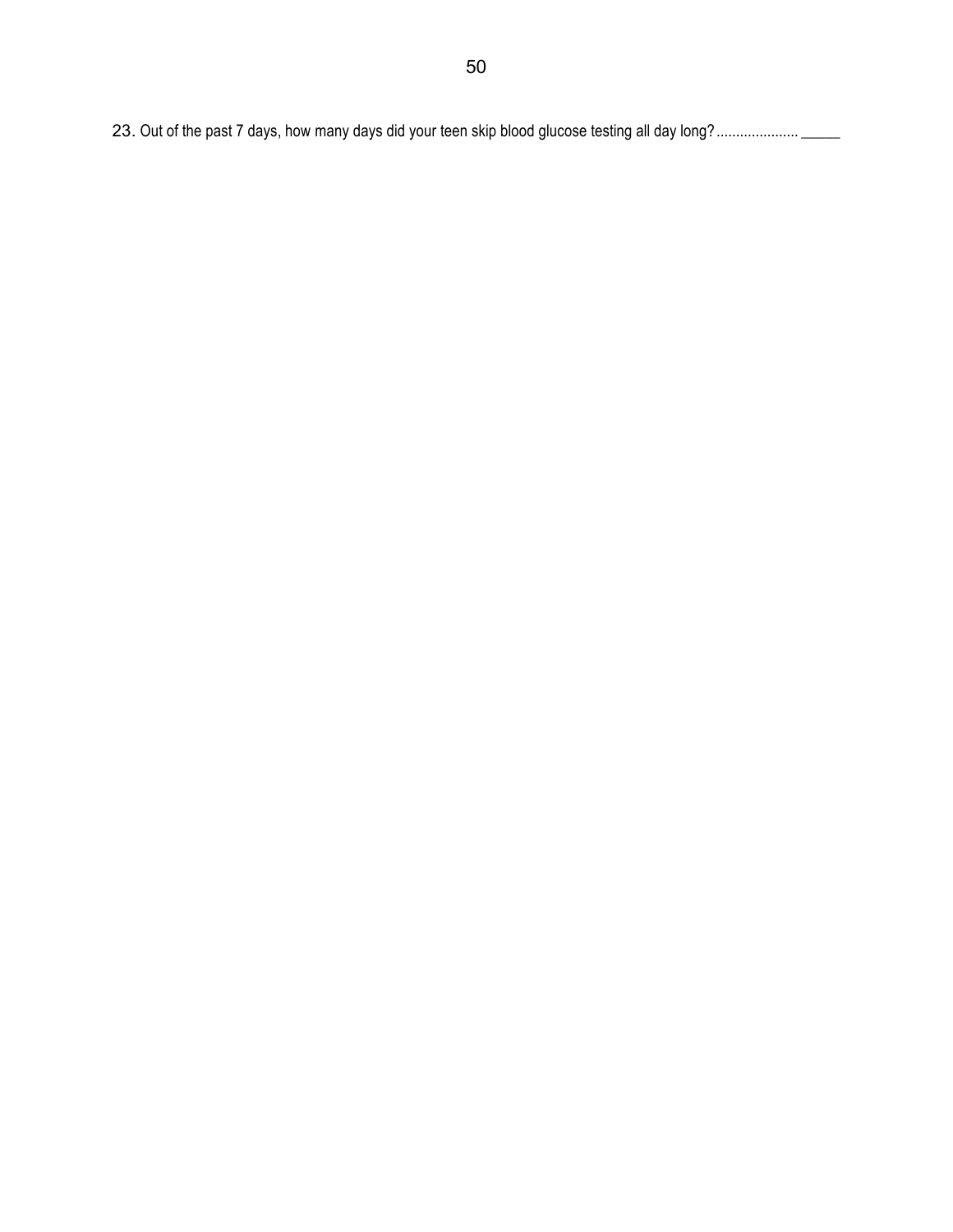### **APPENDIX E**

#### **DIABETES MANAGEMENT SCALE – INTENSIVE**

*This questionnaire lists a number of things that people who have diabetes need to do to take care of their diabetes.*  We realize most kids forget to do these things some of the time; therefore, we're interested in how often *actually does these things, not how often s/he is supposed to do them. Remember, we don't share your answers with anyone, including the diabetes clinic staff, so please tell us what you really think s/he does. I want you to start by thinking about the past month, that is from \_\_\_\_\_\_\_\_\_\_\_ to today. Think about how often s/he does each of these things and answer using a 0% to 100% scale. 0% means s/he does this none of the time and 100% means s/he does this all of the time, s/he never misses or forgets to do it. Most people, however, fall somewhere in the middle, for example 50% means about half the time, 20% means a little bit of time, 80% means most of the time and so on.* 

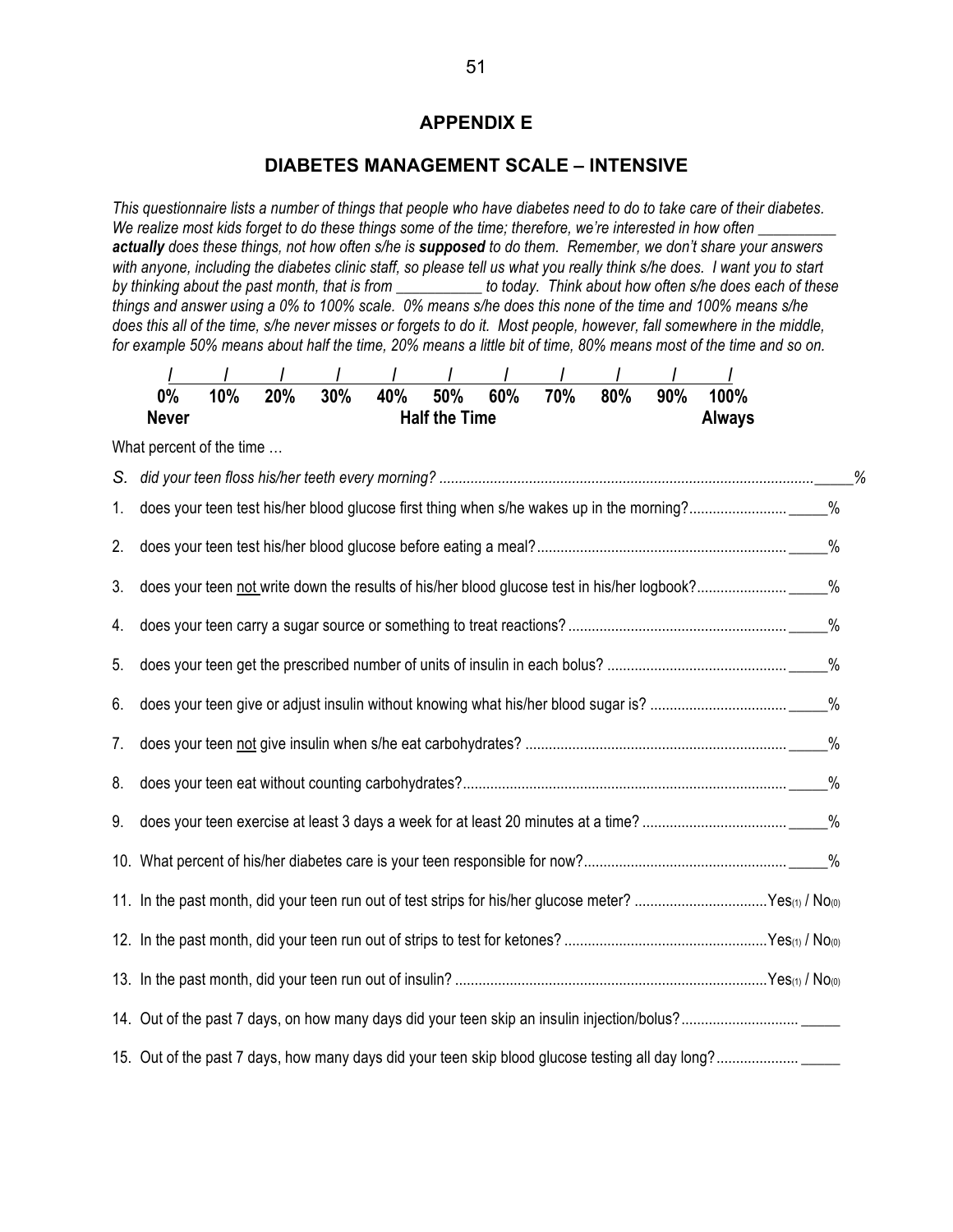#### **REFERENCES**

- American Diabetes Association. (2003). Economic cost of diabetes in the U.S. in 2002. *Diabetes Care*. Doi: 10.2337/diacare.26.3.917
- American Diabetes Association. (2011). Standards of care. *Diabetes Care*. Doi: 10.2337/dc11-S011
- Anderson, B. J., Auslander, W. F., Jung, K. C., Miller, J. P., & Santiago, J. V. (1990). Assessing family sharing of diabetes responsibilities. *Journal of Pediatric Psychology*, *15*, 477-492.
- Anderson, B. J., Ho, J., Brackett, J., Finkelstein, D., & Laffel, L. (1997). Parental involvement in diabetes management tasks: Relationships to blood glucose monitoring adherence and metabolic control in young adolescents with insulindependent diabetes mellitus. *The Journal of Pediatrics*, *130*, 257-265.
- Anderson, B. J., Holmbeck, G., Iannotti, R. J., McKay, S. V., & Lochrie, A. (2009). Dyadic measures of parent-child relationship during the transition to adolescence and glycemic control in childcare with type 1 diabetes. *Families, Systems & Health*. Doi: 10.1037/a0015759
- Anderson, B. J., Vagsness, L., Connell, A., Butler, D., Goebel-Fabbri, A., & Laffel, L. M. (2002). Family conflict, adherence, and glycemic control in youth with short duration type 1 diabetes. *Diabetes Medicine*, *1*, 635-642.
- Berg, C. A., Butler, J. M., Osborn, P., King, G., Palmer, D. L., Butner, J., … Wiebe, D. J. (2008) The role of parental monitoring in understanding the benefits of parental acceptance of adolescent adherence and metabolic control of type 1 diabetes. *Diabetes Care.* Doi: 10.2337/dc07-1678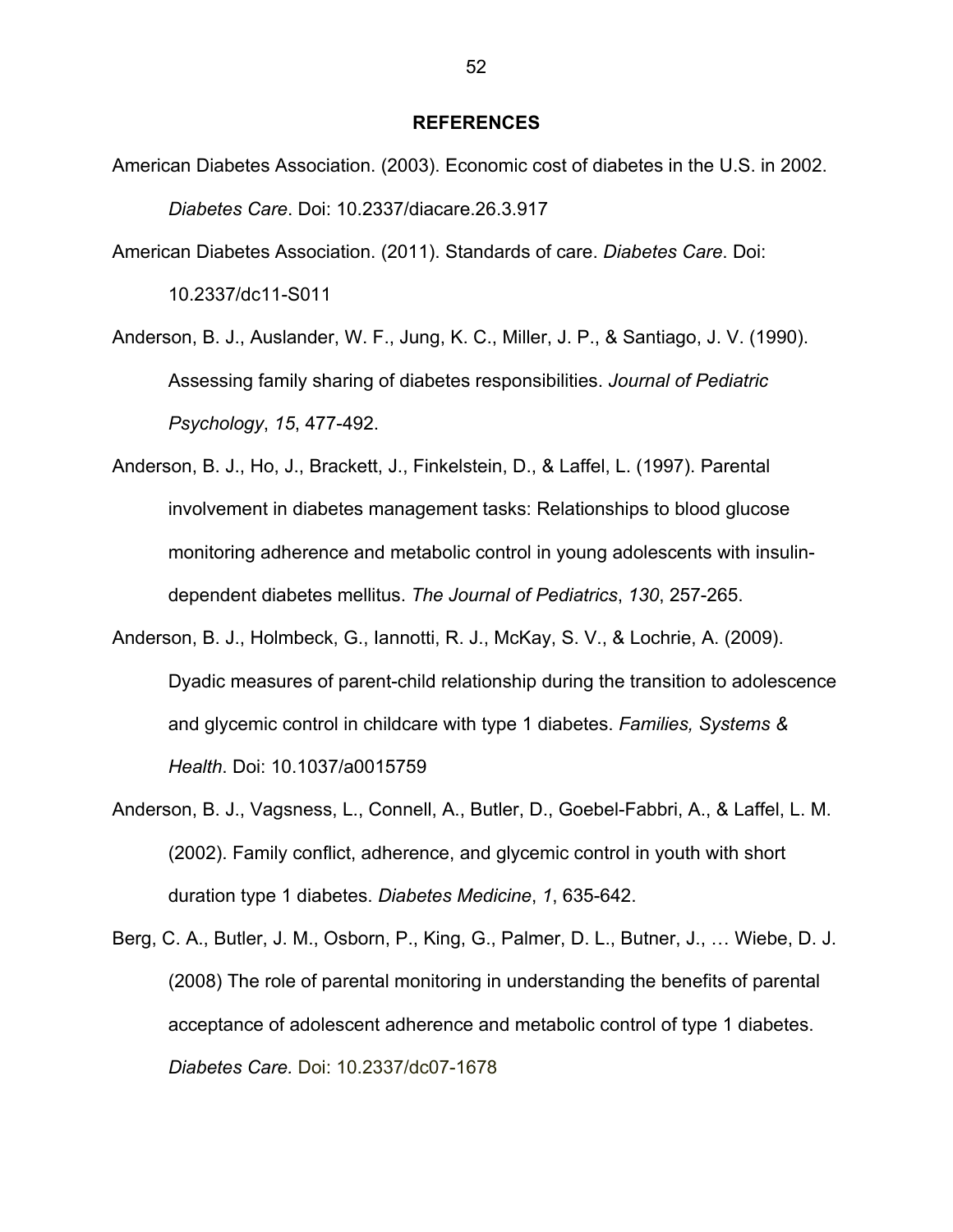- Bloch, C., Clemons, P., & Sperling, M. (1987). Puberty decreases insulin sensitivity. *Journal Pediatric* , *110*, 481-487.
- Brewster, A. B. (1982). Chronically ill hospitalized children's concepts of their illness. *Pediatrics*, *69*, 355.
- Control & Complications Trial Research Group. (1993). The effect of intensive treatment of diabetes on the development and progression of long-term complications in insulin-dependent diabetes mellitus. *The New England Journal of Medicine*, *329*, 977-986.
- Control & Complications Trial Research Group. (1994). Effect of intensive treatment on the development and progression of long-term complications in adolescents with insulin-dependent diabetes mellitus: Diabetes control and complications trial. *Journal of Pediatrics*, *125*, 177-187.
- Davis, C. L., Delamater, A. M., Shaw, K. H., LaGreca, A. M., Eidson, M. S., Perez-Rodriquez, J., … Nemery, R. (2001). Parenting styles, regimen adherence, and glycemic control in 4- to 10-year-old children with diabetes. *Journal of pediatric psychology.* doi: 10.1093/jpepsy/26.2.123
- Delamater, A. M., Jacobson, A. M., Anderson, B., & Cox, D. (2001). Psychosocial Therapies in Diabetes Report of the Psychosocial Therapies Working Group. *Diabetes Care*, *24*(7), 1286.
- Dishion, T. J. & McMahon, R. J. (1998). Parental monitoring and the prevention of child and adolescent problem behavior: A conceptual and empirical formulation. *Clinical Child and Family Psychology Review*. Doi: 10.1023/A:1021800432380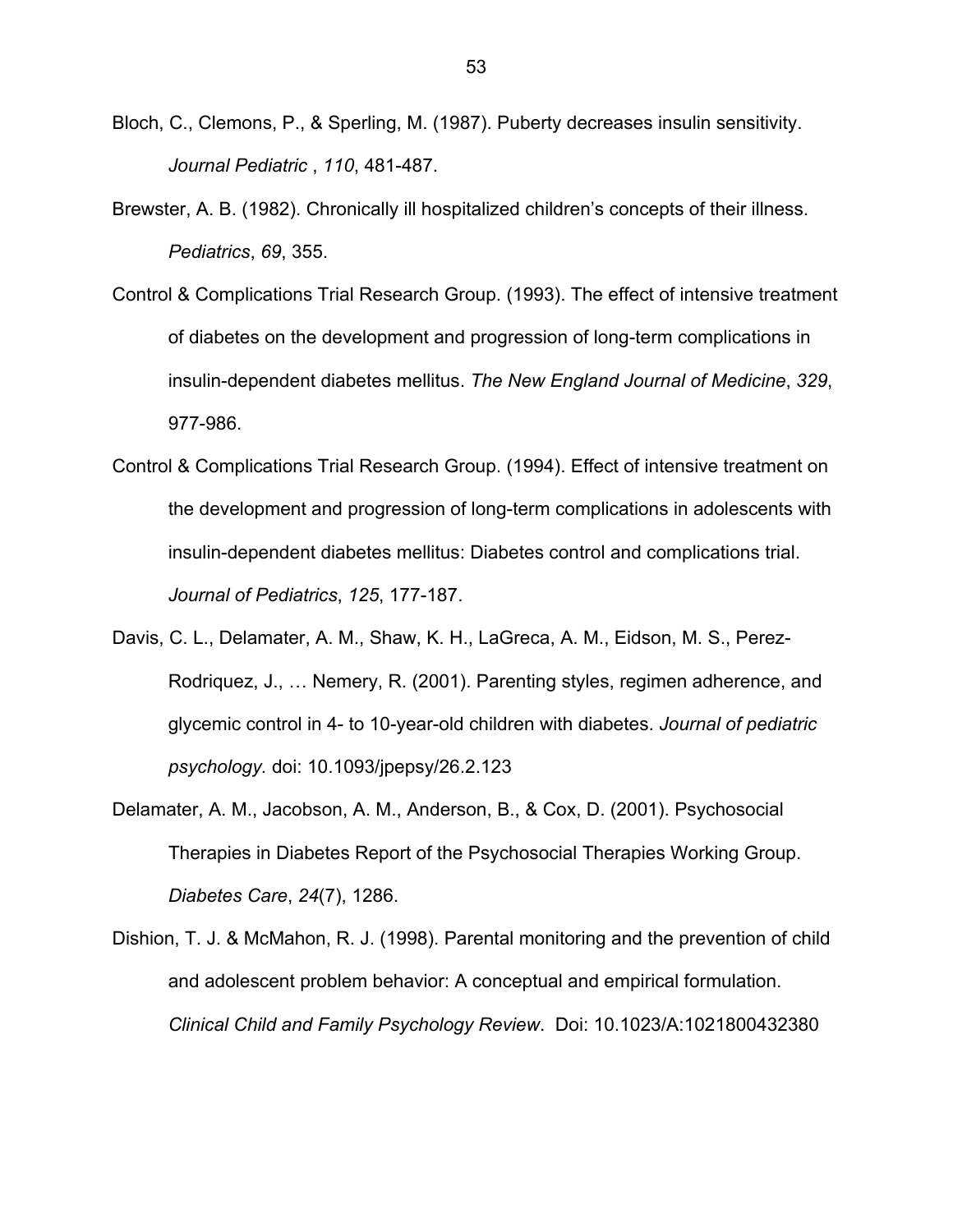- Duke, D. C., Geffken, G. R., Lewin, A. B., William, L. B., Storch, E. A., Silverstein, J. H., (2008). Glycemic control in youth with type 1 diabetes: Family predictors and mediators. *Journal of Pediatric Psychology*. doi: 10.1093/jpepsy/jsn012
- Ellis, D. A., Frey, M. A., Naar-King, S., Templin, T., Cunningham, P., & Cakan, N. (2005). Use of 54editational54 therapy to improve regimen adherence among adolescents with type 1 diabetes in chronic poor metabolic control. *Diabetes Care*, *28*(7), 1604-1610.
- Ellis, D. E., Naar-King, S., Cunningham, P. B., Templin, T., & Frey, M. A. (2007). Improving health outcomes among youth with poorly controlled type 1 diabetes: The roles of treatment fidelity in a randomized clinical trial of 54editational54 therapy. *Journal of Family Psychology*. doi: 10.1037/0893-3200.21.3.363
- Ellis, D. A., Podolski, C., Frey, M., Naar-King, S., Wang, B., & Moltz, K. (2007). The role of parental monitoring in adolescent health outcomes: Impact on regimen adherence in youth with type 1 diabetes. *Journal of Pediatric*. Doi:10.1093/jpepsy/jsm009
- Ellis, D. A., Templin, T., Cunningham, P. B., Naar-King, S., Frey, M. A., Podolski, C., … Cakan, N. (2007). Multisystemic therapy for adolescents with poorly controlled type 1 diabetes: Stability of treatment effects in a randomized controlled trial. *Journal of Consulting and Clinical Psychology*. doi: 10.1037/0022-006X.75.1.168
- Ellis, D. A., Templin, T., Podolski, C., Frey, M. A., Naar-King, S., & Moltz, K. (2008). The parental monitoring of diabetes care scale: Development, reliability and validity of a scale to evaluate parental supervision of adolescent illness management. *Journal of Adolescent Health*, *42*, 146-153.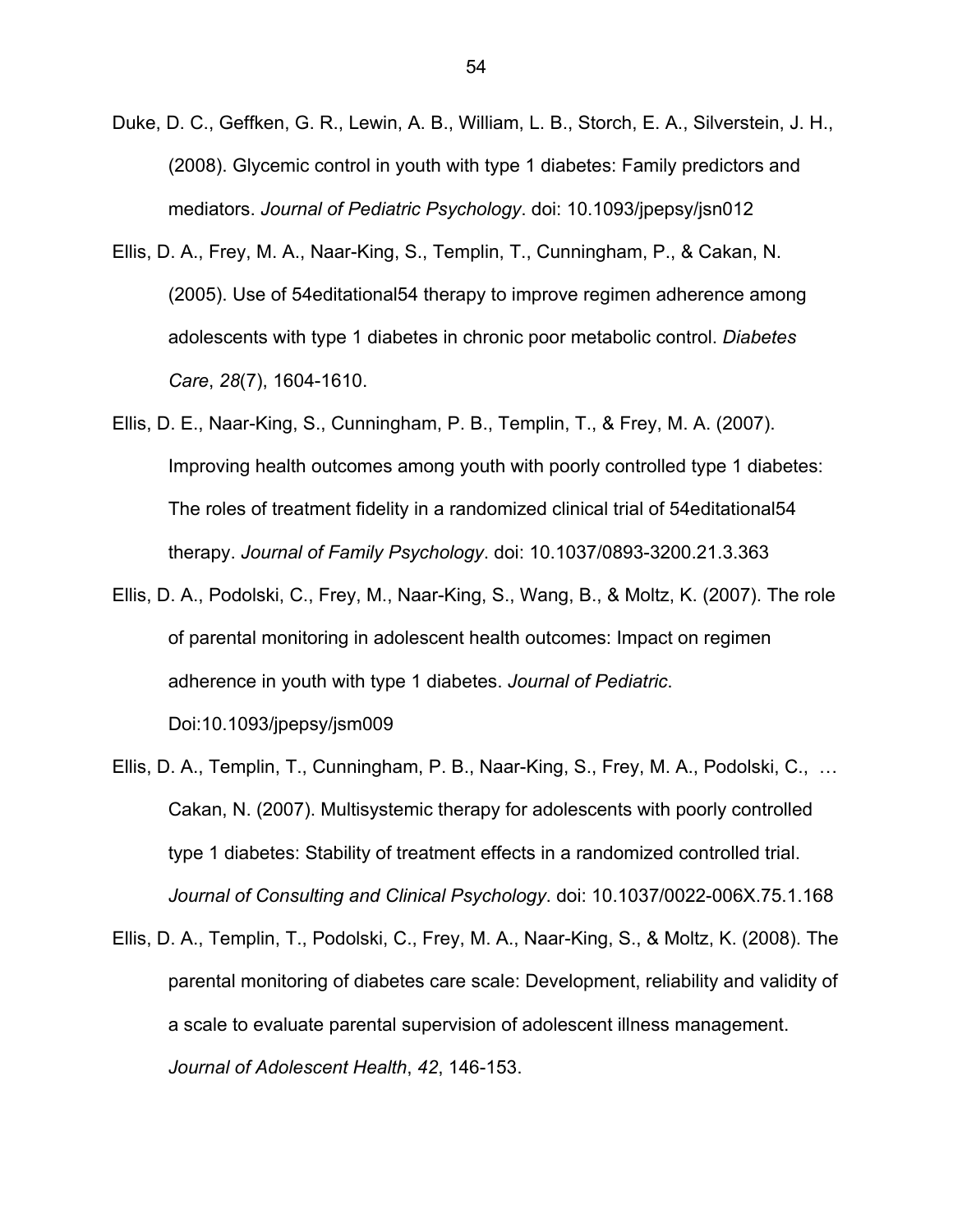Follansbee, D. S. (1989). Assuming responsibility for diabetes management: What age? What price?. *Diabetes Education*, *15*, 347-353.

- Geffken, G.R., Lehmkuhl, H.,Walker, K.N., Storch, E.A., Heidgerken, A.D., Lewin, A. Williams, L.B., … Silverstein, J., (2008) Family functioning processes and diabetic ketoacidosis in youths with type I diabetes. *Rehabilitation Psychology*, 53(2), 231–237.
- Hamilton, J., & Daneman, D. (2002). Deteriorating diabetes control during adolescence: Physiological or psychosocial?. *Journal of Pediatric Endocrinology and Metabolism*. Doi: 10.1515/JPEM.2002.15.2.115
- Hanson, C. L., DeGuire, M. J., Schinkel, A. M., Henggeler, S. W., & Burghen, G. A. (1992). Comparing social learning and family systems correlates of adaptation in youths in IDDM. *Journal of Pediatric Psychology*. doi: 10.1093/jpepsy/17.5.555
- Harris, M. A., Greco, P., Wysocki, T., Elder-Danda, C., & White, N. (1999). Adolescents with diabetes from single-parent, blended, and intact families: Health related and family functioning. *Families, Systems, & Health*, *17*(2), 181-196.
- Hoey, H., Aanstoot, H., Chiarelli, F., Daneman, D., Danne, T., Dorchy, H., … Aman, J. (2001). Good metabolic control is associated with better quality of life in 2,101 adolescents with type 1 diabetes. *Diabetes Care*. Doi: 10.2337/diacare.24.11.1923

Holmbeck, G.N. (2002). Post-hoc probing of significant moderational and 55editational effects in studies of pediatric populations. *Journal of Pediatric Psychology*. doi: 10.1093/jpepsy/27.1.87

Horton, D., Berg, C. A., Butner, J., & Wiebe, D. J. (2009). The role of parental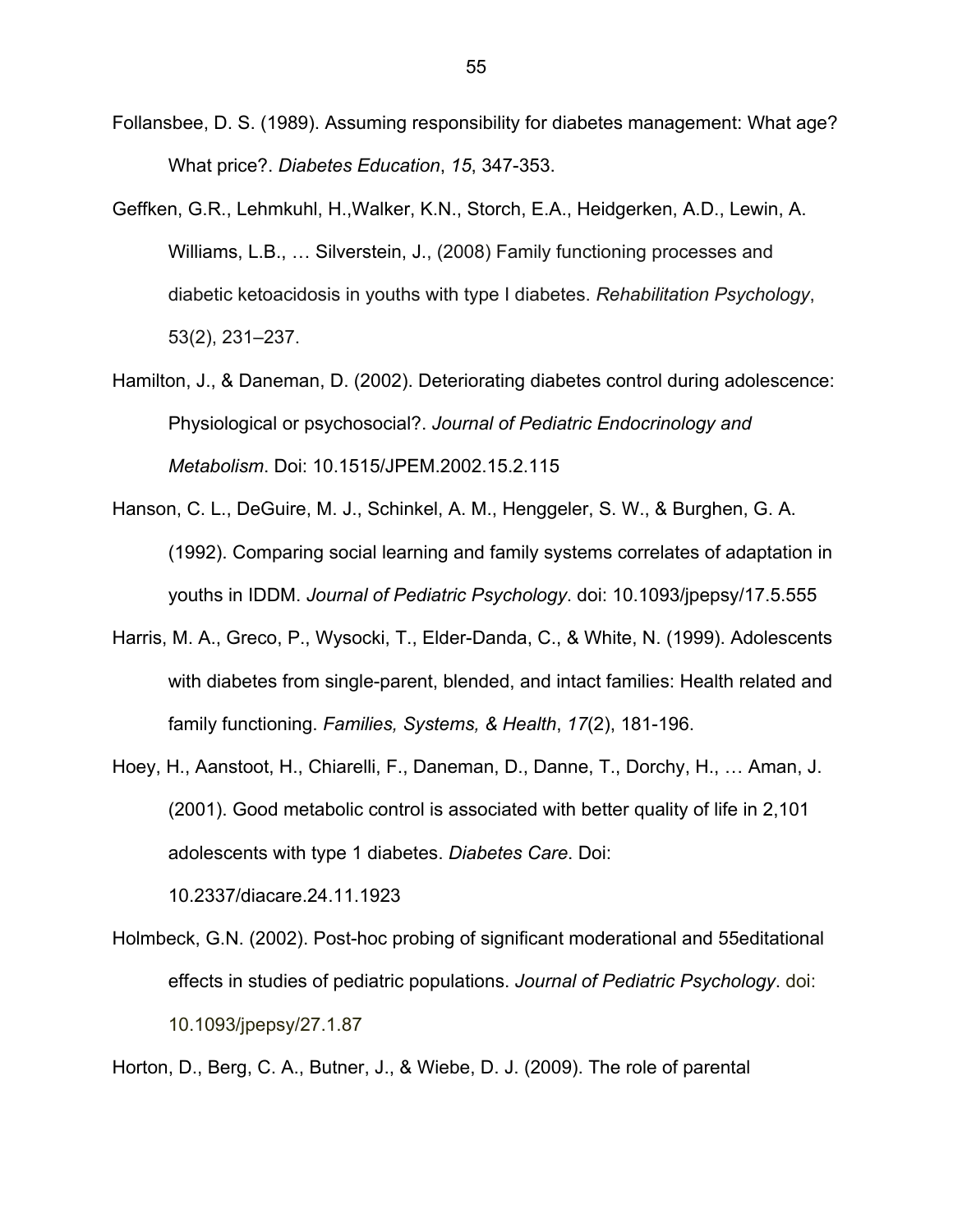monitoring in metabolic control: Effect on adherence and externalizing behaviors during adolescence. *Journal of pediatric psychology*. doi: 10.1093/jpepsy/jsp022

- Ingersoll, G. M., Orr, D. P., Herrold, A. J., & Golden, M. P. (1986). Cognitive maturity and self- management among adolescents with insulin-dependent diabetes mellitus. *Journal of Pediatrics*, *108*, 620-623.
- Kahana, S., Drotar, D., & Frazier, T. (2008). Meta-analysis of psychological intervention to promote adherence to treatment in pediatric chronic health conditions. *Journal of Pediatric Psychology*. doi:10.1093/jpepsy/jsm128
- Kerr, M., & Stattin, H. (2000). What parents know, how they know it, and several forms of adolescent adjustment: Further support for a reinterpretation of monitoring. *Developmental Psychology*, *36*, 366-380.
- Kolko, D. J., Brent, D. A., Baugher, M., Bridge, J., & Birmaher, B. (2000). Cognitive and family therapies for adolescent depression: Treatment specificity, mediation, and moderation. *Journal of Consulting and Clinical Psychology*, *68*, 603-614.
- LaGreca, A. M., & Bearman, K. J. (2002). The diabetes social support questionnairefamily version: Evaluating adolescents' diabetes-specific support from family members. *Journal of Pediatric Psychology*, *27*(8), 665-676.
- LaGreca, A. M., Follansbee, D., & Skyler, J. S. (1990). Developmental and behavioral aspects of diabetes management in youngsters. *Children's Health Care*. Doi: 10.1207/s15326888chc1903\_1
- Liss, D.S., Waller, D.A., Kennard, B.D., McIntire, D., Capra, P., & Stephens, J. (1998) Psychiatric illness and family support in children and adolescents with diabetic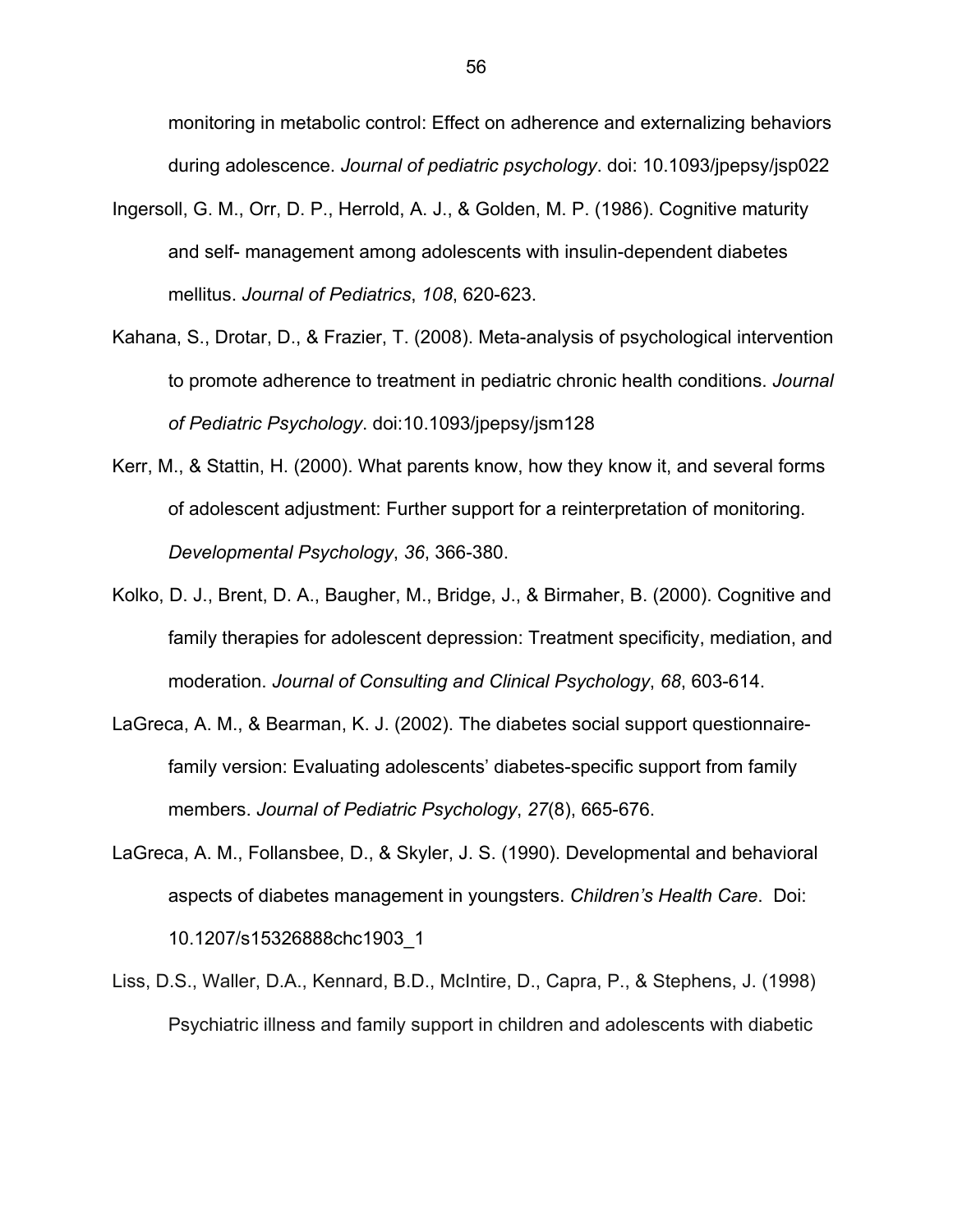ketoacidosis: a controlled study. *Journal American Academy of Child and Adolescent Psychiatry*, 37, 536 –544.

- Miller-Johnson, S., Emery, R. E., Marvin, R. S., Clarke, W., Lovinger, R., & Martin, M. (1994). Parent-child relationships and the management of insulin-dependent diabetes mellitus. *Journal Consulting and Clinical Psychology*, *62*, 603-610.
- Mortensen, H. B., Robertson, K. J., Aanstoot, H. J., Danne, T., Holl, R. W., Hougaard, P., … Aman, J. (1998). Insulin management and metabolic control of Type 1 diabetes mellitus in childhood and adolescence in 18 countries. *Diabetic Medicine*. Doi: 10.1002/(SICI)1096-9136(199809)
- Palmer, D. L., Berg, C. A., Wiebe, D. J., Beveridge, R. M., Korbel, C. D., Upchurch, R., … Donaldson, D. L. (2004). The role of autonomy and pubertal status in understanding age differences in maternal involvement in diabetes responsibility across adolescence. *Journal of Pediatric Psychology*. doi: 10.1093/jpepsy/jsh005
- Palmer, D. L., Osborn, P., King, P. S., Berg, C. A., Butler, J., Butner, J., ... Wiebe, D. J. (2011). The structure of parental involvement and relations of disease management for youth with type 1 diabetes . *Journal of Pediatric Psychology*. doi:10.1093/jpepsy/jsq019

Rees, J. (2002). Complex disease and the new clinical science. *Science*, *296*, 698-701.

Schilling, L. S. Grey, M., Knafl, K. A., (2002) A review of measures of self-management of type 1 diabetes by youth and their parents. *The Diabetes Educator*. Doi: 10.1177/014572170202800520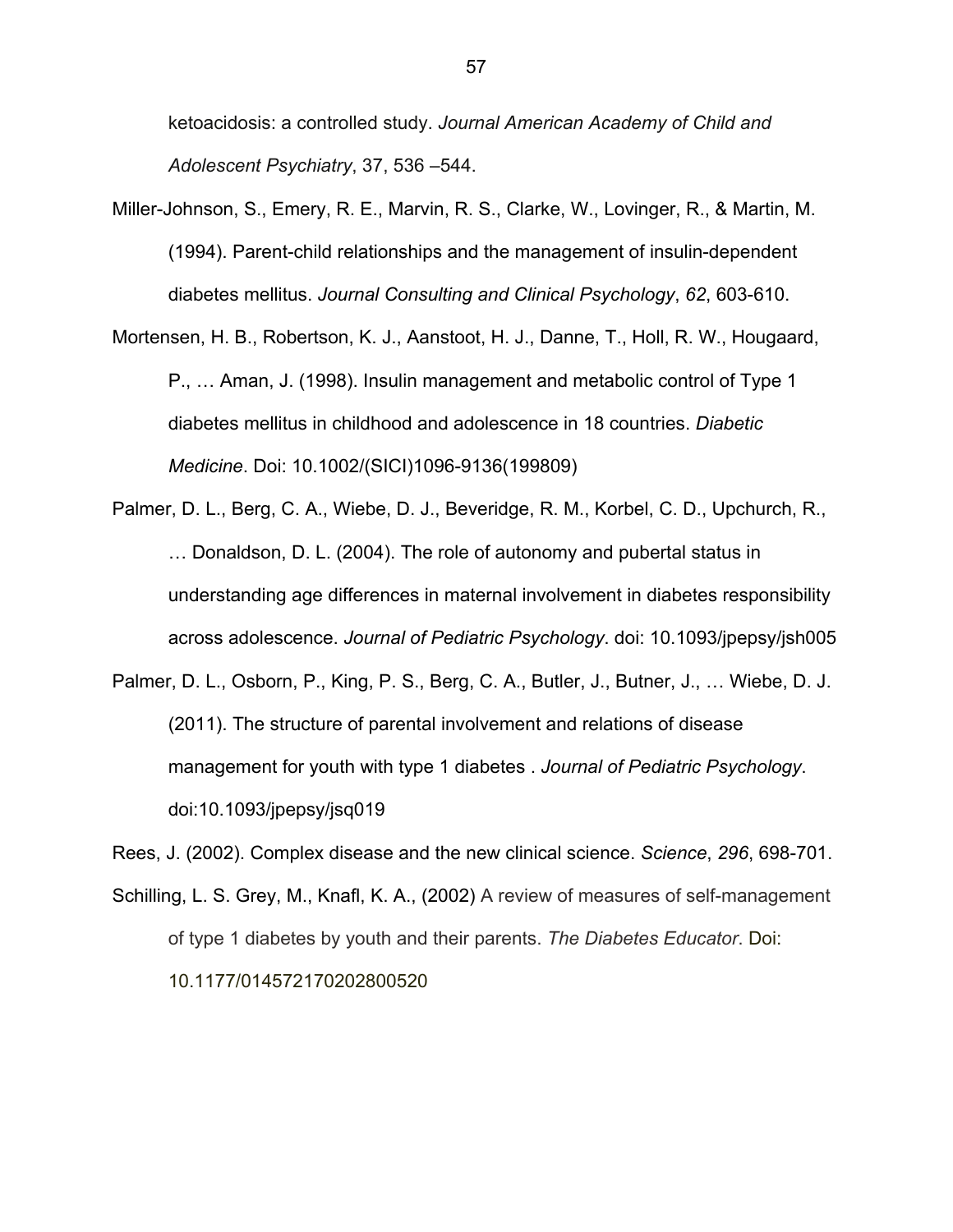- Schafer, L. C., McCaul, K. D., & Glasgow, R. E. (1986). Supportive and nonsupportive family behaviors: Relationships to adherence and metabolic control in persons with type 1 diabetes. *Diabetes Care*, 9, 179–185.
- Seiffge-Krenke, I. (1998). The highly structured climate in families of adolescents with diabetes: functional or dysfunctional for metabolic control? . *Journal of Pediatric Psychology*, *23*, 313-322.
- Silverstein, J., Klingensmith, G., Copeland, K., Plotnick, L., Kaufman, F., Laffel, L., … Clark, N., (2005). Care of children and adolescents with type 1 diabetes: A statement of the American Diabetes Association . *Diabetes Care*. Doi: 10.2337/diacare.28.1.186
- Sullivan, T. N., Kung, E. M., & Farrell, A. D. (2004). Relation between witnessing violence and drug use initiation among rural adolescents: Parental monitoring and family support as protective factors. *Journal of Clinical Child and Adolescent Psychology*, *33*(3), 488-498.
- Waller, D. A., Chipman, J. J., Hardy, B. W., Hightower, M. S., North, A. J., Williams, S. B., … Babick, A. J. (1986). Measuring diabetes-specific family support and its relation to metabolic control: A preliminary report. *Journal of the American Academy of Child Psychiatry*, 25, 415–418.
- Weissberg-Benchell, J., Glasgow, A. M., Tynan, W. D., Wirtz, P., Turkek, J., & Ward, J. (1995). Adolescent diabetes management and mismanagement. *Diabetes Care*, *18*, 77-82.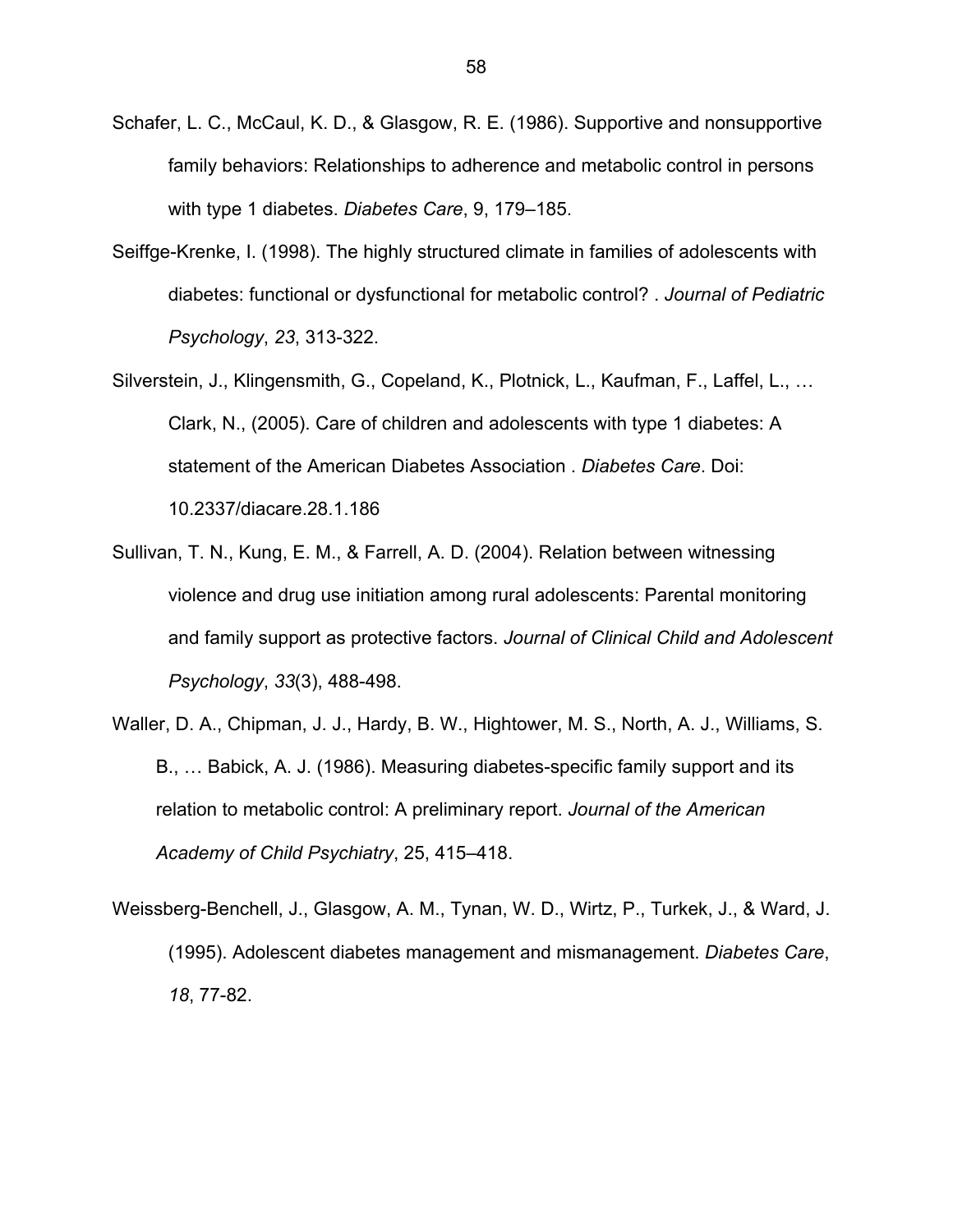- Weisz, J. R., Huey, S. J., & Weersing, V. R. (1998). Psychotherapy with children and adolescents: The state of the art.. *Advances in Clinical Child Psychology* (20 ed., pp. 49-91). New York: Plenum.
- Wiebe, D. J., Berg, C. A., Korbel, C., Palmer, D. L., Beveridge, R. M., Upchurch, R., … Donaldson, D. L., (2005). Children's appraisal of maternal involvement in coping with diabetes: Enhancing our understanding of adherence, metabolic control and quality of life across adolescence. *Journal of Pediatric Psychology*. doi: 10.1093/jpepsy/jsi004
- Wysocki, T. (1993). Associations among teen- parent relationships, metabolic control, and adjustment to diabetes in adolescents. *Journal of Pediatric Psychology*, *18*, 441-452.
- Zazdin, A. E. (2008). Evidence-based treatment and practice: New opportunities to bridge clinical research and practice, enhance the knowledge base, and improve patient care. *American Psychologist*. Doi: 10.1037/0003-066X.63.3.146 p 146- 159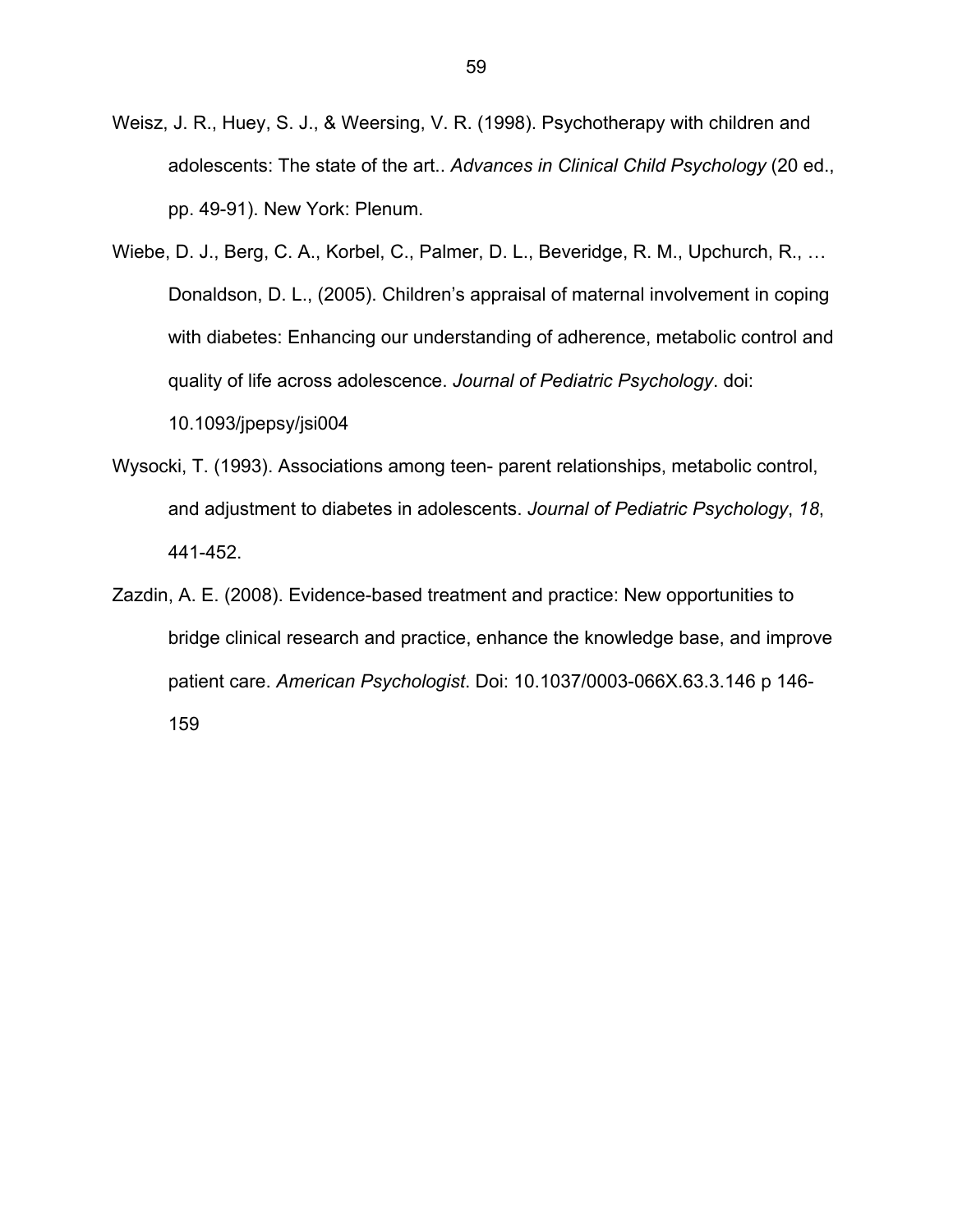#### **ABSTRACT**

# **A WARM WATCHFUL EYE: PARENTAL EMOTIONAL SUPPORT AND MONITORING IN MULTISYSTEM THERAPY FOR YOUTH WITH DIABETES**

by

### **DANA MAY**

#### **AUGUST 2012**

**Advisor:** Dr. Annmarie Cano

**Major:** Clinical Psychology

**Degree:** Master of Arts

The purpose of this study was to examine the extent to which changes in parenting behaviors, in particular monitoring diabetes care completion and providing emotional support to the youth, improve health care status within participants in a Multisystemic psychotherapeutic intervention (MST). RM-ANOVAs were used to determine the relationship of parental involvement in the treatment and telephone support group over time. Change score correlations were used to examine changes in parental involvement relationship to changes in diabetes care behaviors. All participants in the study increased in parental monitoring over time, with no differences between the MST group and the telephone support group. Changes in types of parental monitoring were related to changes in adherence. Emotional support showed no change and was not related to diabetes outcomes. This research suggests parental involvement alone does not change diabetes behaviors but may be an important contributor and should be studied further to understand how to assist youth with diabetes.